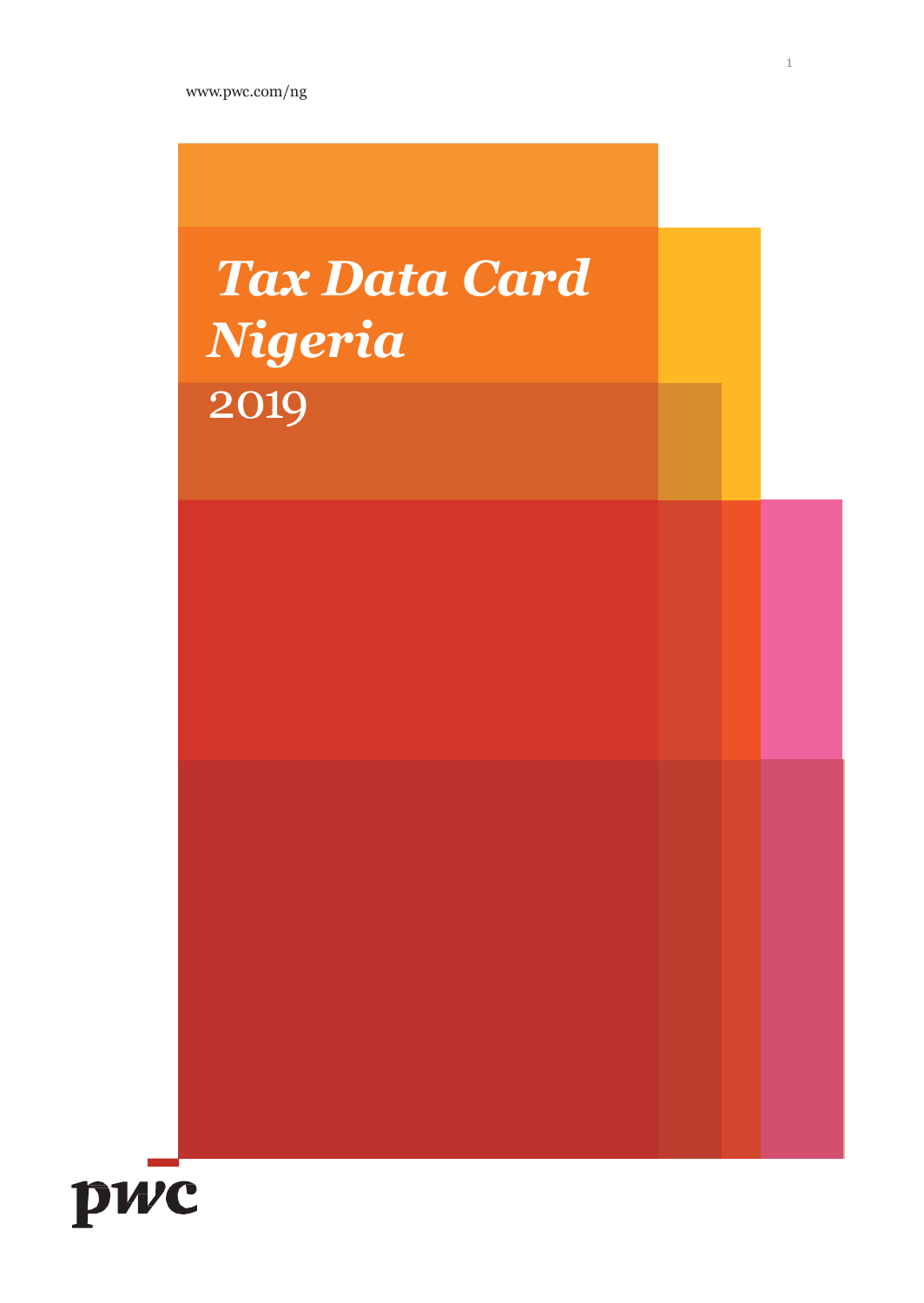# *2019 Tax Data Card*

ſ

| Content                                          | Page            |
|--------------------------------------------------|-----------------|
| <b>Income Taxes</b>                              |                 |
| <b>Companies Income Tax</b>                      | $\overline{4}$  |
| <b>Petroleum Profit Tax</b>                      | 10              |
| Capital Gains Tax                                | 12              |
| Personal Income Tax                              | 13              |
| <b>Information Technology Tax</b>                | 16              |
| <b>Tertiary Education Tax</b>                    | 17              |
| Withholding Tax                                  | 18              |
| <b>Tax Treaties</b>                              | 19              |
| <b>Indirect Tax and Duties</b>                   |                 |
| <b>Value Added Tax</b>                           | 20              |
| <b>Customs and Excise Duties</b>                 | 22              |
| <b>Stamp Duties</b>                              | 23              |
| <b>Social Security Contributions</b>             |                 |
| Pension                                          | 23              |
| <b>Industrial Training Fund Contribution</b>     | 25              |
| National Housing Fund                            | $25\phantom{.}$ |
| <b>Local Content</b>                             |                 |
| Oil and Gas Sector                               | 26              |
| Coastal and Inland Shipping (Cabotage) Act       | 27              |
| <b>Power Sector</b>                              | 28              |
| <b>Information and Communications Technology</b> | 28              |
| <b>Major Tax Incentives</b>                      |                 |
| <b>Pioneer Status incentive</b>                  | 30              |
| <b>Export Processing Zone</b>                    | 31              |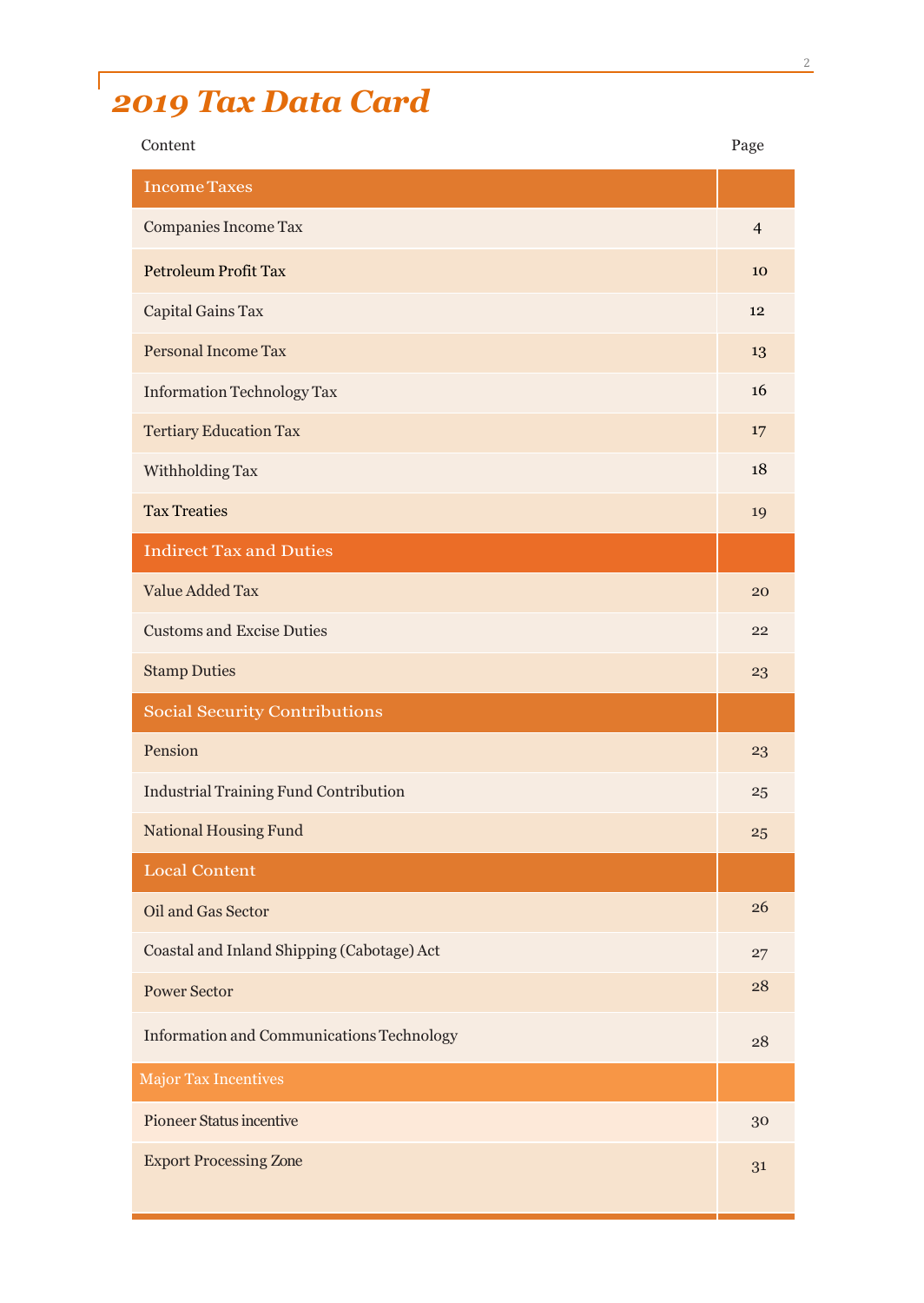# *Introduction*

This publication is a summary of the major tax laws in Nigeria, prepared for general purpose only.

It is not a replacement for specific advice. We accept no liability for any action taken or inaction based on the contents of the publication.

Except otherwise indicated, references to tax laws in this publication are from the Laws of the Federation of Nigeria (LFN) 2004 as amended.

The average exchange rate used is  $US$1 = N305$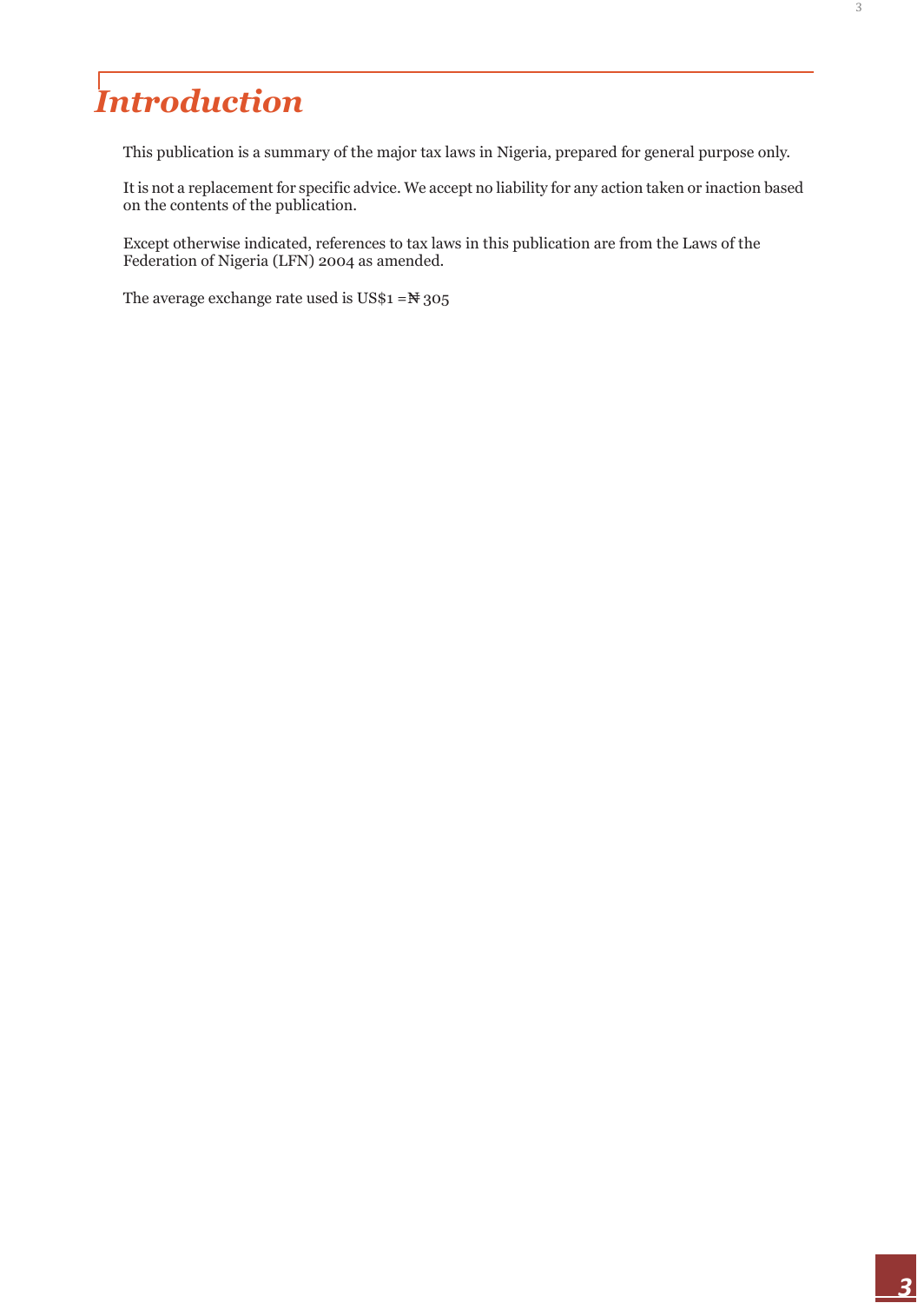#### **1. COMPANY INCOME TAX (CIT)**

The principal law is the Companies Income Tax Act (CITA) which imposes CIT on profits accruing in, derived from, brought into or received in Nigeria. It is payable by companies that are registered in Nigeria and non- resident entities carrying on business in Nigeria.

| Items                                             | Comments                                                                                                                                                                                                                                                                                                                                                                                                                                                                                                                                                                                                                                                                                                                             |
|---------------------------------------------------|--------------------------------------------------------------------------------------------------------------------------------------------------------------------------------------------------------------------------------------------------------------------------------------------------------------------------------------------------------------------------------------------------------------------------------------------------------------------------------------------------------------------------------------------------------------------------------------------------------------------------------------------------------------------------------------------------------------------------------------|
| Rate<br>$[$ S 40(1)]                              | 30%                                                                                                                                                                                                                                                                                                                                                                                                                                                                                                                                                                                                                                                                                                                                  |
| <b>Small Company tax</b><br>rate<br>$[$ S 40(6)]  | 20%.<br>Applicable to companies engaged in Agriculture, manufacturing, mining and those<br>engaged wholly in exports, within the first five years of operation, and where the<br>annual turnover is less than N1 million.                                                                                                                                                                                                                                                                                                                                                                                                                                                                                                            |
| <b>Taxation of</b><br>Companies<br>[S 9(1), S 30] | Any company doing business in Nigeria, whether resident (registered in Nigeria) or<br>non-resident (a company registered outside Nigeria).<br>Non-resident companies are liable to tax on the profit or income derived from<br>Nigeria. Where actual profits cannot be determined, the Federal Inland Revenue<br>Service (FIRS) may apply a deemed profit rate on turnover derived from Nigeria.<br>In practice, profit is deemed at 20% which is then taxed at the income tax rate of<br>30%, resulting in an effective tax of 6% of turnover. The FIRS issued a notice for<br>non-resident companies to commence filing their tax returns on actual basis<br>effective 1 January 2015. Detailed guidelines have not been provided. |
| <b>Taxable Income</b><br>$[$ S9, S 13]            | A resident company is liable to tax on its worldwide income being its profits accruing in,<br>derived from, brought into, and received in Nigeria.<br>A non-resident company is liable to tax on its income derived from Nigeria, that is,<br>income attributable to its Nigerian operation.                                                                                                                                                                                                                                                                                                                                                                                                                                         |
| <b>Excess Dividend</b><br>Tax<br>S 19,            | Where a company pays dividend from profit on which tax is not payable because :-<br>• It has no tax payable; or<br>• Its taxable profit is less than the dividend paid;<br>The company would be charged to tax on the dividend declared or paid as if the<br>dividend is the total taxable profit of the company for the relevant year of assessment.                                                                                                                                                                                                                                                                                                                                                                                |
| Interim<br>dividends<br>[S 43]                    | Interim dividends are also liable to advance income tax at 30%. This will be used to<br>offset the final income tax liability for the year.                                                                                                                                                                                                                                                                                                                                                                                                                                                                                                                                                                                          |

 $\hat{\boldsymbol{\beta}}$ 

4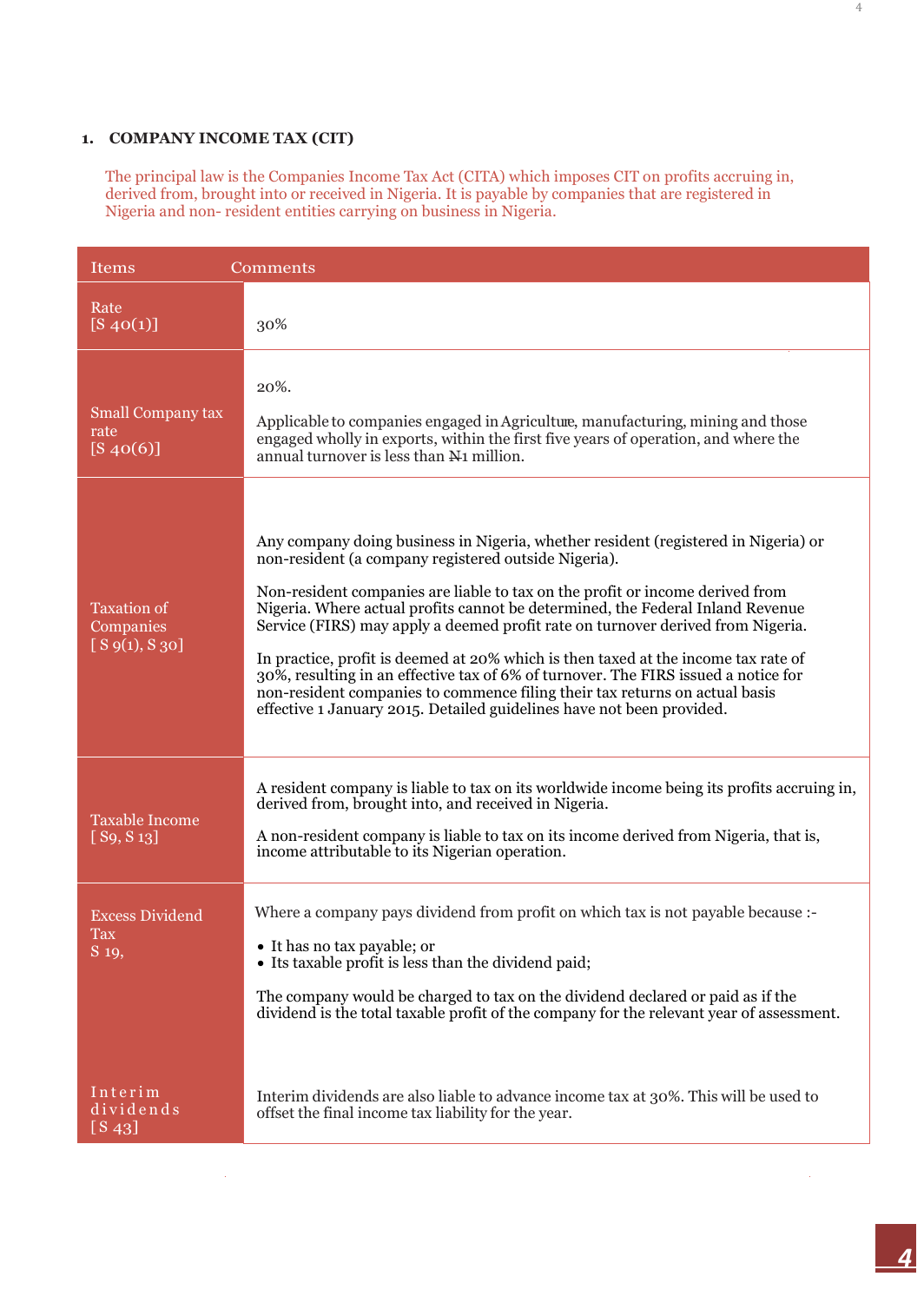| <b>Basis of assessment</b><br>[s.29]                           | The basis of assessment for both resident and non-resident companies is preceding year<br>basis. This means tax is charged on profits for the accounting year ending in the<br>preceding year of assessment.<br>For example, if a company makes up its accounts to 31 December each year, in 2019 tax<br>year, it will be assessed to tax on the profits computed for the accounting year ended 31<br>December 2018.<br>Different rules apply during commencement of business, change of accounting date and<br>cessation. |
|----------------------------------------------------------------|----------------------------------------------------------------------------------------------------------------------------------------------------------------------------------------------------------------------------------------------------------------------------------------------------------------------------------------------------------------------------------------------------------------------------------------------------------------------------------------------------------------------------|
| Minimum tax<br>$\begin{bmatrix} S & 33(1) & (2) \end{bmatrix}$ | This is imposed where a company has no taxable profit or the tax payable is less<br>than the minimum tax computed as the highest of:<br>0.5% of gross profit<br>0.5% of net assets<br>0.25% of paid up share capital<br>0.25% of turnover up to $N_{5}$ 00,000<br>Plus<br>$0.125\%$ of turnover in excess of $N_{5}00,000$                                                                                                                                                                                                 |
| <b>Exemption</b> from<br>minimum tax                           | A company is exempted from minimum tax if it meets any of the following conditions:<br>It is within its first four calendar years of business.<br>It has at least 25% of its paid up capital as imported equity.<br>It carries on Agricultural trade or business.                                                                                                                                                                                                                                                          |
| Filing requirements S<br>$52(1), S_55$                         | Filing requirements include a self-assessment return in the prescribed form and the<br>following supporting documents.<br>Audited accounts<br>$\bullet$<br>Tax and capital allowance computation<br>$\bullet$<br>A statement in writing containing the amount of profit for the year from each and<br>$\bullet$<br>every source.<br>The self-assessment return must be signed by an authorized officer of the company.                                                                                                     |
| Due date for filing<br>$S_{55(2)}$                             | Within 6 months of the company's accounting year end. However, a new company must<br>file its returns within 18 months from the date of incorporation or 6 months after the end<br>of its first accounting period, whichever is earlier.<br>In practice, tax returns may be delayed until the first working day of the following<br>calendar year for companies with financial year end date between January and June.<br>This is to align the tax returns with the relevant government fiscal year.                       |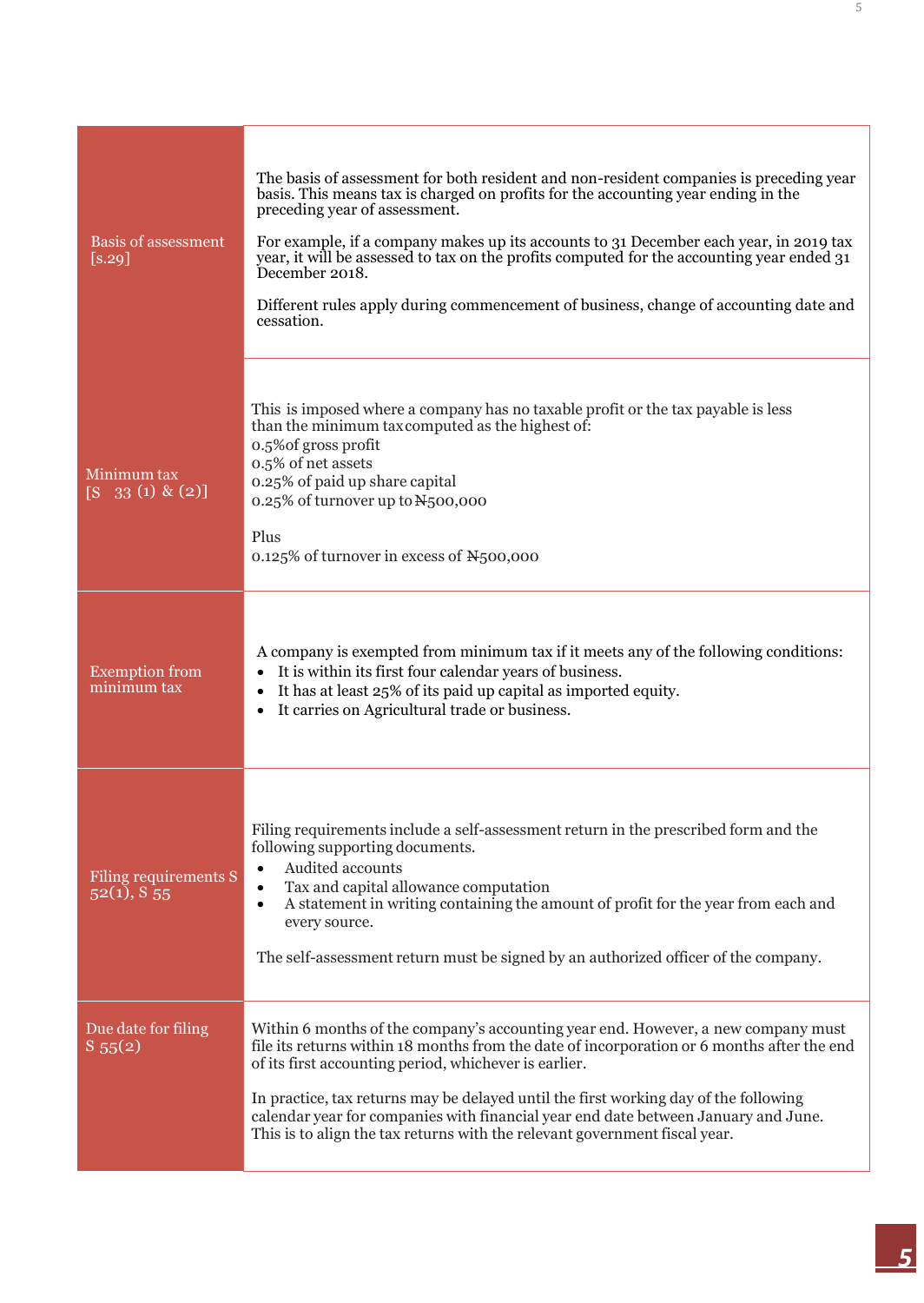| Due date for<br>payment of CIT<br>$S$ 77(5) and<br>Self-<br>Assessment<br><b>Regulations S 3</b>                                                | Two months from the filing due date in case of a lump sum payment or in such<br>instalments as may be approved by the FIRS, not exceeding three instalments. In the<br>case of instalments, evidence of payment of the first instalment must be submitted<br>along with the tax returns. FIRS has introduced e-filing under the Integrated Tax<br>Administration System (ITAS). Companies may create a tax profile with the FIRS and<br>file their returns electronically once the system becomes fully functional.                                                                                                                                                                                                                                                                                                           |
|-------------------------------------------------------------------------------------------------------------------------------------------------|-------------------------------------------------------------------------------------------------------------------------------------------------------------------------------------------------------------------------------------------------------------------------------------------------------------------------------------------------------------------------------------------------------------------------------------------------------------------------------------------------------------------------------------------------------------------------------------------------------------------------------------------------------------------------------------------------------------------------------------------------------------------------------------------------------------------------------|
| Offences and<br>Penalties                                                                                                                       | Late filing of returns $- S_{55}(3)(5)$<br>Failure to file tax returns attracts a penalty of $\frac{1}{25,000}$ for the first month in which the<br>failure occurs and $\mathbb{H}_5$ ,000 for each subsequent month in which the failure continues.<br>Upon conviction, the responsible officer of the company may be liable to a fine of<br>Notice of 2 years imprisonment or both.<br>Late payment or non-payment of $tax - S85(1)$<br>Penalty is 10% of the amount of tax payable and interest at the monetary policy rate (MPR)<br>currently at 14% plus a spread to be announced by the Finance Minister. The FIRS<br>published a public notice in July 2017 stating that the finance minister has approved a<br>spread of $5\%$ which translates to an interest rate of 19% on unpaid taxes effective July 1,<br>2017. |
| <b>Statute of limitations</b><br>S 66                                                                                                           | The tax authority may issue additional assessment within six years from the relevant tax<br>year. However, the limitation does not apply in the event of a fraud, willful default or<br>neglect by the company.                                                                                                                                                                                                                                                                                                                                                                                                                                                                                                                                                                                                               |
| <b>Gas Utilization</b><br>Incentives [S39<br>(CITA)                                                                                             | Companies engaged in gas utilization (downstream operations) may be granted<br>the following incentives subject to satisfactory performance of the business:<br>Additional investment allowance of 15% of the tax free period.<br>Tax free dividend during the tax free period under certain conditions.<br>$\bullet$<br>Accelerated capital allowance after the tax free perid.<br>$\bullet$                                                                                                                                                                                                                                                                                                                                                                                                                                 |
| Tax waiver on Bonds<br>[Companies Income]<br>Tax (Exemption of<br><b>Bonds and Short</b><br><b>Term Government</b><br>Securities) Order<br>2011 | The following are exempt from companies income tax for 10 years effective from<br>2 January 2012:<br>Short term Federal Government securities such as Treasury Bills and<br>1.<br>Promissory Notes.<br>Bonds and Promissory Notes.<br>2.<br>Bonds issued by corporate and supra-nationals and<br>3.<br>Interest earned by holders of bonds and securities listed above.<br>4.                                                                                                                                                                                                                                                                                                                                                                                                                                                 |
| Capital<br>Allowance                                                                                                                            | These are granted on tangible non-current assets in lieu of accounting depreciation.<br>Other than Research and Development, intangible non-current assets are generally<br>not regarded as qualifying capital expenditures for capital allowance purpose.<br>However, the amortization of most intangible assets over their useful lives is tax<br>deductible (with the exception of internally generated intangible assets and<br>intangible assets with definite lives).                                                                                                                                                                                                                                                                                                                                                   |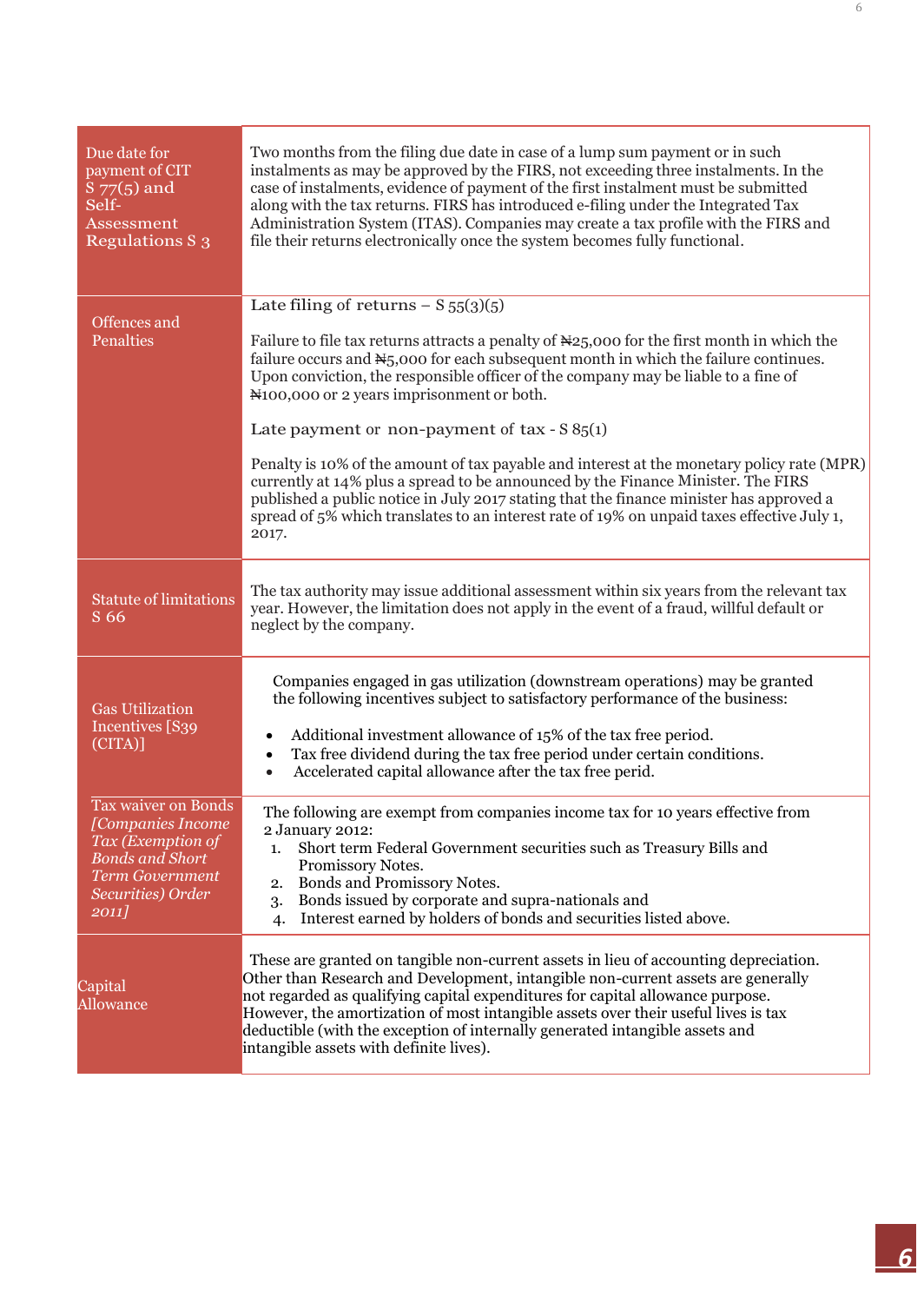Qualifying assets and applicable rates are stated below:

| <b>Qualifying Expenditure</b>          | <b>Initial</b><br><b>Allowance</b> | Annual<br><b>Allowance</b> |
|----------------------------------------|------------------------------------|----------------------------|
| Building (Industrial & Non-Industrial) | 15%                                | 10%                        |
| Mining                                 | 95%                                | Nil                        |
| Plant:                                 |                                    |                            |
| <b>Agriculture Production</b>          | 95%                                | Nil                        |
| <b>Others</b>                          | 50%                                | 25%                        |
| <b>Furniture and Fittings</b>          | 25%                                | 20%                        |
| <b>Motor Vehicles:</b>                 |                                    |                            |
| Public transportation                  | 95%                                | Nil                        |
| Others                                 | 50%                                | 25%                        |
| <b>Plantation Equipment</b>            | 95%                                | Nil                        |
| <b>Housing Estate</b>                  | 50%                                | 25%                        |
| Ranching and Plantation                | 30%                                | 50%                        |
| <b>Research and Development</b>        | 95%                                | Nil                        |

*( IA = Initial Allowance, AA = Annual Allowance )*

#### **Investment Allowance**

This is granted at the rate of 10% to companies that incur expenditure on plant and equipment. It is calculated on cost and granted in the year of assessment in which the asset is first put into use. It is not taken into account in determining the tax written down value of the asset.

Rural investment tax relief is available to businesses on infrastructure costs incurred if located not less than 20km away from the following facilities at the rates below:

| No facilities at all   | $100\%$ |
|------------------------|---------|
| No electricity         | 50%     |
| No water               | 30%     |
| No tarred (paved) road | 15%     |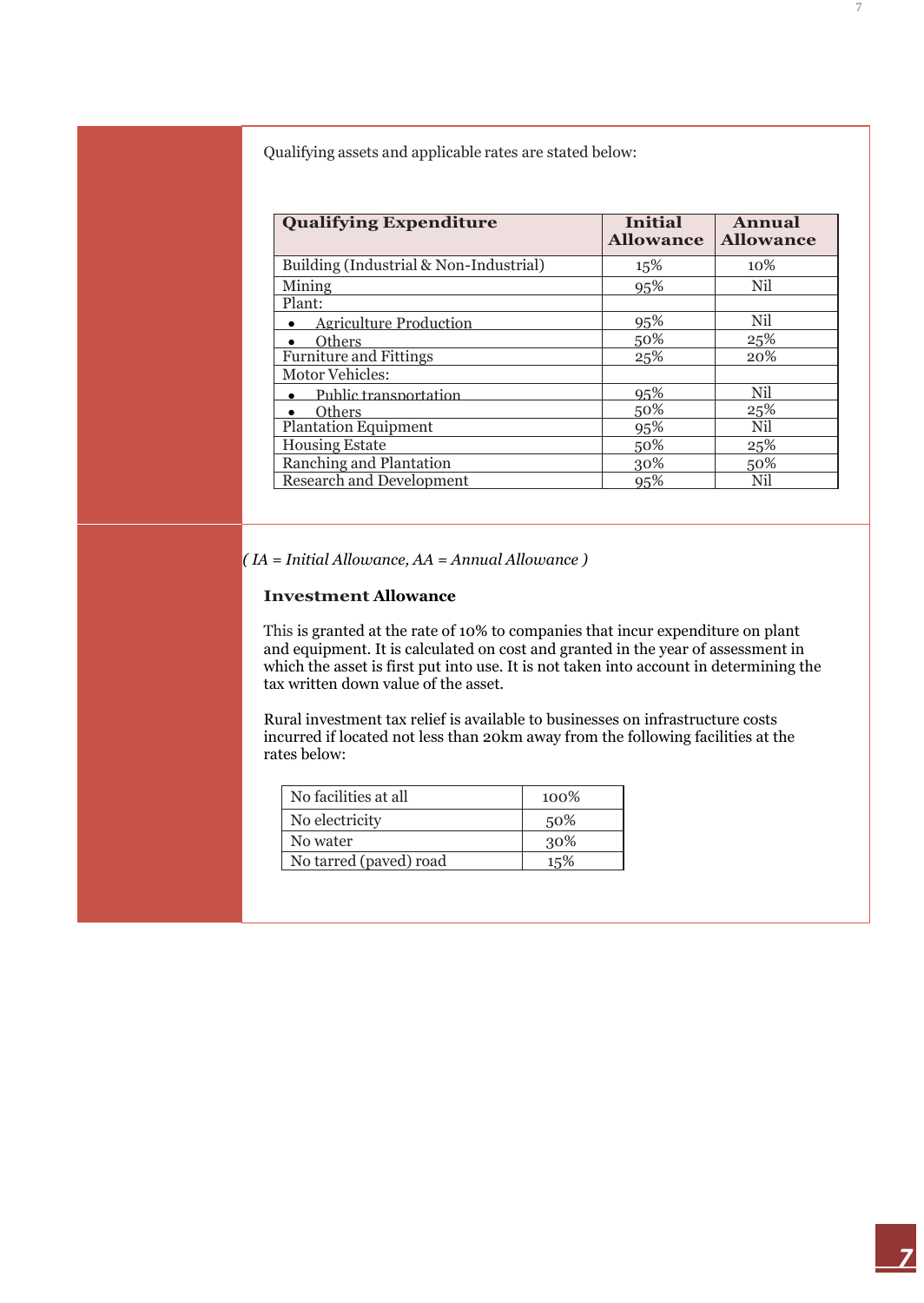| <b>Transfer Pricing</b><br>Regulations | The Income Tax (Transfer Pricing) Regulations, 2018 ("TP Regulations") was<br>published in August 2018 to replace the Income Tax (Transfer Pricing) Regulations<br>2012. The TP Regulations are applicable to accounting periods commencing after 12<br>March 2018.                                                                                                                                                                                                                                                                                                        |                                                                                                                                                                                                                                                                                                                                                            |  |
|----------------------------------------|----------------------------------------------------------------------------------------------------------------------------------------------------------------------------------------------------------------------------------------------------------------------------------------------------------------------------------------------------------------------------------------------------------------------------------------------------------------------------------------------------------------------------------------------------------------------------|------------------------------------------------------------------------------------------------------------------------------------------------------------------------------------------------------------------------------------------------------------------------------------------------------------------------------------------------------------|--|
| [TP]<br>Regulations/S22(CIT<br>A)]     | The TP Regulations require companies to file TP declaration and TP disclosure forms<br>along with the income tax returns every year. While the TP declaration form requires<br>companies to provide information about its business, its parent company, its directors and<br>its related parties; the TP disclosure form requires companies to report the values of related<br>party transactions engaged in during the reporting period. After the first filing, updated<br>TP declaration forms need to be filed where there are changes to the information<br>provided. |                                                                                                                                                                                                                                                                                                                                                            |  |
|                                        | million are exempted.                                                                                                                                                                                                                                                                                                                                                                                                                                                                                                                                                      | TP documentation (containing a master file and a local file) is required to demonstrate<br>that pricing of related party transactions comply with the arm's length principle. This<br>documentation must be in place when filing the income tax and transfer pricing<br>returns with the FIRS. Companies with annual related party transactions under N300 |  |
|                                        |                                                                                                                                                                                                                                                                                                                                                                                                                                                                                                                                                                            | The Nigeria TP Regulations are to be applied in a manner consistent with the OECD<br>Transfer Pricing Guidelines for Multinational Enterprises and Tax Administrations,<br>and the UN Practical Manual on Transfer Pricing for Developing Countries.                                                                                                       |  |
| Offences and<br>penalties              | The TP Regulations introduced penalties for different offences/acts of non-compliance<br>as summarised below:                                                                                                                                                                                                                                                                                                                                                                                                                                                              |                                                                                                                                                                                                                                                                                                                                                            |  |
|                                        | <b>Type of offence</b>                                                                                                                                                                                                                                                                                                                                                                                                                                                                                                                                                     | <b>Penalty</b>                                                                                                                                                                                                                                                                                                                                             |  |
|                                        | Failure to file TP declaration                                                                                                                                                                                                                                                                                                                                                                                                                                                                                                                                             | Nomillion in the first instance and<br>N <sub>10</sub> ,000 for every day failure continues.                                                                                                                                                                                                                                                               |  |
|                                        | Failure to file updated TP                                                                                                                                                                                                                                                                                                                                                                                                                                                                                                                                                 |                                                                                                                                                                                                                                                                                                                                                            |  |
|                                        | declaration/provide                                                                                                                                                                                                                                                                                                                                                                                                                                                                                                                                                        | N <sub>25</sub> ,000 for every day in which the<br>default continues.                                                                                                                                                                                                                                                                                      |  |
|                                        | notification about directors<br>Failure to file TP disclosure                                                                                                                                                                                                                                                                                                                                                                                                                                                                                                              | higher of: Nomillion or 1% of the value<br>of related party transactions not<br>disclosed; and $\mathbb{N}10,000$ for every day in<br>which the default continues.                                                                                                                                                                                         |  |
|                                        | Incorrect disclosure of<br>transactions                                                                                                                                                                                                                                                                                                                                                                                                                                                                                                                                    | higher of: Nomillion or 1% of the value<br>of related party transactions incorrectly<br>disclosed.                                                                                                                                                                                                                                                         |  |
|                                        | Failure to provide TP<br>documentation within the<br>time specified under the<br>Regulations<br>Failure to furnish                                                                                                                                                                                                                                                                                                                                                                                                                                                         | higher of: Nomillion or 1% of the total<br>value of all controlled transactions; and<br>N <sub>10</sub> ,000 for every day in which the<br>default continues.<br>1% of the value of each related party                                                                                                                                                     |  |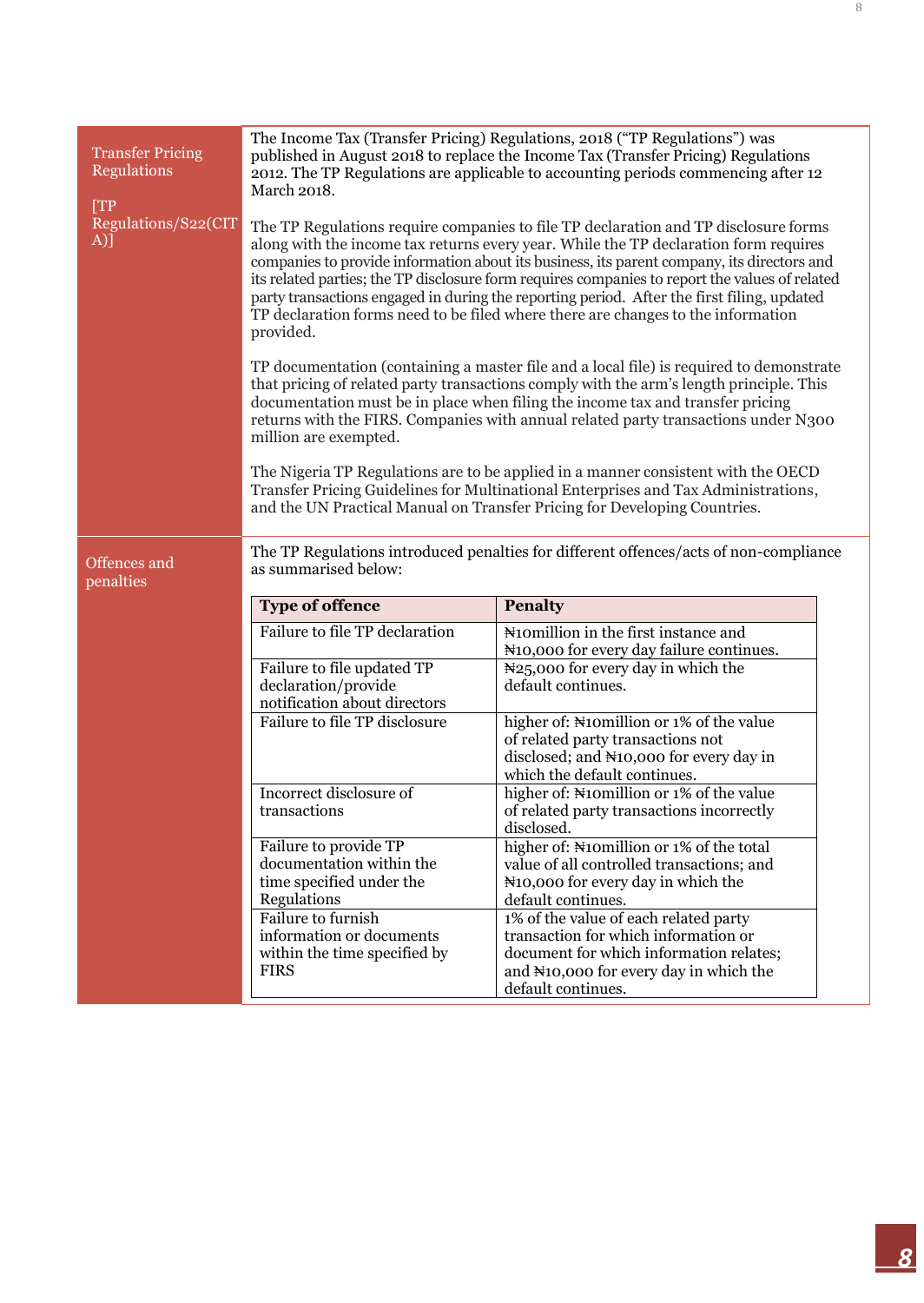| <b>Country By Country</b><br>Reporting | The Income Tax (Country by Country Reporting) Regulations, 2018 ("CbC<br>Regulations) was issued in June 2018.                                                                                                                                                                                                                                                                      |
|----------------------------------------|-------------------------------------------------------------------------------------------------------------------------------------------------------------------------------------------------------------------------------------------------------------------------------------------------------------------------------------------------------------------------------------|
|                                        | Scope: This is applicable to:<br>Accounting years commencing 1 January 2018.<br>Multinational enterprises (MNEs) with consolidated group revenues of N160<br>$\bullet$<br>billion (US\$ 522 million) and above.                                                                                                                                                                     |
|                                        | MNEs headquartered in Nigeria are to prepare and submit annual CbC reports, no<br>later than 12 months after the last day of the MNE group's accounting year end.                                                                                                                                                                                                                   |
|                                        | Prior to the submission of the CbC reports, Nigeria headquartered MNEs will be<br>required to notify the FIRS (in the format provided) that they are the party with the<br>responsibility for filing the CbC reports on or before the last day of the group's<br>accounting year end.                                                                                               |
|                                        | Subsidiaries of MNEs (who meet the threshold) with headquarters outside Nigeria are<br>to notify the FIRS of the identity and tax residence of the entity within the group who<br>has the responsibility to file the CbC report on behalf of the group. This notification (in<br>the format provided) must be made on or before the last day of the group's accounting<br>year end. |
|                                        | Groups that operate solely in Nigeria are not affected by the Regulations.                                                                                                                                                                                                                                                                                                          |
| Offences and<br>penalties              | Failure to file CbC report attracts a penalty of N10 million in the first instance and<br>additional $\mathbb{H}$ million for every month in which the failure continues.                                                                                                                                                                                                           |
|                                        | False declaration or filing incorrect information attracts a penalty of N10 million.                                                                                                                                                                                                                                                                                                |
|                                        | Failure to provide notification attracts a penalty of $\mathbb{N}_5$ million in the first instance and<br>additional N10,000 for every day of default.                                                                                                                                                                                                                              |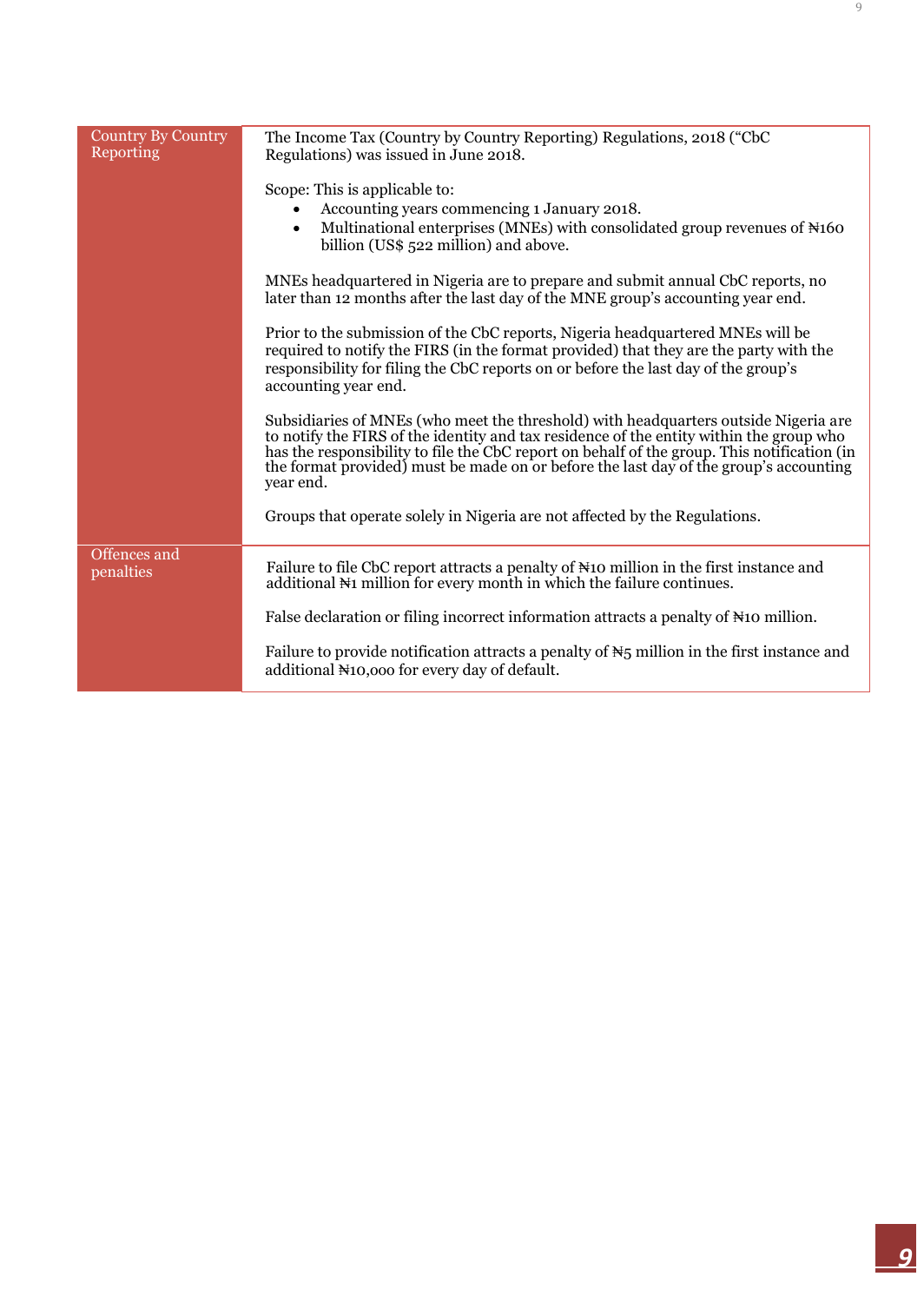## **2. PETROLEUM PROFIT TAX (PPT)**

### PPT is levied on the income of companies engaged in the upstream petroleum operations.

| Items                                                                                                   | Comments                                                                                                                                                                                                                                                                                                                                                                                                                                                        |                                                   |
|---------------------------------------------------------------------------------------------------------|-----------------------------------------------------------------------------------------------------------------------------------------------------------------------------------------------------------------------------------------------------------------------------------------------------------------------------------------------------------------------------------------------------------------------------------------------------------------|---------------------------------------------------|
| Rate<br>$S_21(1)(2)$ of PPTA<br>Deep Offshore PSC Act S 3(1)                                            | 85% for petroleum operations carried out under a Joint<br>Venture (JV) arrangement with the Nigerian National<br>Petroleum Corporation (NNPC) or any traditional oil<br>concession after 5 years.<br>65.75% for non PSC operation in its first 5 years during which<br>$\bullet$<br>the company has not fully amortized all pre-production<br>capitalized expenditure<br>50% for petroleum operations under Production Sharing<br>Contracts (PSC).<br>$\bullet$ |                                                   |
| Applicable royalties<br>[Petroleum Drilling &<br><b>Production Regulations - S61</b><br>$(1)(a)$ ]      | Rates: The holder of an Oil Prospecting License (OPL) or an Oil<br>Mining Lease (OML) is required to pay royalties to the Federal<br>Government as soon as production begins. This is usually in form of<br>monthly cash payments at the prescribed rate or by way of royalty oil.<br>The rates are:<br>In respect of JV Operations                                                                                                                             |                                                   |
|                                                                                                         | Area                                                                                                                                                                                                                                                                                                                                                                                                                                                            | Rate (%)                                          |
|                                                                                                         | Onshore production<br>Offshore production up to 100 metres water depth                                                                                                                                                                                                                                                                                                                                                                                          | 20<br>18.50                                       |
|                                                                                                         | Offshore production beyond 100 metres water<br>depth                                                                                                                                                                                                                                                                                                                                                                                                            | 16.66                                             |
| [Deep Offshore & Inland<br><b>Basin Production Sharing</b><br>Contracts (PSC) Acts (1999) -<br>$S_{5}]$ | In respect of PSCs the royalty rates are graduated according to the<br>depth of water from which the oil is produced. These are:<br>Area<br>201 to 500 metres water depth<br>501 to 800 metres water depth<br>801 to 1,000 metres water depth<br>Areas in excess of 1,000 metres water depth                                                                                                                                                                    | Rate (%)<br>12<br>8<br>$\overline{4}$<br>$\Omega$ |
| <b>Marginal Field Operations</b><br>(Fiscal Regime) Regulations<br>S.I. No. 8 2006 paragraph 2          | The Marginal field operations royalty rates are:<br>Area<br>Production below 5,000 bpd<br>Production between 5,000 and 10,000 bpd<br>Production between 10,000 and 15,000 bpd<br>Production between 15,000 and 25,000 bpd                                                                                                                                                                                                                                       | Rate (%)<br>2.5%<br>7.5%<br>12.5%<br>18.5%        |
| Petroleum Act Section 61(b)                                                                             | The gas royalty rates are:<br>Area<br>Onshore<br>Offshore                                                                                                                                                                                                                                                                                                                                                                                                       | Rate $(\%)$<br>7%<br>5%                           |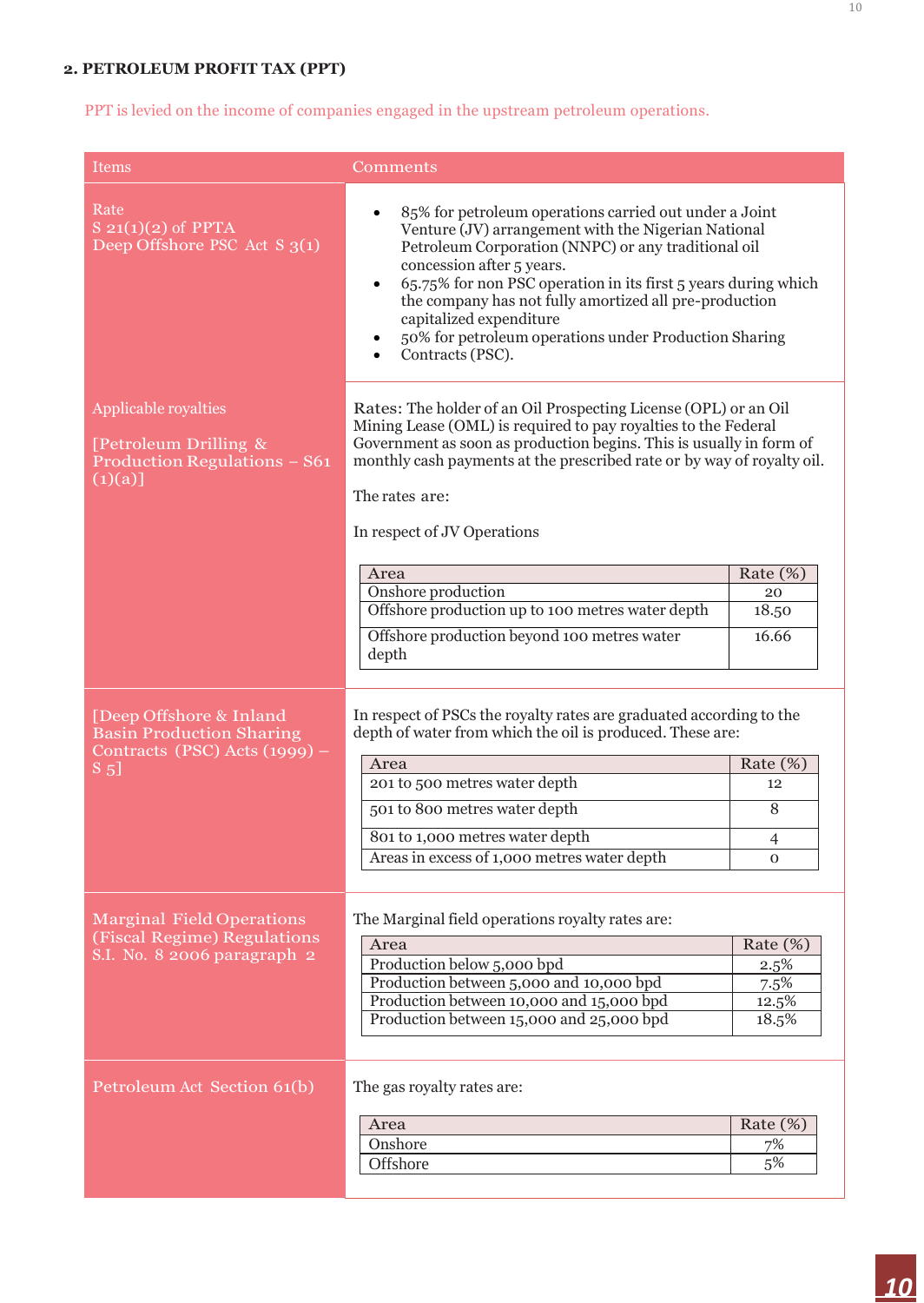| <b>Taxable companies</b><br>S(8(1), 2(1))                                                                    | PPT is levied on upstream income of companies engaged in<br>petroleum operations.<br>Petroleum operations is defined as the winning or obtaining and<br>transportation of petroleum or chargeable oil in Nigeria by or on behalf of a<br>company for its own account by any drilling, mining, extracting or other like<br>operations or process, not including refining at a refinery, in the course of a<br>business carried on by the company engaged in such operations, and all<br>operations incidental thereto and any sale of or any disposal of chargeable oil<br>by or on behalf of the company.                                                 |                                 |
|--------------------------------------------------------------------------------------------------------------|-----------------------------------------------------------------------------------------------------------------------------------------------------------------------------------------------------------------------------------------------------------------------------------------------------------------------------------------------------------------------------------------------------------------------------------------------------------------------------------------------------------------------------------------------------------------------------------------------------------------------------------------------------------|---------------------------------|
| <b>Exemptions/Incentives</b><br>S 60 (1) S 10 (1) and 11(1,<br>2) of PPTA, the Deep<br>Offshore PSC Act S 5] | In addition to investment allowances, the following incentives are available<br>to upstream companies:<br>Dividend distribution is not liable to withholding tax<br>• Graduated royalty rates and lower PSC tax rates to encourage<br>offshore production<br>• Tertiary Education Tax is treated as a tax deductible expense for<br>petroleum companies<br>• Gas income is taxable at CIT rate of 30% while capital investment for<br>gas are deductible as capital allowances against crude oil income at<br>the higher PPT rate.                                                                                                                        |                                 |
| [Schedule II (paragraph 5)<br>of PPTA]                                                                       | <b>Investment Allowance</b><br>Petroleum Investment Allowance (PIA) is granted to a petroleum company<br>in the first year a Qualifying Capital is incurred. The following PIA rates are<br>applicable to companies in JV operations:<br>QCE for<br><b>Onshore Operations</b><br>Offshore operations:<br>Up to and including 100m of water depth<br>$\overline{\phantom{a}}$<br>Between 100m and 200m water depth<br>Beyond 200m water depth<br>PSC Operations are entitled to Investment Tax Credit (ITC) at 50% of QCE<br>for PSC executed prior to July 1998 and investment tax allowance (ITA) of<br>50% for PSC executed with effect from July 1998. | Rate (%)<br>5<br>10<br>15<br>20 |
| [Schedule II (paragraph 6)<br>$of PPTA$ ]                                                                    | <b>Annual Allowance</b><br>This is granted in addition to PIA, ITC, and ITA in lieu of depreciation. The<br>rate is 20% for all categories of QCE in the first four years and 19% in the<br>fifth year. The balance of 1% is retained in the books until the QCE is<br>disposed.                                                                                                                                                                                                                                                                                                                                                                          |                                 |
| <b>Filing requirements</b><br>$S$ 30(2), $S$ 33                                                              | Companies engaged in petroleum operations shall submit returns, in a<br>form prescribed by the FIRS, of its estimated tax for such accounting<br>period.<br>Estimated tax returns must be filed within two months of the fiscal<br>year (which runs from 1 January to 31 December).<br>Actual tax returns must be filed within five months after the end of<br>the accounting period, that is, not later than 31 May.                                                                                                                                                                                                                                     |                                 |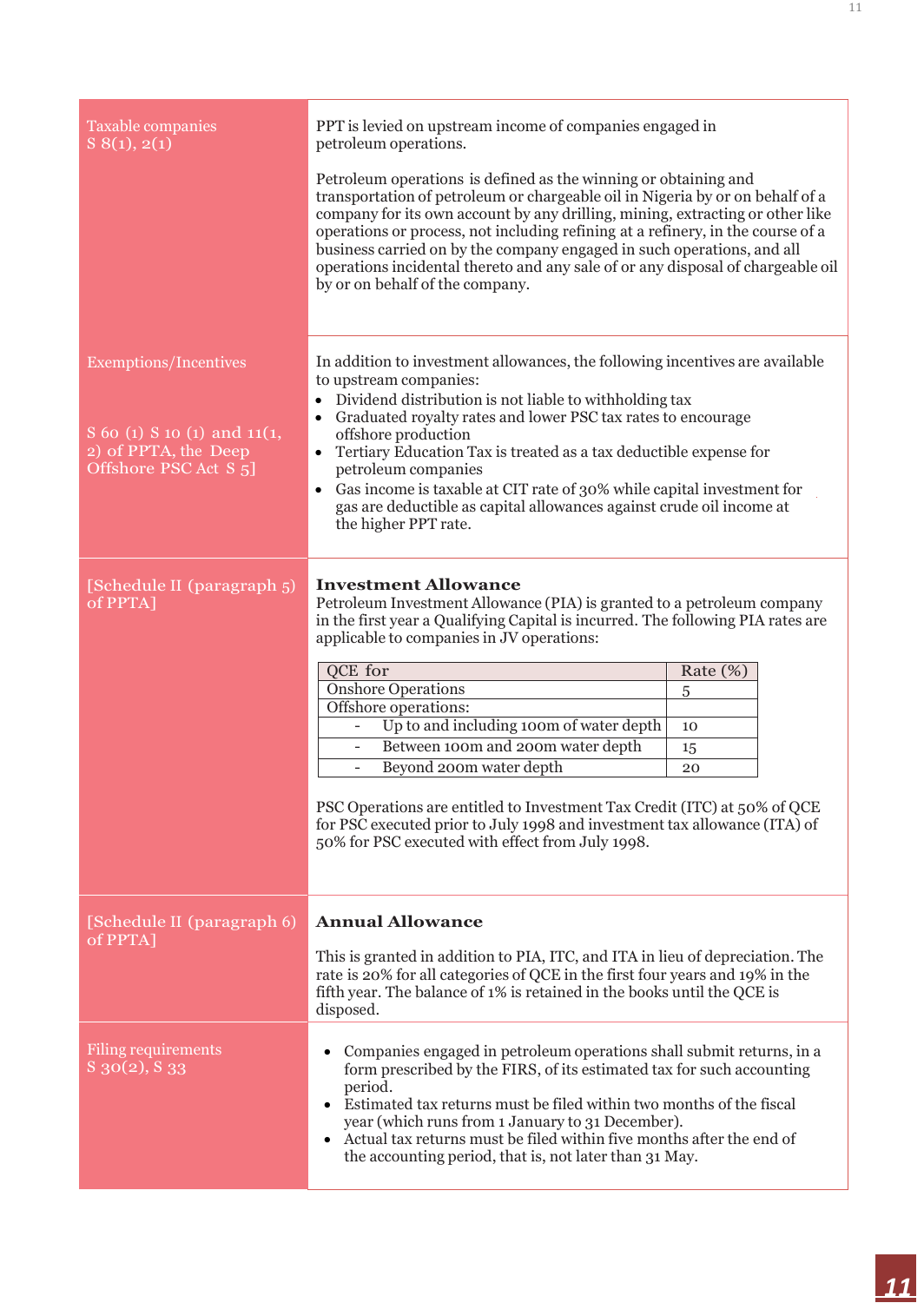| Due dates<br>$S$ 45, $S$ 30(2), $S$ 33            | Tax is payable on actual year basis in 12 equal monthly installments<br>with a final $13$ <sup>th</sup> instalment (if there is an underpayment). The first<br>instalment for the year is due by the end of March.                      |
|---------------------------------------------------|-----------------------------------------------------------------------------------------------------------------------------------------------------------------------------------------------------------------------------------------|
| <b>Offences and Penalties</b><br>$S$ 46(1)a, S 51 | Late submission of returns: Initial penalty of N10,000 and<br>N <sub>2</sub> ,000 for each day such failure continues<br>Late payment of tax: 5% of the tax payable                                                                     |
| <b>Statute of limitations</b><br>S 36             | The tax authority may carry out tax audit and issue additional assessment<br>within six years from the relevant tax year. However, the limitation does not<br>apply in the event of a fraud, willful default or neglect by the company. |
| NDDC Levy<br>S 14, NDDC Act 2000                  | The Act requires every oil and gas company operating onshore and offshore<br>the Niger Delta to pay 3% of its annual budget to the Fund established by the<br>Act.                                                                      |

### **3. CAPITAL GAIN TAX (CGT)**

CGT is chargeable on capital gains accruing to any person (company or individual) making a disposal of assets.

| <b>Items</b>                                      | Comments                                                                                                                                                                                                                                                                                                                                                                                      |
|---------------------------------------------------|-----------------------------------------------------------------------------------------------------------------------------------------------------------------------------------------------------------------------------------------------------------------------------------------------------------------------------------------------------------------------------------------------|
| Rate<br>$S_2(1)$                                  | 10%                                                                                                                                                                                                                                                                                                                                                                                           |
| <b>Chargeable Assets</b><br>$S_3$                 | Options, debts and incorporeal property generally<br>Any currency other than Nigeria currency<br>Any form of property created by the person disposing of it,<br>or otherwise coming to be owned without being acquired<br>Goodwill<br>Copyrights<br><b>Buildings</b><br>Chattels etc                                                                                                          |
| Compensation for loss of<br>employment<br>S6, S43 | The Lagos State Internal Revenue Service (LIRS) has issued a public notice<br>appointing employers and other payers as tax agents required to withhold<br>CGT at 10% on any compensation for loss of employment or office.<br>Employers are also required to file annual returns containing relevant<br>information as prescribed by the LIRS regarding payments to disengaging<br>employees. |
| Exemptions/Incentives<br>S 26- S 30, S 32- S 40   | These include gains from disposal of<br>Shares and stocks.<br>$\bullet$<br>Nigerian government securities.<br>$\bullet$<br>Life assurance policies.<br>$\bullet$<br>Main residence or dwelling house of an individual.<br>$\bullet$<br>Compensation for wrong or injuries suffered by an individual.<br>$\bullet$<br>Decorations awarded for valour or gallant conduct.                       |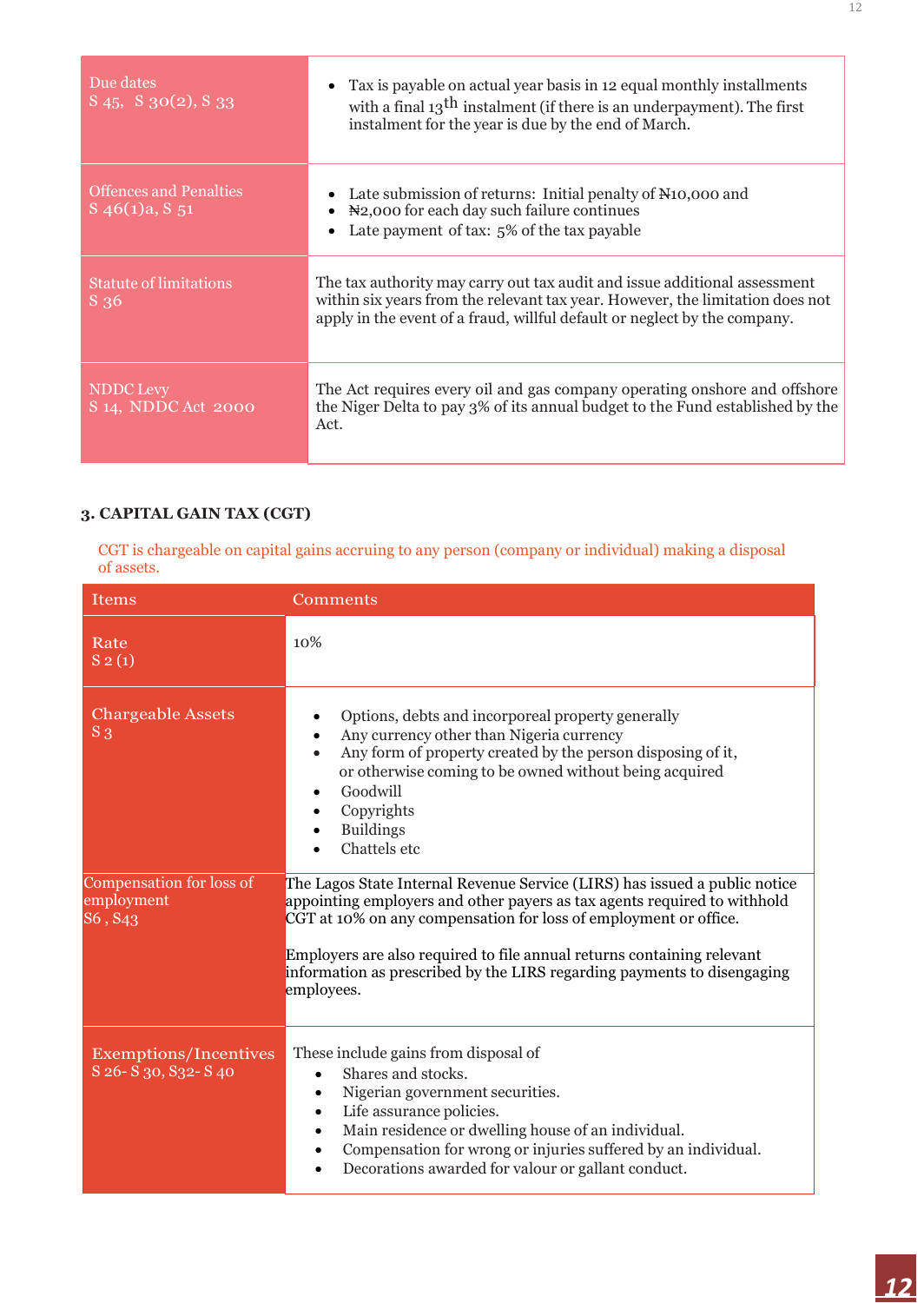| <b>Allowances S<sub>14</sub></b><br>and<br>Reliefs S <sub>32</sub> | Deductions<br>• Initial cost of the asset<br>• Stamp duties<br>• Cost of enhancing the value of the asset<br>• Expenditure incurred in establishing, preserving or defending the title to,<br>or right over the asset<br>• Incidental expenses for the purpose of acquiring or disposing of the<br>assets; and<br>• Cost of advertisement to find a seller during acquisition and<br>advertisement cost to find a buyer during disposal.<br>Rollover relief<br>This can be claimed where proceeds of disposal are used to purchase a new<br>asset of the same class within 12 months before or after the disposal of the<br>old asset. The classes of the assets eligible for relief are:<br>Class 1:<br>1A: (i) Building (ii) Land<br>1B: Plant or machinery which does not form part of the building<br>Class 2 - Ships<br>Class 3 - Aircraft<br>Class 4 - Goodwill |
|--------------------------------------------------------------------|-----------------------------------------------------------------------------------------------------------------------------------------------------------------------------------------------------------------------------------------------------------------------------------------------------------------------------------------------------------------------------------------------------------------------------------------------------------------------------------------------------------------------------------------------------------------------------------------------------------------------------------------------------------------------------------------------------------------------------------------------------------------------------------------------------------------------------------------------------------------------|
| <b>Statute of limitations</b><br>$S$ 42 $(3)$                      | 6 years after the end of the year of assessment in which that gain accrues.                                                                                                                                                                                                                                                                                                                                                                                                                                                                                                                                                                                                                                                                                                                                                                                           |

#### **4. PERSONAL INCOME TAX**

Personal Income Tax (PIT) is a tax levied on individuals including employees, partners in a partnership, unincorporated trust, joint ventures, families and communities. It is imposed based on source and residency rules.

| <b>Items</b>                    | Comments                                                                                                                                                                                                                                                                                                       |          |  |  |
|---------------------------------|----------------------------------------------------------------------------------------------------------------------------------------------------------------------------------------------------------------------------------------------------------------------------------------------------------------|----------|--|--|
| Rates<br>[schedule 6)           | PIT rate is applied on a graduated scale and taxable income bands as set out<br>below:                                                                                                                                                                                                                         |          |  |  |
|                                 | Tax Band $(\mathbb{N})$                                                                                                                                                                                                                                                                                        | Rate (%) |  |  |
|                                 | First 300,000                                                                                                                                                                                                                                                                                                  | 7        |  |  |
|                                 | Next 300,000                                                                                                                                                                                                                                                                                                   | 11       |  |  |
|                                 | Next 500,000                                                                                                                                                                                                                                                                                                   | 15       |  |  |
|                                 | Next 500,000                                                                                                                                                                                                                                                                                                   | 19       |  |  |
|                                 | Next 1,600,000                                                                                                                                                                                                                                                                                                 | 21       |  |  |
|                                 | Above 3,200,000                                                                                                                                                                                                                                                                                                | 24       |  |  |
|                                 | Note: As a result of the consolidated relief allowance of at least 21% of gross<br>income, the top marginal tax rate is $18.96\%$ for income above Negalem as only<br>79% of income is taxed at 24% while for income below Neap million the top marginal<br>rate is 19.2%. (See reliefs and allowances below). |          |  |  |
| Minimum tax<br>S 37, schedule 6 | Every taxable person is liable to a minimum income tax of 1% of their gross<br>income. This is triggered where actual tax payable after all reliefs and<br>allowances is less than 1% of gross income.                                                                                                         |          |  |  |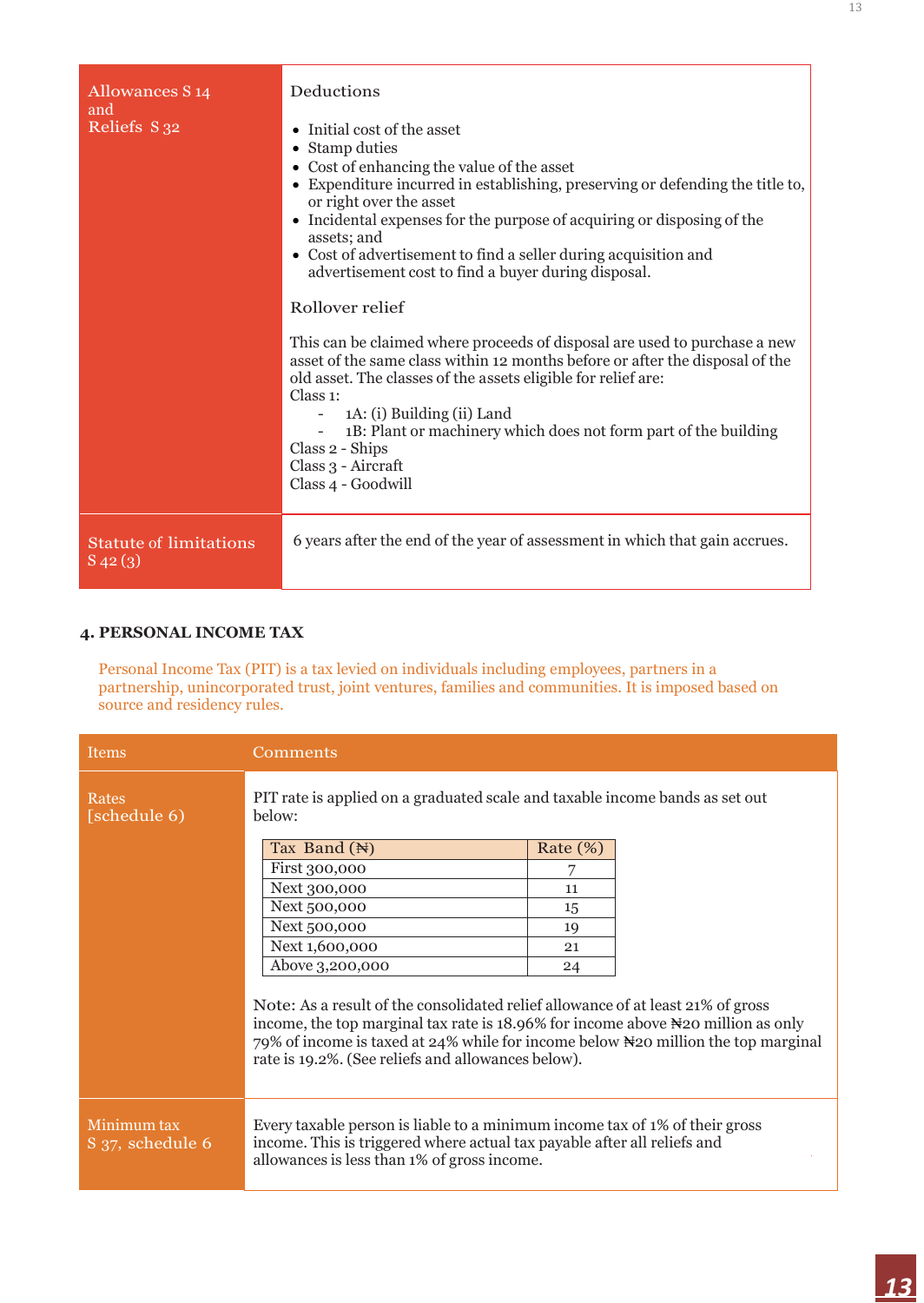| <b>Treatment of Benefits</b><br>in Kind<br>$S_4$ , $S_5$ | Benefits in Kind (BIK) provided to an employee by the employer such as official<br>cars, accommodation, etc. are deemed to be part of the employee's gross<br>emoluments. For items other than accommodation, the deemed annual benefit<br>is 5% of the cost where the asset is owned by the employer or the actual rent<br>paid where the asset is leased by the employer.<br>BIK on accommodation is taxable based on the annual value of the premises as<br>determined for purposes of local rates or as determined by the relevant tax<br>authority.                                                                                                                                                                                                                                                                                                                                                                                                                                                                                                                                                                                                                                                                                                                                                                                                                                                                                                                                                                                                                                                                                                                                                                                                                                                                                                           |
|----------------------------------------------------------|--------------------------------------------------------------------------------------------------------------------------------------------------------------------------------------------------------------------------------------------------------------------------------------------------------------------------------------------------------------------------------------------------------------------------------------------------------------------------------------------------------------------------------------------------------------------------------------------------------------------------------------------------------------------------------------------------------------------------------------------------------------------------------------------------------------------------------------------------------------------------------------------------------------------------------------------------------------------------------------------------------------------------------------------------------------------------------------------------------------------------------------------------------------------------------------------------------------------------------------------------------------------------------------------------------------------------------------------------------------------------------------------------------------------------------------------------------------------------------------------------------------------------------------------------------------------------------------------------------------------------------------------------------------------------------------------------------------------------------------------------------------------------------------------------------------------------------------------------------------------|
| Taxable Income<br>S 6, S 10                              | <b>Business income</b><br>PIT is applicable on the business income earned by individuals, partnerships,<br>trusts and other unincorporated entities which have an identifiable place of<br>operation in Nigeria. Other conditions that create PIT obligation include:<br>the individual, executor or trustee habitually operates a trade or business<br>$\bullet$<br>through a person in Nigeria authorized to conclude contracts on his behalf;<br>the trade or business in Nigeria involves a single contract for surveys,<br>$\bullet$<br>deliveries, installations or construction; or<br>the trade or business is carried out in a manner which in the opinion of the<br>$\bullet$<br>relevant tax authority is deemed to be artificial.<br>The PIT so determined will be payable to the relevant state tax authority where<br>the individuals, partners, trustees are resident.<br>Employment income<br>In the case of employment income, a person is liable to tax under two criteria:<br>If the duties of employment are wholly or partly performed in Nigeria,<br>1.<br>unless:<br>the duties are performed on behalf of an employer who is in a country<br>$\bullet$<br>other than Nigeria, and<br>the remuneration of the employee is not borne by a fixed base of the<br>$\bullet$<br>employer in Nigeria; and<br>the employee is not in Nigeria for a period or periods amounting to an<br>$\bullet$<br>aggregate of 183 days or more, inclusive of annual leave or temporary<br>period of absence in any twelve month period; and<br>the remuneration of the individual is liable to tax in that other country<br>under the provisions of the avoidance of double taxation treaty with<br>that other country.<br>If the employer is in Nigeria unless the employment duties are wholly<br>2.<br>performed and the remuneration paid outside Nigeria. |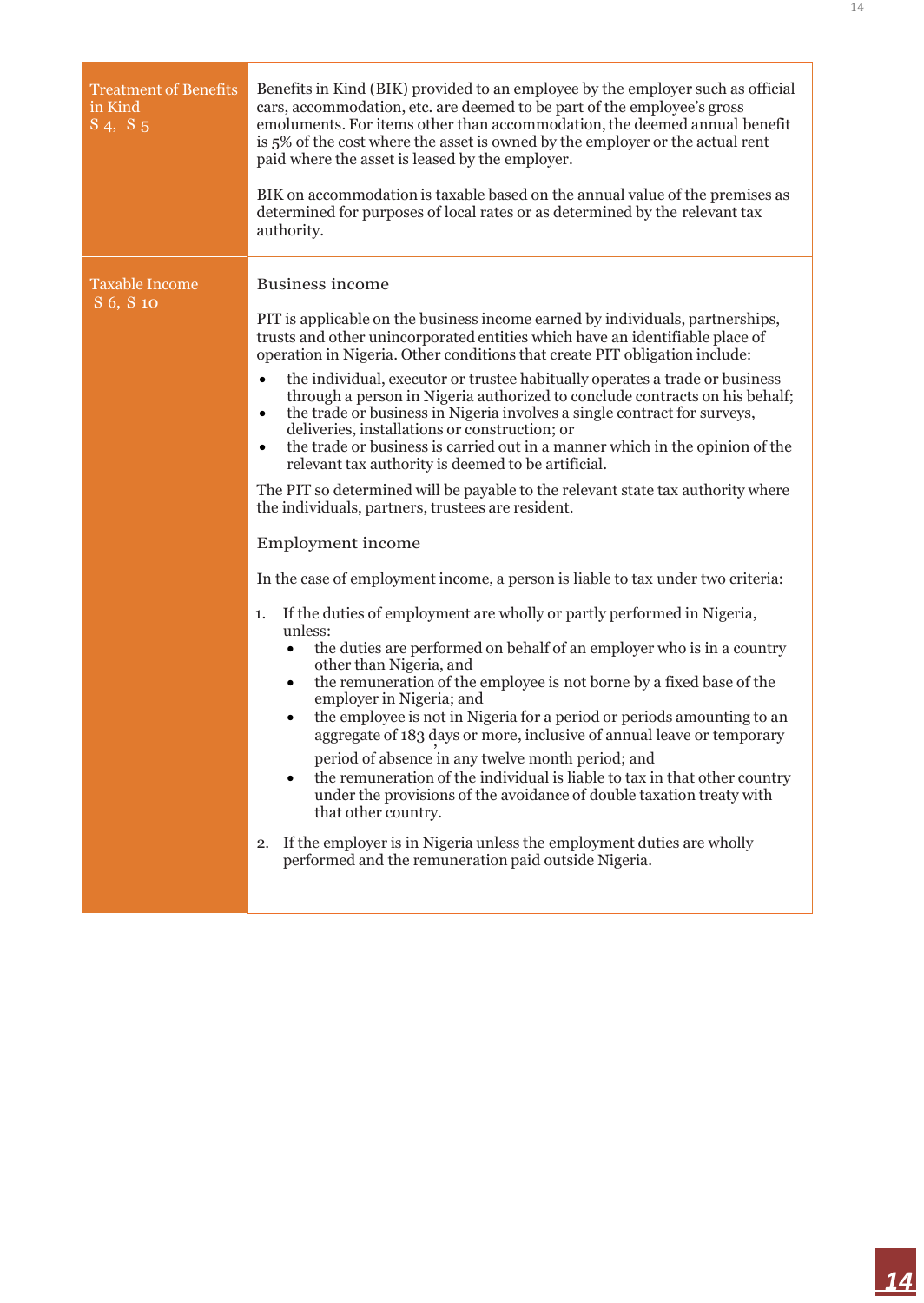| <b>Reliefs / Deductions</b>  |                                  |                                                                                                                                                                                                                          |
|------------------------------|----------------------------------|--------------------------------------------------------------------------------------------------------------------------------------------------------------------------------------------------------------------------|
| S <sub>33</sub> , Schedule 6 | Consolidated relief<br>allowance | Higher of N200,000 and 1% of gross income, plus<br>20% of gross income*                                                                                                                                                  |
|                              | Child allowance                  | $\mathbb{N}2,500$ for each child up to a maximum of four<br>children, provided that none is above 16 years or<br>married unless in a recognised school, under<br>articleship or learning a trade.                        |
|                              | Dependent relatives              | $\mathbb{N}2,000$ for each dependent relative up to a<br>maximum of two who are widowed or<br>infirmed or incapacitated by old age.                                                                                      |
|                              | Deductions allowed               | NHF contribution, National Health Insurance<br>Scheme, Life Assurance Premium, National Pension<br>Scheme and Gratuities.                                                                                                |
|                              | Reimbursements                   | Expenses incurred in the performance of employment<br>duties from which it is not intended that the employee<br>should make any gain or profit.                                                                          |
|                              | Interest and<br>dividend         | Interest earned from treasury bills, government and<br>corporate bonds are exempt while withholding tax at<br>10% is the final tax on other interests and dividend.                                                      |
|                              | Interest on<br>mortgage          | Interest paid on mortgage loan for owner's occupied<br>property in any year is granted as a relief in the<br>following year.                                                                                             |
|                              | Life assurance<br>premium        | Life assurance premium paid in the prior year is<br>granted as a relief in the current year. Only policy on<br>the life of the individual and spouse is eligible.                                                        |
|                              | <b>Disability</b><br>allowance   | A deduction of N <sub>3</sub> 000 or 20% of earned income,<br>whichever is higher, in the case of a disabled person<br>who uses special equipment or the services of an<br>attendant in the course of a paid employment. |

*derived solely by reason of employment.*

15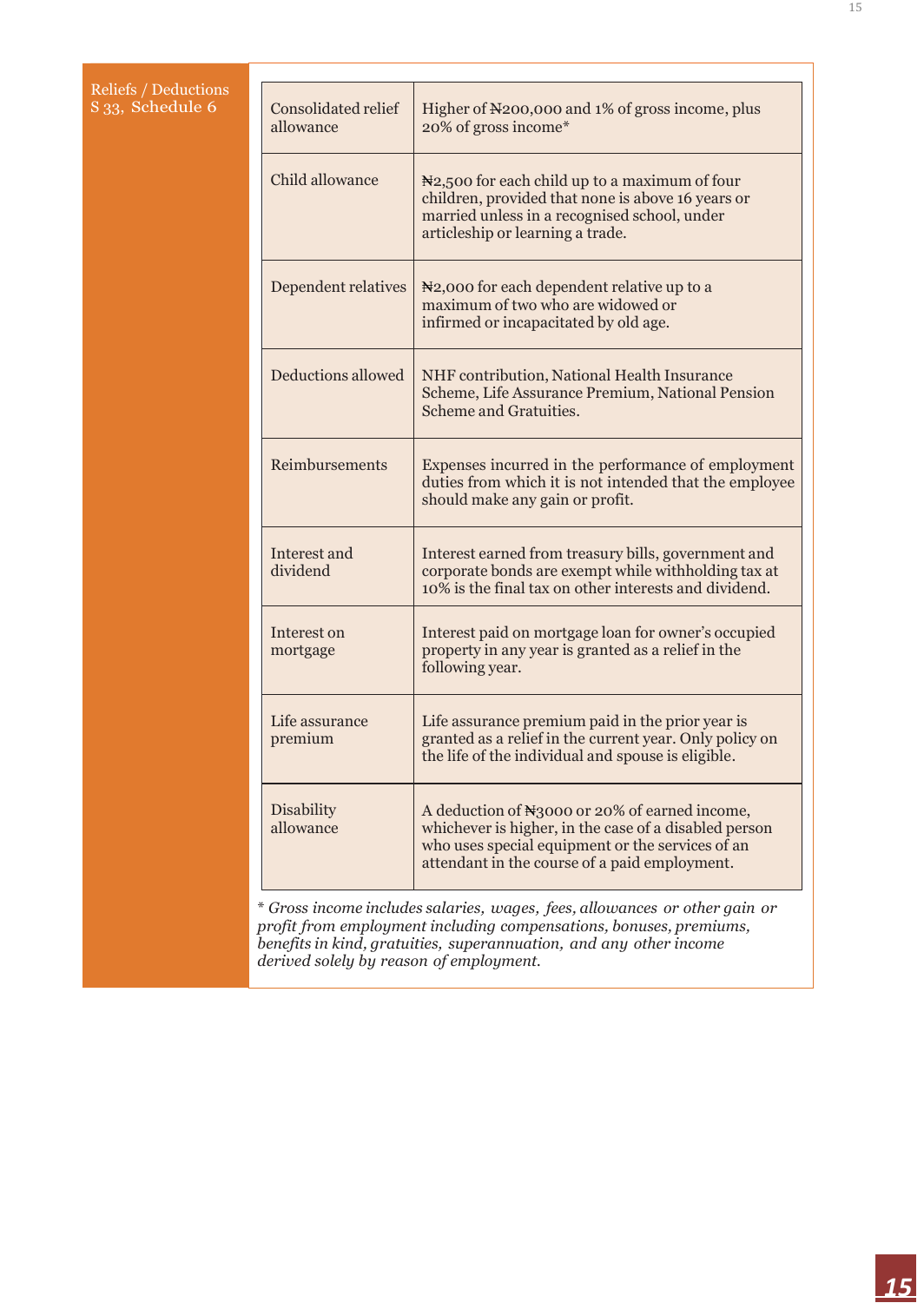| Filing and due dates                 | Individuals are to file returns not later than 31 March annually in respect of the                                                                                                                                                                                                                                                                                                                                                                                                     |
|--------------------------------------|----------------------------------------------------------------------------------------------------------------------------------------------------------------------------------------------------------------------------------------------------------------------------------------------------------------------------------------------------------------------------------------------------------------------------------------------------------------------------------------|
| Section $41(3)$                      | preceding year.                                                                                                                                                                                                                                                                                                                                                                                                                                                                        |
|                                      | Employers are required to file the following documents:<br>• Employers' Declaration Form (Form H1): showing the income of the<br>employees, taxes deducted and remitted in the preceding year. This is due<br>by 31 January.<br>• Employers' Remittance Card (Form G): showing the monthly remittances and<br>reference number on the receipt. Copies of the receipt are to accompany the<br>form $G$ .<br>• Declaration of estimated income and application for tax reliefs (Form A). |
| Due date for payment<br>S. 41(3), 81 | PAYE must be remitted on or before the 10th day of the month following the<br>payment of salary (e.g. PAYE tax deducted from January salary should be<br>remitted by 10th of February).<br>For individuals under direct assessment, payment must be made along with<br>returns within 90 days of the fiscal year i.e. not later than 31 March.                                                                                                                                         |
| Penalty for non-                     | 10% per annum of the amount plus interest on annual basis at bank lending rate                                                                                                                                                                                                                                                                                                                                                                                                         |
| payment of tax                       | (in practice a one-off interest rate of 15% to 21% is applied).                                                                                                                                                                                                                                                                                                                                                                                                                        |
| S 76, 77                             | Late filing attracts a fine of $N500,000$ .                                                                                                                                                                                                                                                                                                                                                                                                                                            |
| <b>Statute of Limitation</b>         | 6 years except in the event of a fraud, willful default or neglect by the taxable                                                                                                                                                                                                                                                                                                                                                                                                      |
| $S\overline{55}$                     | person in which case there is no limitation.                                                                                                                                                                                                                                                                                                                                                                                                                                           |

#### **5. INFORMATION TECHNOLOGY TAX**

IT Tax is payable by specified companies with turnover of N100 million and above. The tax when paid is tax deductible for company income tax purposes. The tax is governed by the National Information Technology Development Act (NITDA) 2007.

| <b>Items</b>                                     | Comments                                                                                                                                                                                                                                                                                                                                                |  |  |  |
|--------------------------------------------------|---------------------------------------------------------------------------------------------------------------------------------------------------------------------------------------------------------------------------------------------------------------------------------------------------------------------------------------------------------|--|--|--|
| Rate<br>$S_12(2)(a)(a)]$                         | 1% of profit before tax.                                                                                                                                                                                                                                                                                                                                |  |  |  |
| Taxable companies<br>NITDA Schedule 111          | GSM service providers and all telecommunications companies<br>Cyber companies and internet providers<br>Pension managers and pension related companies<br>Banks and other financial institutions<br>Insurance companies                                                                                                                                 |  |  |  |
| Filing requirements<br>and due date<br>$S_16(2)$ | IT Tax is assessed by the FIRS and is payable within 60 days of service of a<br>notice of assessment. In practice companies self-assess the tax along with<br>CIT returns.                                                                                                                                                                              |  |  |  |
| <b>Offences and Penalties</b><br>S16(4)          | Offence<br>Penalty<br>$S$ 16 (4): Nonpayment<br>Unpaid tax plus 2% of the tax payable.<br>within specified time<br>S 18 (a): First offence when<br>N <sub>200</sub> ,000 or one year imprisonment<br>penalties are not stated<br>or both.<br>N <sub>5</sub> 00,000 or three year imprisonment<br>S 18 (b): Second and<br>subsequent offence<br>or both. |  |  |  |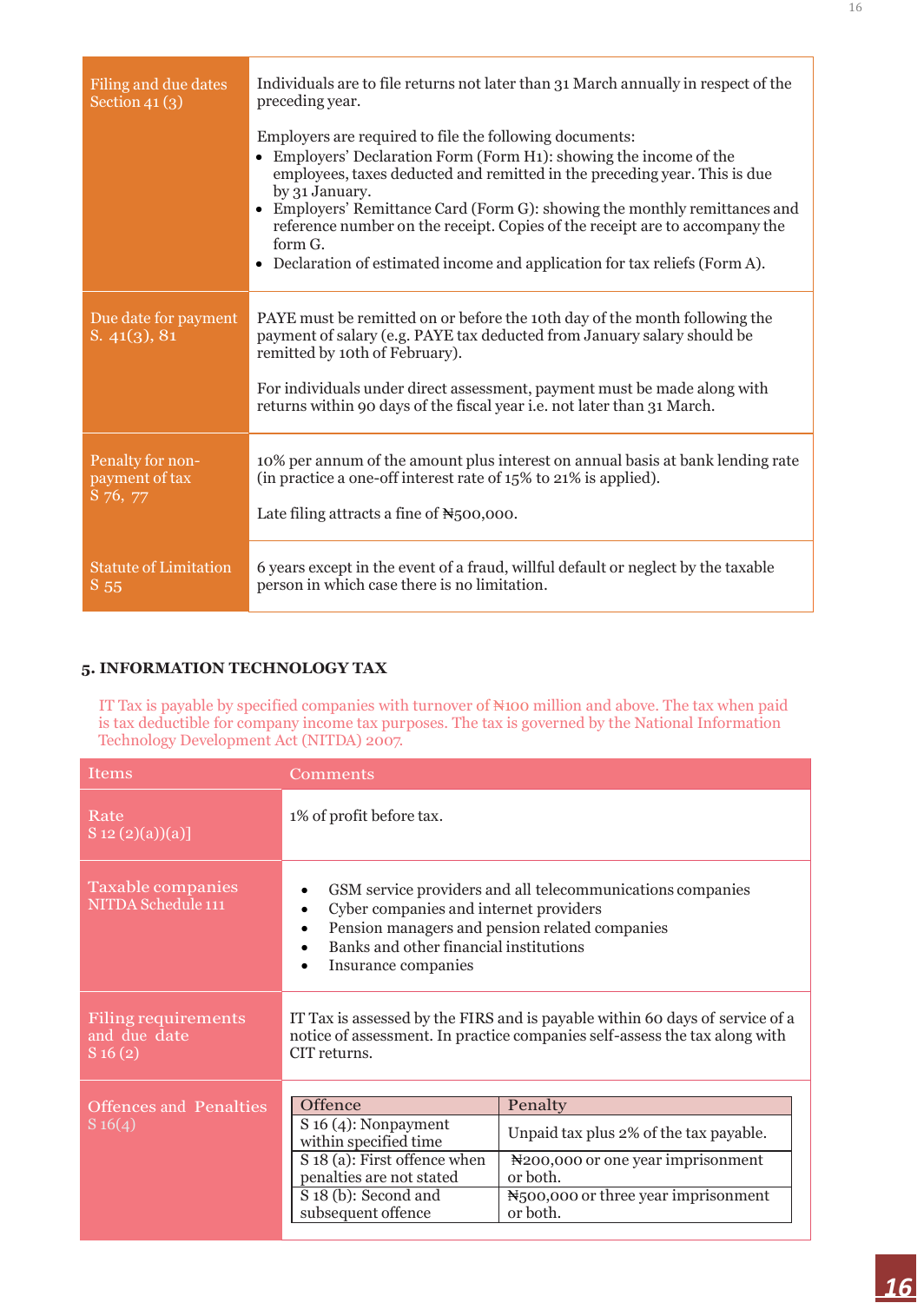### **6. TERTIARY EDUCATION TAX (TET)**

 $\mathcal{A}_{\mathcal{A}}$ 

TET is payable by all Nigerian companies on assessable profit, that is, tax adjusted profit before capital allowances. The relevant law is the Tertiary Education Trust Fund (Establishment etc.) Act 2011

| <b>Items</b>                                        | Comments                                                                                                                                                                                                                                                                                                                                                                                                                                       |
|-----------------------------------------------------|------------------------------------------------------------------------------------------------------------------------------------------------------------------------------------------------------------------------------------------------------------------------------------------------------------------------------------------------------------------------------------------------------------------------------------------------|
| Rate<br>$S_1(2)$                                    | 2%                                                                                                                                                                                                                                                                                                                                                                                                                                             |
| Taxable persons<br>$S_1(2)$                         | All companies registered in Nigeria.                                                                                                                                                                                                                                                                                                                                                                                                           |
| <b>Exemptions</b><br>$S_1(2)$                       | Non-resident companies and all unincorporated entities are exempted from<br>Tertiary Education Tax.                                                                                                                                                                                                                                                                                                                                            |
| Filing<br>requirements                              | There is no specific filing requirement. However, in practice, the tax is self-<br>assessed by filling form 4D-EDT together with corporate income tax.                                                                                                                                                                                                                                                                                         |
| Due dates<br>$S_2(2)$                               | Based on the Tertiary Education Tax Act, the FIRS is required to issue<br>assessments for the tax which must be paid within 60 days of the service of<br>notice of assessment. In practice, the tax is self-assessed and paid 6 months<br>after the accounting year end date.                                                                                                                                                                  |
| Penalty for non-<br>compliance<br>$S_10(2), 11(1)$  | 5% of the tax in addition to the principal tax, for failure to pay after two<br>months of service of assessment notice.<br>If after two months, the failure continues, then the following additional<br>penalties may apply on conviction:<br>First offenders: One million Naira or imprisonment for a term of 6<br>months or both;<br>• Second or subsequent offenders: Two million Naira or imprisonment for a<br>term of 12 months or both. |
| Statute of<br>limitation<br>S <sub>36</sub> of CITA | The FIRS may raise additional assessment within six years from the relevant<br>year of assessment. However, in the event of a fraud, willful default or neglect<br>by the company, the statute of limitation will not apply.                                                                                                                                                                                                                   |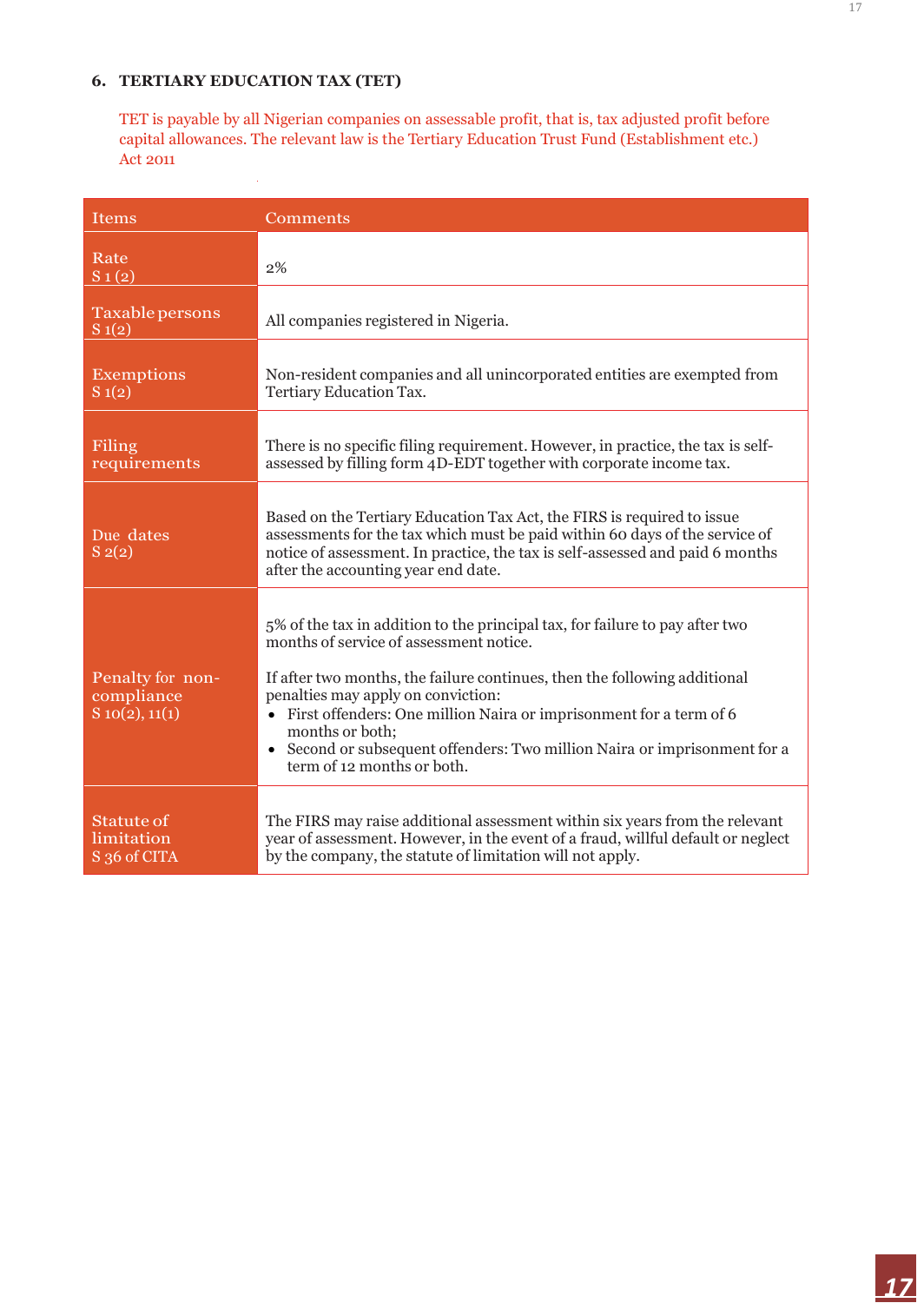#### **7. WITHHOLDING TAX**

WHT is an advance payment of income tax deductible at source on specified transactions. It can be applied as a tax credit against income tax liability in most instances. The relevant provisions are in the CITA, PITA, PPTA, and WHT Regulations.

| <b>Items</b>                                                                                                | Comments                                                                                                                                                                                                                                                                       |                             |            |  |  |  |  |
|-------------------------------------------------------------------------------------------------------------|--------------------------------------------------------------------------------------------------------------------------------------------------------------------------------------------------------------------------------------------------------------------------------|-----------------------------|------------|--|--|--|--|
|                                                                                                             |                                                                                                                                                                                                                                                                                |                             |            |  |  |  |  |
| Rates<br>CITA S 78 - S 81, PITA S                                                                           | Transactions                                                                                                                                                                                                                                                                   | Companies                   | Individual |  |  |  |  |
| 68 - S 72, and                                                                                              | Dividend, Interest and rent                                                                                                                                                                                                                                                    | 10%                         | 10%        |  |  |  |  |
| <b>WHT Regulations</b>                                                                                      | Royalties                                                                                                                                                                                                                                                                      | 10%                         | 5%         |  |  |  |  |
|                                                                                                             | Hire of equipment, motor vehicles,                                                                                                                                                                                                                                             | 10%                         | 10%        |  |  |  |  |
|                                                                                                             | plants, and machinery                                                                                                                                                                                                                                                          |                             |            |  |  |  |  |
|                                                                                                             | Commission, consultancy,                                                                                                                                                                                                                                                       | 10%                         | 5%         |  |  |  |  |
|                                                                                                             | technical and management                                                                                                                                                                                                                                                       |                             |            |  |  |  |  |
|                                                                                                             | fees, legal fees, audit fees,                                                                                                                                                                                                                                                  |                             |            |  |  |  |  |
|                                                                                                             | Building, construction and related                                                                                                                                                                                                                                             | and other professional fees |            |  |  |  |  |
|                                                                                                             | activities excluding one single                                                                                                                                                                                                                                                | 5%                          | 5%         |  |  |  |  |
|                                                                                                             | delivery, survey, and installation.                                                                                                                                                                                                                                            |                             |            |  |  |  |  |
|                                                                                                             | All types of contracts and                                                                                                                                                                                                                                                     | 5%                          | 5%         |  |  |  |  |
|                                                                                                             | agency arrangements, other                                                                                                                                                                                                                                                     |                             |            |  |  |  |  |
|                                                                                                             | than sales in the ordinary                                                                                                                                                                                                                                                     |                             |            |  |  |  |  |
|                                                                                                             | course of business                                                                                                                                                                                                                                                             |                             |            |  |  |  |  |
|                                                                                                             | Directors' fees                                                                                                                                                                                                                                                                | N/A                         | 10%        |  |  |  |  |
|                                                                                                             | The rate of WHT on dividend, interest and royalty is reduced to 7.5% when<br>paid to a corporate recipient resident in a treaty country. In the case of<br>individuals, 7.5% is applied on dividend and interest and 5% on royalty.                                            |                             |            |  |  |  |  |
| <b>Filing requirements</b>                                                                                  | Withholding tax returns should include a schedule showing vendor Tax<br>Identification Number, name and address, type of contract, rate applied,<br>amounts, and evidence of payment.                                                                                          |                             |            |  |  |  |  |
| Due date for<br>payment<br>CITA S 82, PITA S 74                                                             | In the case of WHT deducted from companies, remittance is due to the<br>Federal Inland Revenue Service (FIRS) within 21 days after the duty to deduct<br>WHT arose.                                                                                                            |                             |            |  |  |  |  |
|                                                                                                             | In the case of WHT deducted from individuals and unincorporated entities,<br>remittance is due to the State Internal Revenue Service (SIRS), within 30 days<br>after the duty to deduct WHT arose.                                                                             |                             |            |  |  |  |  |
|                                                                                                             | For FIRS WHT, the schedule of WHT deducted must be submitted in electronic<br>form and must contain specific information such as the Tax Identification<br>Number (TIN) of the various suppliers from whom the tax has been deducted.                                          |                             |            |  |  |  |  |
| Offences and<br><b>Penalties</b><br>CITAS 85, PITAS 74<br>FIRS Act S 40                                     | Failure to remit WHT due to the FIRS: a penalty of 10% per annum and<br>$\bullet$<br>interest at CBN's lending rate.<br>Failure to remit WHT due to SIRS: 10% of tax due, in addition to the<br>$\bullet$<br>principal tax and interest at the CBN monetary policy rate (14%). |                             |            |  |  |  |  |
| <b>Statute of limitations</b><br>CITA S <sub>66</sub>                                                       | The tax authority may issue additional assessment within six years from the<br>relevant tax year. However, the limitation does not apply in the event of a<br>fraud, willful default or neglect by the company.                                                                |                             |            |  |  |  |  |
| Obligation to deduct<br><b>WHT</b><br>CITA S 78- S 81, PITA S<br>$68 - S$ 72, and<br><b>WHT Regulations</b> | Persons required to deduct WHT are all companies, and organisations or<br>establishments that operate Pay-As-You-Earn Scheme.                                                                                                                                                  |                             |            |  |  |  |  |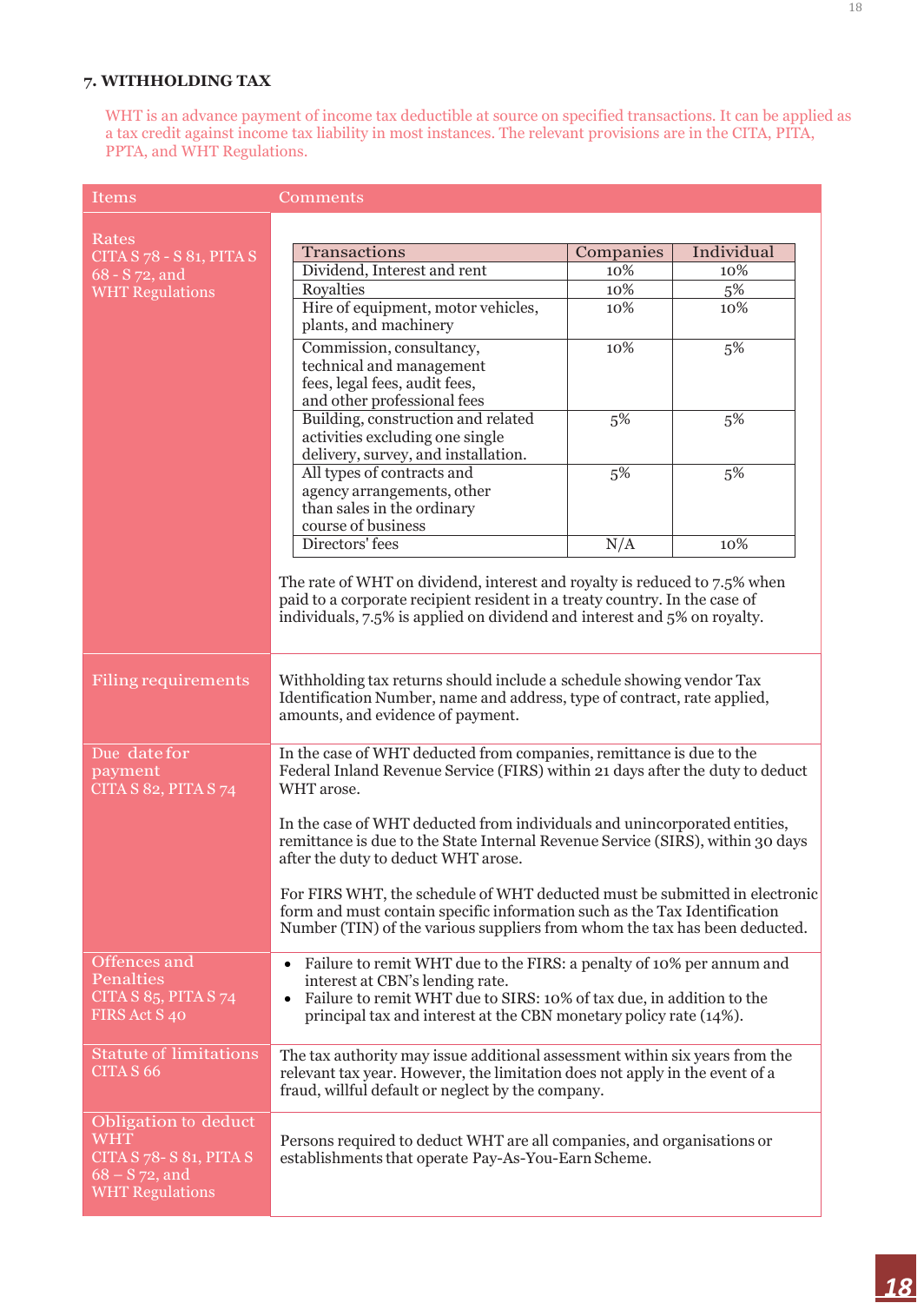#### **TAX TREATIES [S 45 (CITA)]**

Nigeria has entered into a number of treaties for the avoidance of double taxation on income and capital gains. Efforts are ongoing to expand Nigeria's treaty network while some signed agreements are currently undergoing ratification process at the legislature.

| Items                                   | Comments                                                                                                                                                                                                                                                                                                                                                                                                                                                                                                                                                                                                                                                                                                                                               |
|-----------------------------------------|--------------------------------------------------------------------------------------------------------------------------------------------------------------------------------------------------------------------------------------------------------------------------------------------------------------------------------------------------------------------------------------------------------------------------------------------------------------------------------------------------------------------------------------------------------------------------------------------------------------------------------------------------------------------------------------------------------------------------------------------------------|
| In-force bilateral<br>treaties          | Nigeria currently has in-force double tax treaties for taxes on income and capital<br>gains with Belgium, Canada, China, Czech Republic, France, Netherlands, Pakistan,<br>Philippines, Romania, Slovakia, Spain, South Africa and United Kingdom. There is a<br>shipping and air transport double taxation avoidance agreement with Italy                                                                                                                                                                                                                                                                                                                                                                                                             |
| Pending treaties                        | Nigeria has pending double tax treaties with Mauritius, Kenya, Kuwait, Singapore,<br>Sweden, South Korea, Poland, Qatar and the UAE which are yet to be ratified.                                                                                                                                                                                                                                                                                                                                                                                                                                                                                                                                                                                      |
| <b>Multilateral treaties</b>            | Nigeria is a party to the following multilateral treaties:<br>1975 ECOWAS Treaty<br>$\bullet$<br>1931 League of Nations Motor Vehicle Convention and Final Protocol<br>$\bullet$<br>1961 Vienna Convention on Diplomatic Relations<br>$\bullet$<br>1969 Vienna Convention on the Law of Treaties<br>$\bullet$<br>1997 Draft Protocol on the ECOWAS Value Added Tax (pending)<br>$\bullet$<br>1997 Draft Protocol on the ECOWAS Community Levy (pending)<br>$\bullet$<br>2015 OECD's Mutual Administrative Assistance in Tax Matters<br>$\bullet$<br>2016 Multilateral Competent Authority Agreement for the automatic exchange<br>$\bullet$<br>of Country-by-Country Reports.                                                                          |
| Unilateral relief                       | Unilateral tax relief is available by way of deduction for tax suffered on<br>income earned abroad and taxable in Nigeria.                                                                                                                                                                                                                                                                                                                                                                                                                                                                                                                                                                                                                             |
| Nigeria's Model Tax<br>Treaty 2013      | Nigeria has a model tax treaty to guide the negotiation of double taxation<br>avoidance agreements with other countries. The model treaty is similar to the<br>OECD Model Convention except in certain areas such as taxation of Royalty<br>and Technical Service Fees.                                                                                                                                                                                                                                                                                                                                                                                                                                                                                |
| Common wealth tax<br>relief [S 44 CITA] | Available in respect of profits earned from a commonwealth country which is also<br>liable to tax in Nigeria provided that the commonwealth country has a similar tax<br>relief in place.<br>In respect of a Nigerian Company, the relief granted is 50% of the *commonwealth<br>tax rate subject to a limit of 50% of the Nigerian tax rate. In respect of a<br>nonresident company, the relief is 50% of the commonwealth tax rate provided it is<br>not more than 50% of the Nigerian tax rate otherwise the relief is the rate by which<br>the Nigerian tax rate exceeds 50% of the commonwealth tax rate.<br>*Commonwealth tax rate means the income tax rate applicable in the relevant<br>commonwealth country to which the tax relief relates* |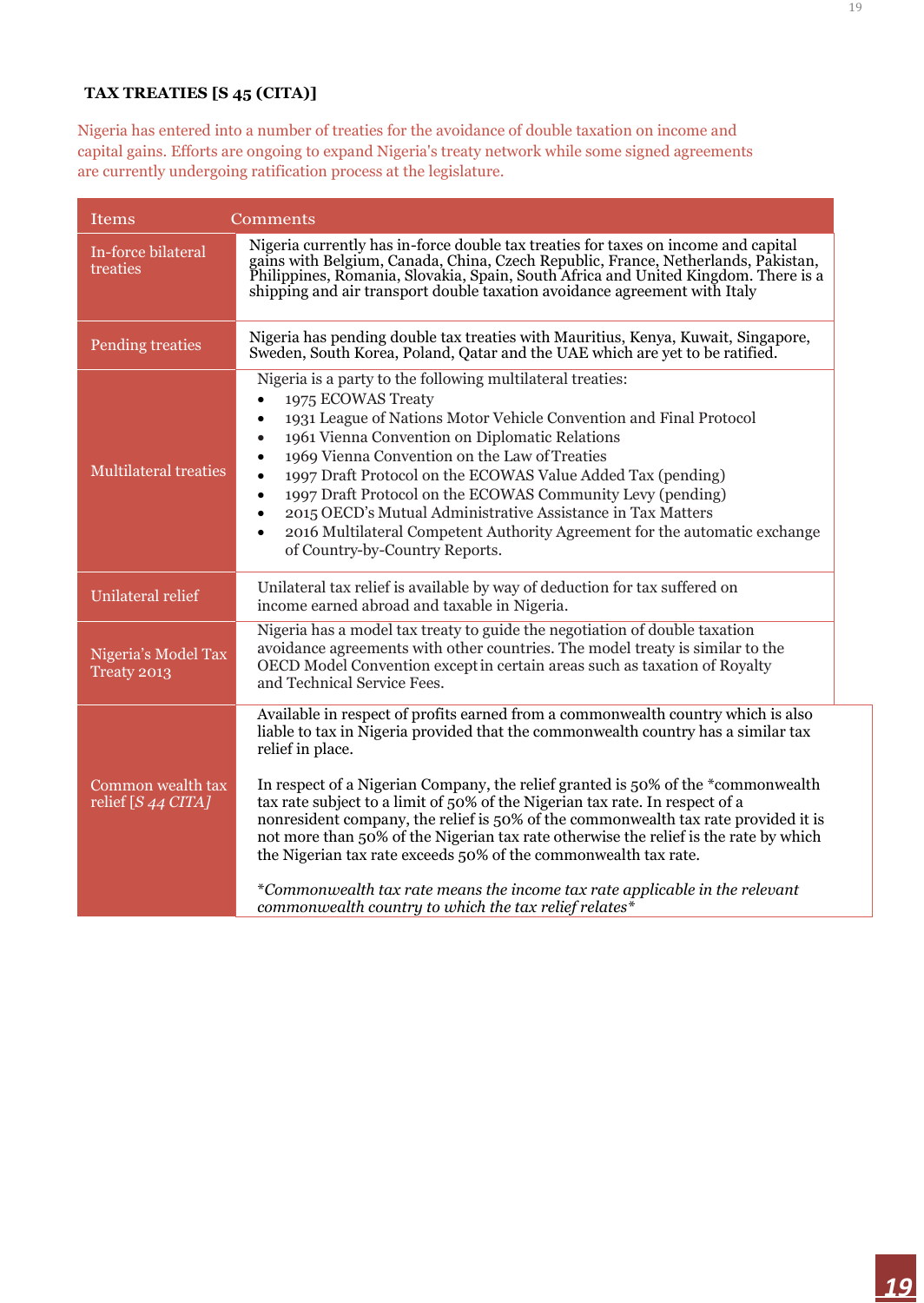#### **8. VALUE ADDED TAX (VAT)**

VAT is chargeable on the supply of taxable goods and services except items specifically stated as exempt or zero-rated. The relevant law is the VAT Act LFN 2004 as amended.

| <b>Item</b>                                                                                                                                                                                                            | Comments                                                                                                                                                                                                                                                                                                                                                                                                                                                                                                                                                                                                                                                                                                                                                                                                                                                                                                                                                                                                                                                                                                                                                                                                                                                                 |
|------------------------------------------------------------------------------------------------------------------------------------------------------------------------------------------------------------------------|--------------------------------------------------------------------------------------------------------------------------------------------------------------------------------------------------------------------------------------------------------------------------------------------------------------------------------------------------------------------------------------------------------------------------------------------------------------------------------------------------------------------------------------------------------------------------------------------------------------------------------------------------------------------------------------------------------------------------------------------------------------------------------------------------------------------------------------------------------------------------------------------------------------------------------------------------------------------------------------------------------------------------------------------------------------------------------------------------------------------------------------------------------------------------------------------------------------------------------------------------------------------------|
| Rate<br>$S_4$                                                                                                                                                                                                          | Standard rate of 5% of the value of goods and services.                                                                                                                                                                                                                                                                                                                                                                                                                                                                                                                                                                                                                                                                                                                                                                                                                                                                                                                                                                                                                                                                                                                                                                                                                  |
| <b>Taxable Persons</b><br>$\overline{S}$ 46                                                                                                                                                                            | A taxable person means an individual or body of individuals, family,<br>corporations sole, trustee or executor or a person who carries out in a<br>place an economic activity, a person exploiting tangible or intangible<br>property for the purpose of obtaining income therefrom by way of<br>trade or business or a person or agency of government acting in that<br>capacity.                                                                                                                                                                                                                                                                                                                                                                                                                                                                                                                                                                                                                                                                                                                                                                                                                                                                                       |
| Registration<br>S 8, S 10                                                                                                                                                                                              | Residents: immediately on commencement of business.<br>Non-residents: registration is required by a non-resident company<br>that carries on business in Nigeria before issuing its first invoice,<br>using the address of the Nigerian party with whom it has a subsisting<br>contract.                                                                                                                                                                                                                                                                                                                                                                                                                                                                                                                                                                                                                                                                                                                                                                                                                                                                                                                                                                                  |
| <b>Exemptions</b><br>S 3, Schedule I<br><b>Fiscal Policy Measures</b><br>(2007),<br>VAT Exemption Order<br>(2011),<br>VAT (Exemption of<br><b>Commission on Stock</b><br><b>Exchange Transactions</b> )<br>Order, 2014 | · Oil exports (wrongly written as "All exports")<br>• Medical and pharmaceutical products<br>• Basic food items<br>· Books and educational materials<br>• Baby products<br>• Plants, machinery and good imported for use in the export<br>processing zones or free trade zones<br>· Plant, machinery and equipment purchased for utilization of gas<br>in downstream operations<br>• Tractors, plough and agricultural implements purchased for<br>agricultural purposes<br>• All exported services<br>• Medical services<br>• Services rendered by community banks and mortgage institutions<br>• Plays and performances by educational institutions as part of<br>learning<br>• Plant, machinery and equipment (including steel structures) for<br>the manufacture of cement and allied products<br>• Vegetable oil<br>• Motorcycle (CKD)/Bicycle (SKDs) and their spare parts<br>• Corporate bonds and government securities (10 years from 2012)<br>• Commissions on transactions in the Nigerian Stock Exchange<br>(NSE) including commissions earned on the traded value of the<br>shares payable to the Securities Exchange Commission (SEC),<br>Central Securities Clearing System (CSCS) and the NSE. This<br>exemption is valid for 5 years from 25 July 2014. |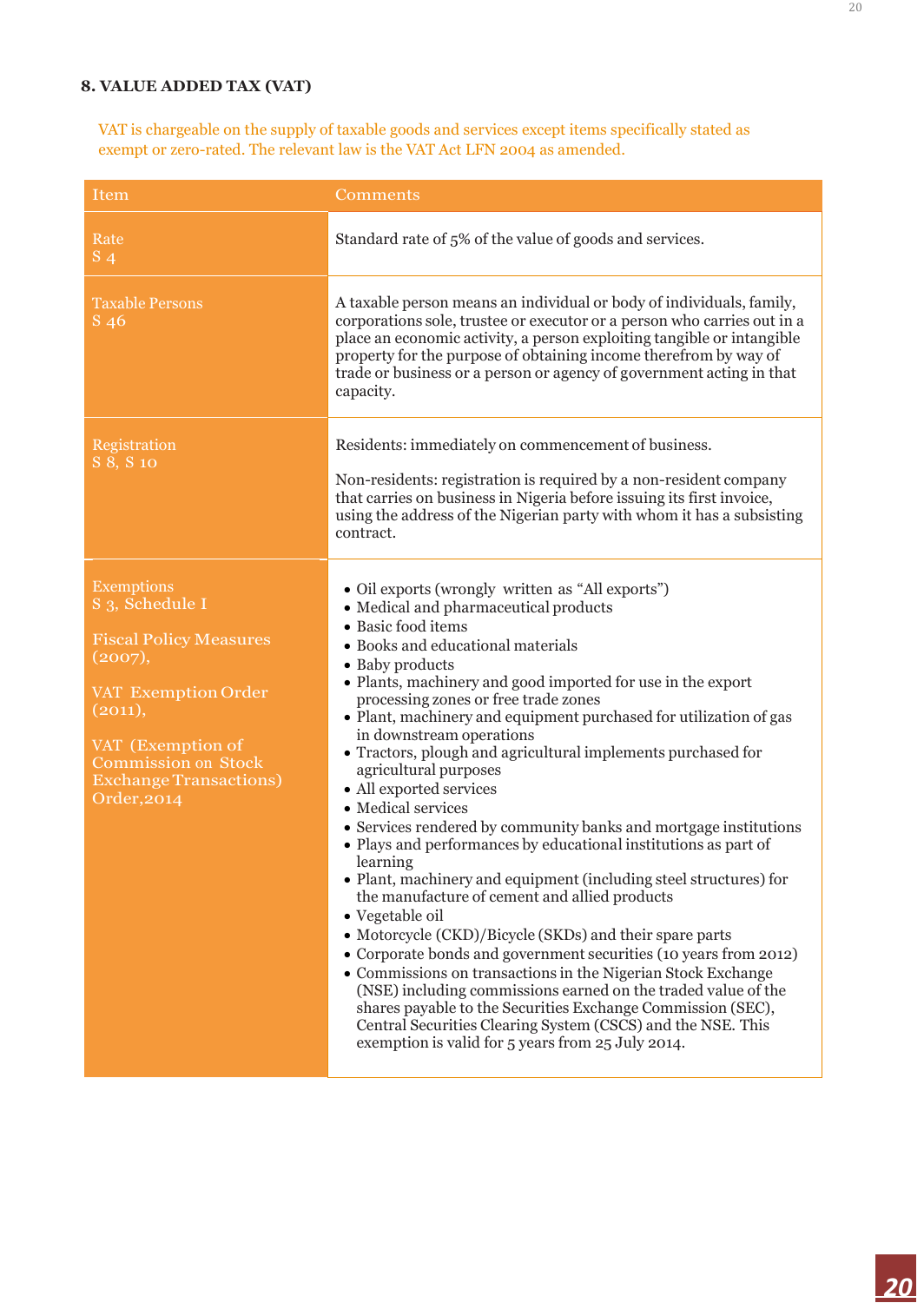| <b>Zero rated Goods and Services</b><br>(Schedule I, Part 111) (VAT<br>Amendment Act 2007) | Non-oil exports<br>Goods and services purchased by diplomats<br>Goods purchased for humanitarian donor-funded projects<br>$\bullet$                                                                                                                                                                                                                                                                                                                                                                                                                                                                                                                                                                                                                                                                                                                                                                         |
|--------------------------------------------------------------------------------------------|-------------------------------------------------------------------------------------------------------------------------------------------------------------------------------------------------------------------------------------------------------------------------------------------------------------------------------------------------------------------------------------------------------------------------------------------------------------------------------------------------------------------------------------------------------------------------------------------------------------------------------------------------------------------------------------------------------------------------------------------------------------------------------------------------------------------------------------------------------------------------------------------------------------|
| <b>Filing requirements</b><br>S 12, S 13A                                                  | The following should be submitted to the tax authority.<br>• Completed VAT returns form<br>• VAT schedule showing Tax Identification number (TIN),<br>name and address, date of transaction, invoice number,<br>contract sum, rate applied, tax paid and month of return.                                                                                                                                                                                                                                                                                                                                                                                                                                                                                                                                                                                                                                   |
| Due date<br>S <sub>15</sub>                                                                | 21st day of the month following the month of transaction.                                                                                                                                                                                                                                                                                                                                                                                                                                                                                                                                                                                                                                                                                                                                                                                                                                                   |
| <b>Offences and Penalties</b><br>S 8, S 19, S 29, S $32 - S$ 35                            | • Failure to register for VAT: N10,000 for the first month and<br>• N <sub>5</sub> ,000 for every subsequent month<br>• Failure to remit VAT: $5\%$ per annum of the amount of tax not<br>remitted plus interest at bank lending rate.<br>• Failure to issue tax invoice: Fine of 50% of the cost of the<br>goods or services for which tax invoice was not issued.<br>• Failure to register is an offence liable upon conviction to a<br>fine of $\mathbb{N}_5$ ,000 and sealing of the business premises if no<br>registration is done after one month.<br>• Failure to keep proper records: Fine of N2,000 for every<br>month in which failure continues.<br>• Failure to collect VAT: penalty of 150% of the amount not<br>collected plus 5% interest above the CBN Monetary Policy<br>Rate.<br>• Failure to submit returns: Fine of $\mathbb{N}_5$ ,000 for every month in<br>which failure continues. |
| <b>VAT Deduction at Source</b><br>S <sub>13</sub>                                          | The following are required to deduct VAT on their incoming invoices<br>and remit directly to the FIRS:<br>• Oil and gas companies including oil service companies<br>Governments, ministries, departments, and agencies<br>Resident entities in respect of transactions with non-<br>residents.                                                                                                                                                                                                                                                                                                                                                                                                                                                                                                                                                                                                             |
| Recoverable input VAT<br>S 17                                                              | • Recoverable input VAT is restricted to goods purchased or<br>imported directly for resale and goods which form the stock-<br>in-trade used for the direct production of any new product on<br>which the output VAT is charged.<br>• VAT on overhead, service and general administration<br>expenses are not allowed as deduction from output VAT.<br>• VAT on fixed assets (capital items) which is to be capitalized<br>along with the cost of the capital item is not allowed as<br>deduction from output VAT.                                                                                                                                                                                                                                                                                                                                                                                          |
| VAT refund and carry forward<br>S 16, FIRSEA S 23                                          | • Excess input VAT may be carried forward as credit against<br>future VAT payable. Alternatively, the FIRS Establishment<br>Act (FIRSEA) provides for a cash refund on application<br>within 90 days of FIRS decision subject to a tax audit.                                                                                                                                                                                                                                                                                                                                                                                                                                                                                                                                                                                                                                                               |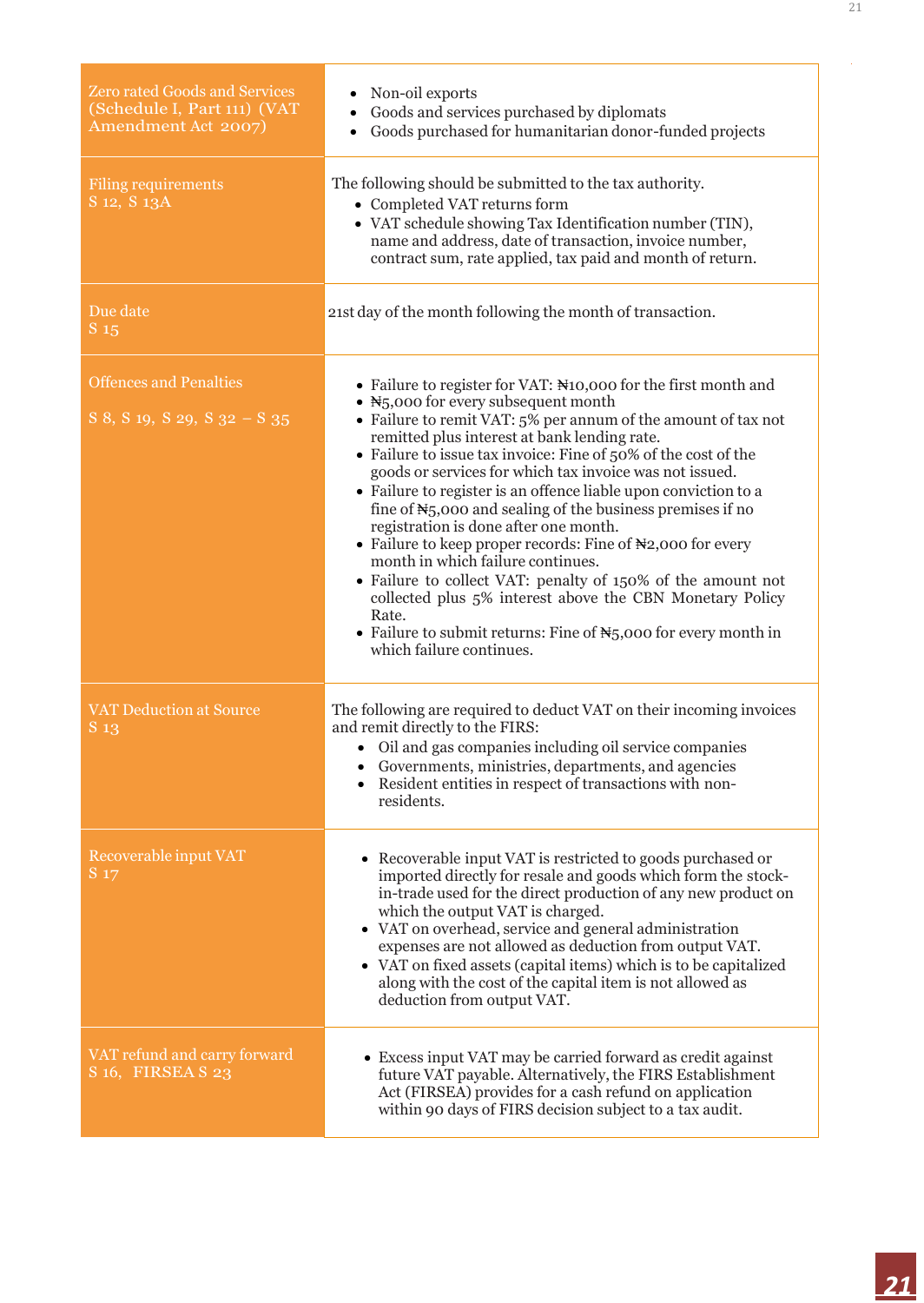#### **9. CUSTOMS AND EXCISE DUTIES**

Customs duties are taxes payable on goods imported into or exported from Nigeria. Excise duties are payable on the manufacture, sale or use of specified locally manufactured goods. The tax may also be levied on services, consumption and imported goods.

The various duties are governed by the Custom and Excise Management Act (CEMA) and several other Acts and Regulations relating to customs and excise matters.

| <b>Items</b>                                                       | Comments                                                                                                                                                                                                                                                                                                                                                                                                                                  |                                                |                  |            |                |  |
|--------------------------------------------------------------------|-------------------------------------------------------------------------------------------------------------------------------------------------------------------------------------------------------------------------------------------------------------------------------------------------------------------------------------------------------------------------------------------------------------------------------------------|------------------------------------------------|------------------|------------|----------------|--|
| <b>Rates</b>                                                       | Import duties apply on various goods based on Harmonized System<br>(HS) Codes at rates ranging between 5% to 35%.                                                                                                                                                                                                                                                                                                                         |                                                |                  |            |                |  |
|                                                                    | Excise Duties is normally charged on applicable products either on the<br>$\blacksquare$<br>basis of ad valorem, specific or both.                                                                                                                                                                                                                                                                                                        |                                                |                  |            |                |  |
| <b>Excisable goods</b>                                             |                                                                                                                                                                                                                                                                                                                                                                                                                                           |                                                | <b>RATES (N)</b> |            |                |  |
|                                                                    | <b>Products</b><br>2018<br>2017<br>2019<br>2020                                                                                                                                                                                                                                                                                                                                                                                           |                                                |                  |            |                |  |
|                                                                    | Tobacco                                                                                                                                                                                                                                                                                                                                                                                                                                   | 0.2                                            | $20\% + 1$       | $20\% + 2$ | $20\% + 2.9$   |  |
|                                                                    | Beer & Stout                                                                                                                                                                                                                                                                                                                                                                                                                              | 0.2                                            | 0.3              | 0.35       | 0.35           |  |
|                                                                    | Wines                                                                                                                                                                                                                                                                                                                                                                                                                                     | 0.2                                            | 1.25             | 1.5        | 1.5            |  |
|                                                                    | Spirit                                                                                                                                                                                                                                                                                                                                                                                                                                    | 0.2                                            | 1.5              | 1.75       | $\overline{2}$ |  |
|                                                                    |                                                                                                                                                                                                                                                                                                                                                                                                                                           |                                                |                  |            |                |  |
| Tariff                                                             | ECOWAS Common External The 15 Member States of the Economic Community of the West African<br>States on 25th October, 2013 adopted the ECOWAS Common External Tariff<br>(CET). The ECOWAS CET was designed to set the same customs duties,<br>import quotas, preferences or other non-tariff barriers to trade applicable to<br>all goods entering the territory of any of the countries within the region.<br><b>Structure of the CET</b> |                                                |                  |            |                |  |
|                                                                    | <b>Type of Goods</b><br><b>Duty</b><br>Category<br>Rate                                                                                                                                                                                                                                                                                                                                                                                   |                                                |                  |            |                |  |
|                                                                    | $\mathbf 0$                                                                                                                                                                                                                                                                                                                                                                                                                               | <b>Basic Social Goods</b>                      |                  |            | 0%             |  |
|                                                                    | 1                                                                                                                                                                                                                                                                                                                                                                                                                                         | 5%<br>Basic Goods, Raw Goods, Capital Goods    |                  |            |                |  |
|                                                                    | $\overline{2}$                                                                                                                                                                                                                                                                                                                                                                                                                            | Inputs and Semi-Finished Goods<br>10%          |                  |            |                |  |
|                                                                    | $\boldsymbol{3}$                                                                                                                                                                                                                                                                                                                                                                                                                          | <b>Finished Goods</b><br>20%                   |                  |            |                |  |
|                                                                    | $\overline{4}$                                                                                                                                                                                                                                                                                                                                                                                                                            | Specific Goods for Economic Development<br>35% |                  |            |                |  |
| <b>Filing requirements</b><br>$S$ <sub>125</sub>                   | <b>Excise Duties</b><br>Unit Cost Analyses (UCA) are agreed periodically with the Nigeria Customs<br>Service.<br>There are no filing requirements, however manufacturers are required to<br>keep the following records of manufacture and return (a) Material Register<br>(b) Operation Register (c) Finished Product Register.                                                                                                           |                                                |                  |            |                |  |
| Due date for payment<br>S 17b General Excise<br>Regulations, CEMA. | Import duties: This is payable upon importation prior to or at the port<br>of entry.<br>Excise Duty: This is due and payable immediately on manufacture of<br>excisable goods. The Board may however at its discretion deem the duty to<br>become due and payable at a stage not later than the delivery of the goods<br>from the products store.                                                                                         |                                                |                  |            |                |  |
|                                                                    |                                                                                                                                                                                                                                                                                                                                                                                                                                           |                                                |                  |            |                |  |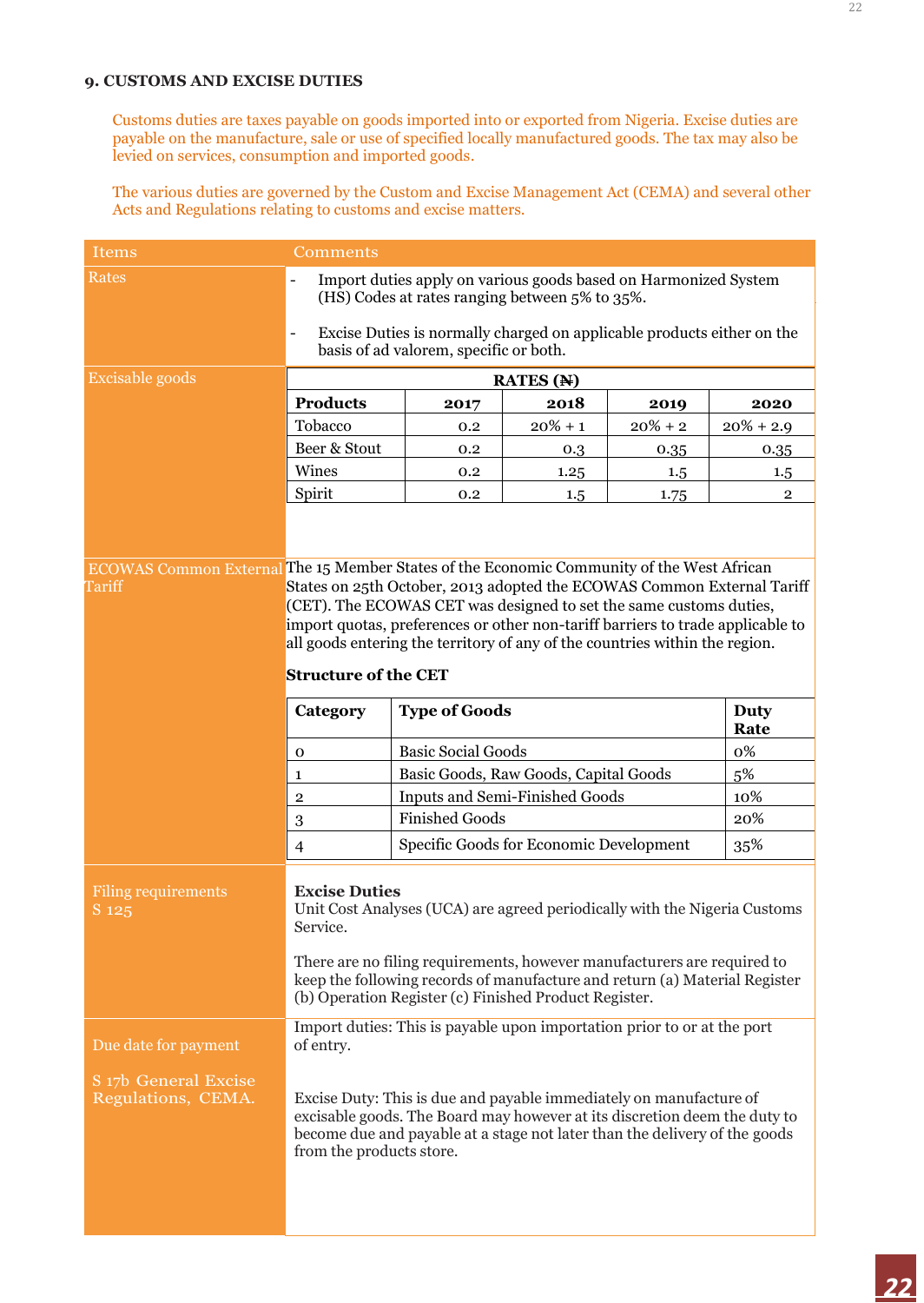| <b>Exports Expansion Grant</b><br>(EEG)               | The Export Expansion Grant (EEG) is a post-shipment incentive designed to<br>improve the competitiveness of Nigerian products and commodities and<br>expand the country's volume and value of non-oil exports. The incentives was<br>introduced by the Federal Government through the Export (Incentives and<br>Miscellaneous Provisions) Act, No. 18 of 1986 as amended by the Export<br>(Incentives and Miscellaneous Provisions) Act, No. 65 of 1992, Cap. E19,<br>Laws of the Federation of Nigeria (LFN).<br>Exporters are divided into 4 categories with applicable EEG rate between<br>5% and 15% depending.<br>Proceeds of qualifying export transactions must be fully repatriated<br>within 300 days calculated from export date and as approved by the EEG<br>implementation committee.<br>Exporters are required to present an Export Expansion Plan as a<br>prerequisite for participating in the EEG<br>The negotiable duty credit certificate (NDCC) has been replaced with the<br>export credit certificate (ECC).<br>The ECC can be used to settle all Federal Government taxes such as value<br>added tax (VAT), companies income tax (CIT), withholding tax (WHT)<br>etc. |
|-------------------------------------------------------|----------------------------------------------------------------------------------------------------------------------------------------------------------------------------------------------------------------------------------------------------------------------------------------------------------------------------------------------------------------------------------------------------------------------------------------------------------------------------------------------------------------------------------------------------------------------------------------------------------------------------------------------------------------------------------------------------------------------------------------------------------------------------------------------------------------------------------------------------------------------------------------------------------------------------------------------------------------------------------------------------------------------------------------------------------------------------------------------------------------------------------------------------------------------------------------------|
|                                                       | The ECC is valid for only two years and may be negotiated and<br>$\bullet$<br>transferred once to final beneficiaries.<br>In order to fund the administration of the scheme, EEG beneficiaries are<br>to pay 2% of the value of the ECC upon collection of the certificate and<br>4% cost of collection when utilised.                                                                                                                                                                                                                                                                                                                                                                                                                                                                                                                                                                                                                                                                                                                                                                                                                                                                       |
| <b>Offences and Penalties</b><br>S 101 -S 114 of CEMA | With respect to Excise Duties, offences include but are not limited to:<br>1. Unlawful manufacture of product liable to excise duty<br>2. Excess or deficiency in the product stock<br>3. Concealing product liable to excise duty<br>4. Manufacturing of product without an excise license<br>5. Improper record keeping.<br>Penalties vary depending on the type of product liable to excise duty.<br>Common penalties include fines, forfeiture of product, forfeiture of<br>equipment and materials used in the manufacture of product,<br>imprisonment etc.                                                                                                                                                                                                                                                                                                                                                                                                                                                                                                                                                                                                                             |

#### **10. STAMP DUTIES ACT**

Stamp duty is tax on documents evidencing transactions between persons.

| <b>Items</b>                                                    | <b>Comments</b>                                                                                                                                                  |
|-----------------------------------------------------------------|------------------------------------------------------------------------------------------------------------------------------------------------------------------|
| Rate<br>Section 8                                               | Stamp duty is chargeable either at fixed rates or ad valorem (i.e., in<br>proportion to the value of the consideration) depending on the class of<br>instrument. |
| Instruments<br>liable to<br><b>Stamp Duty</b><br>Section $2(1)$ | All instruments relating to an act to be performed in Nigeria must be<br>stamped, except such instrument is specifically exempted.                               |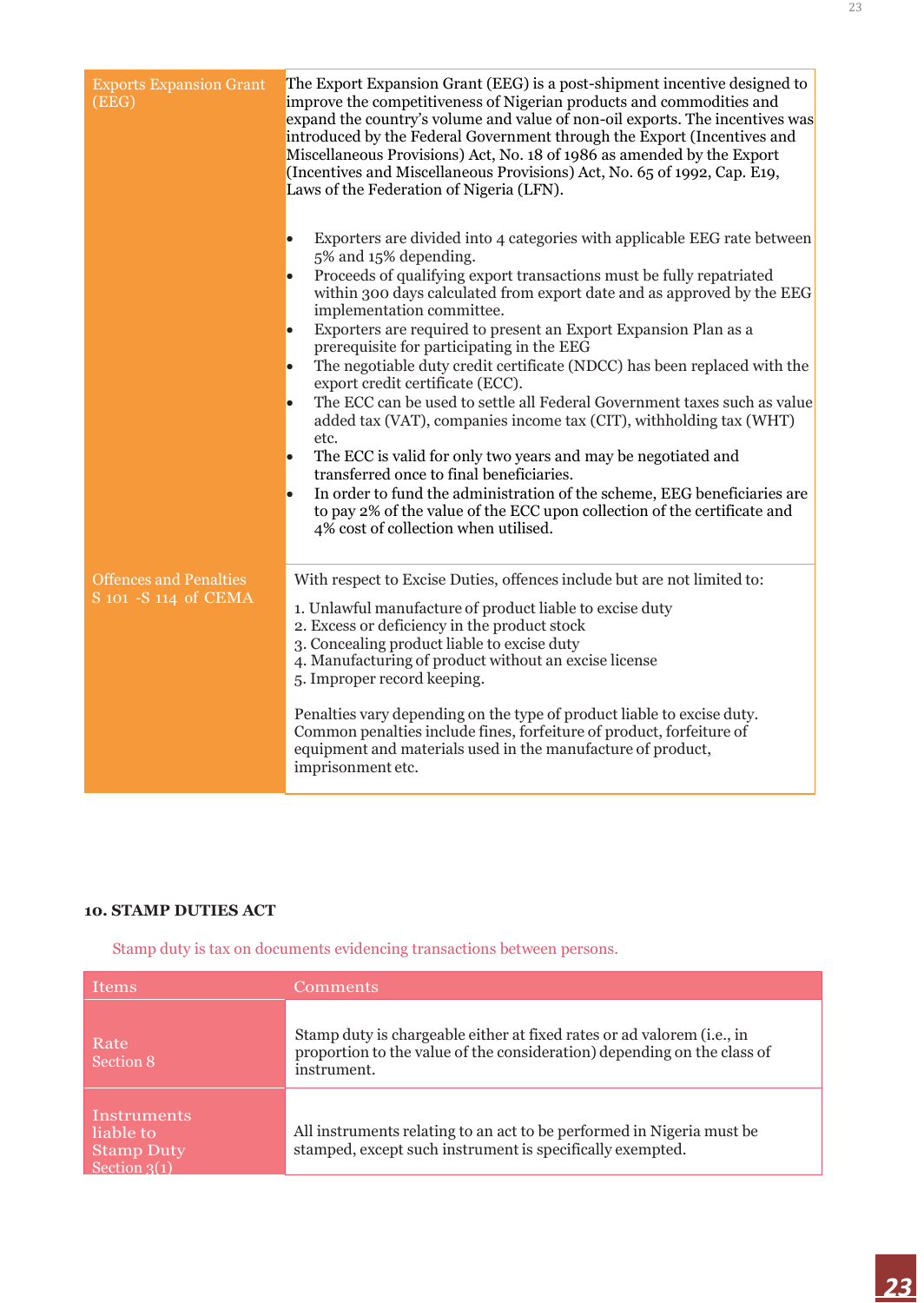| <b>Exemptions/Incentives</b><br>S 104<br>Central Bank of Nigeria<br>Circular (15 January<br>2016) | • Instruments in connection with a scheme for the reconstruction or<br>amalgamation of companies may enjoy relief from stamp duties subject<br>to specified condition $-$ S.104 (1)<br>• Transfer from self to self, whether inter or intra bank i.e. transfers<br>between accounts held by the same person<br>• Any form of withdrawals or transfers from savings accounts<br><b>Salaries</b> |  |
|---------------------------------------------------------------------------------------------------|------------------------------------------------------------------------------------------------------------------------------------------------------------------------------------------------------------------------------------------------------------------------------------------------------------------------------------------------------------------------------------------------|--|
| <b>Stamping requirements</b>                                                                      | Every instrument evidencing a transaction/agreement including every<br>written document.                                                                                                                                                                                                                                                                                                       |  |
| Due date to stamp<br>$S_12, S_23(1)$                                                              | Payment is made on stamping of instruments                                                                                                                                                                                                                                                                                                                                                     |  |
|                                                                                                   | Late stamping: $\text{A}20$ ;                                                                                                                                                                                                                                                                                                                                                                  |  |
| <b>Offences and Penalties</b><br>Section $23(1)$                                                  | Where the unpaid duty exceeds $\forall$ 20: a further penalty in the form of<br>interest on the stamp duty payable at the rate of 10% per annum subject to<br>a maximum of the unpaid duty.                                                                                                                                                                                                    |  |

#### **11. PENSION**

All employers in the public sector, and private employers that have 15 or more employees are required, under the Pension Reform Act (PRA) 2014, to participate in a contributory pension scheme in favour of their employees.

| <b>Items</b>                                                                        | Comments                                                                                                                                                                                                                                                                                                                                                             |
|-------------------------------------------------------------------------------------|----------------------------------------------------------------------------------------------------------------------------------------------------------------------------------------------------------------------------------------------------------------------------------------------------------------------------------------------------------------------|
| Rate<br>$S_4$                                                                       | Not less than 18% of monthly emoluments* (with a minimum contribution of<br>10% by the employer and up to 8% by the employee). The employer and/or the<br>employee may make additional voluntary contributions.<br>Where an employer decides to solely contribute to the scheme, the<br>contribution shall not be less than 20% of the employee's monthly emolument. |
| Obligated persons<br>$S_2(1),(2),(3)$                                               | All employers in the public sector, and private employers with 15 or more<br>employees.                                                                                                                                                                                                                                                                              |
| Exemptions/Incentives<br>$S_5(1)$ , [Guidelines<br>on Cross Border<br>Arrangements] | • Persons mentioned in Section 291 of the constitution of the Federal Republic<br>of Nigeria, 1999 (as amended), members of the Armed Forces, the<br>Intelligence, and Secret Services of the Federation.<br>• Expatriate employees may join the scheme at their discretion and with<br>the agreement of their employers.                                            |
| Filing requirements<br>$S_11(3)$                                                    | A monthly schedule showing details of employees' Retired Saving Account<br>(RSA) PIN and their monthly contributions.                                                                                                                                                                                                                                                |
| <b>Voluntary Contribution</b>                                                       | The LIRS and the Joint Tax Board issued Notices in 2017 on voluntary pension<br>contributions to curb possible abuse. PENCOM also issued a directive to PFAs<br>and PFCs to limit the frequency of withdrawals that can be made to once every 2<br>years and tax any amount withdrawn within 5 years.                                                                |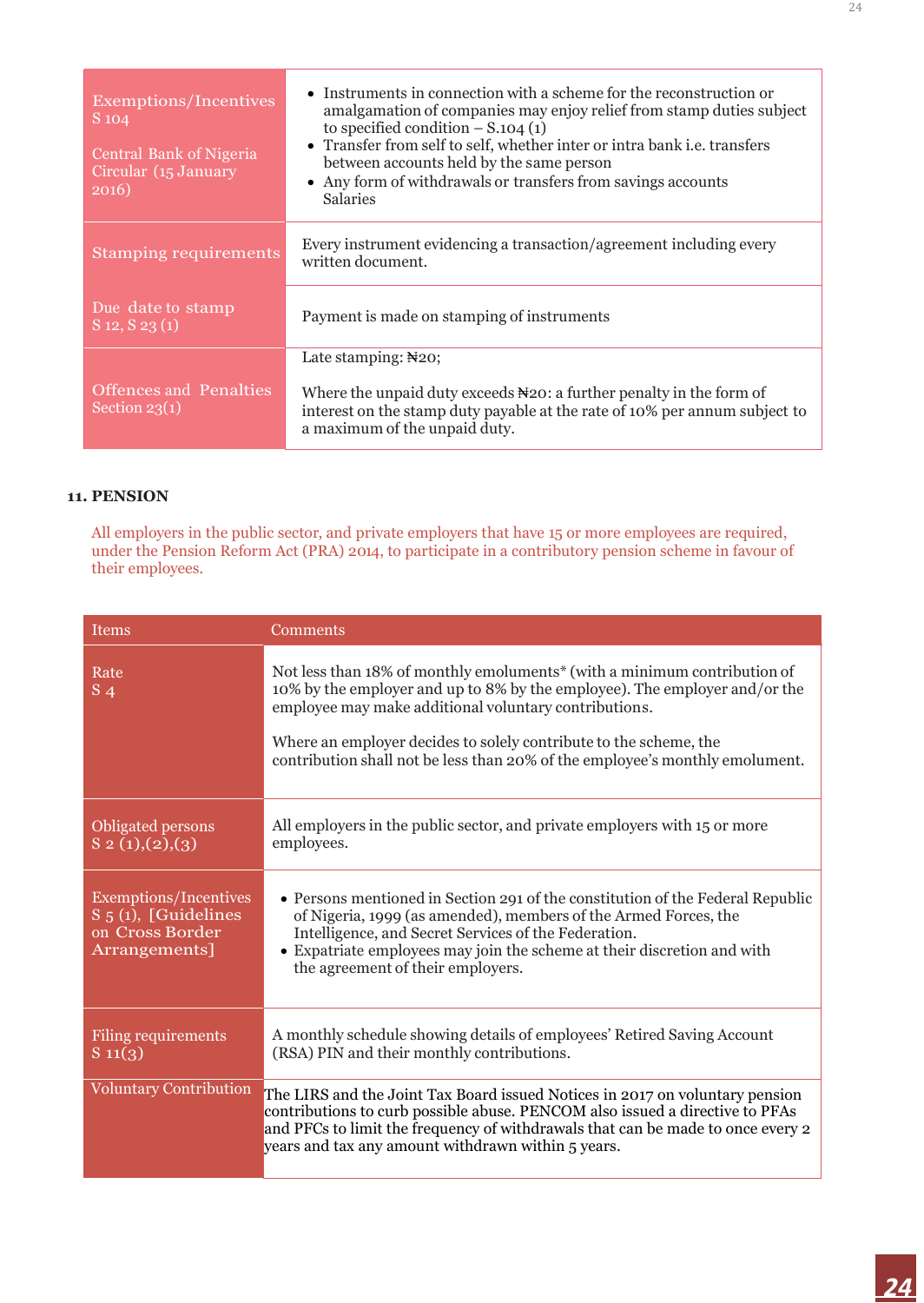| Due dates<br>$S_11(3)$                        | Not later than 7 working days after the payment of employees salary                                                                                                                                                                                                                                                                  |
|-----------------------------------------------|--------------------------------------------------------------------------------------------------------------------------------------------------------------------------------------------------------------------------------------------------------------------------------------------------------------------------------------|
| <b>Offences and Penalties</b><br>S 99 - S 104 | A Pension Fund Administrator (PFA) or Pension Fund Custodian (PFC) that<br>reimburses or pays a staff, officer or director for a fine imposed on such<br>person, is liable to a minimum penalty of $H_5$ million and will forfeit the<br>amount paid or reimbursed.                                                                  |
|                                               | Misappropriation of pension: prison term of up to 10 years or a fine of 3 times<br>the funds misappropriated, or both. Also, the convicted person is required to<br>refund the diverted funds and forfeit any property or fund diverted, with<br>accrued interest.                                                                   |
|                                               | For PFCs, the Act imposes a penalty of at least N10 million, upon conviction,<br>where the PFC fails to hold the funds to the exclusive preserve of the PFA or<br>where it applies the funds to meet its own financial obligations (in the case of a<br>Director, N <sub>5</sub> million or a term of 5 years imprisonment or both). |
|                                               | Any person, PFC or PFA that refuses to produce required information or<br>produces false or misleading information is liable on conviction to a fine of not<br>less than N <sub>2</sub> 00,000 or prison term of not less than 3 years, or both. A fine of<br>Notice only be imposed for every day the offence continues.            |
|                                               | For employers, failure to deduct or remit contributions to the PFC shall, in<br>addition to the remittance already due, be liable to a penalty of not less than<br>2% of the total contribution                                                                                                                                      |
|                                               | Where no specific penalty is prescribed, a person who contravenes any provision<br>of the Pensions Reform Act will be liable on conviction to a fine of not less than<br>N <sub>250</sub> ,000, or a term of not less than one year imprisonment, or both.                                                                           |
|                                               | "monthly emoluments" means" total emolument as defined in the employee's contract of                                                                                                                                                                                                                                                 |

*employment, provided it is not less than the total of the employee's basic salary, housing and transport allowance".*

٦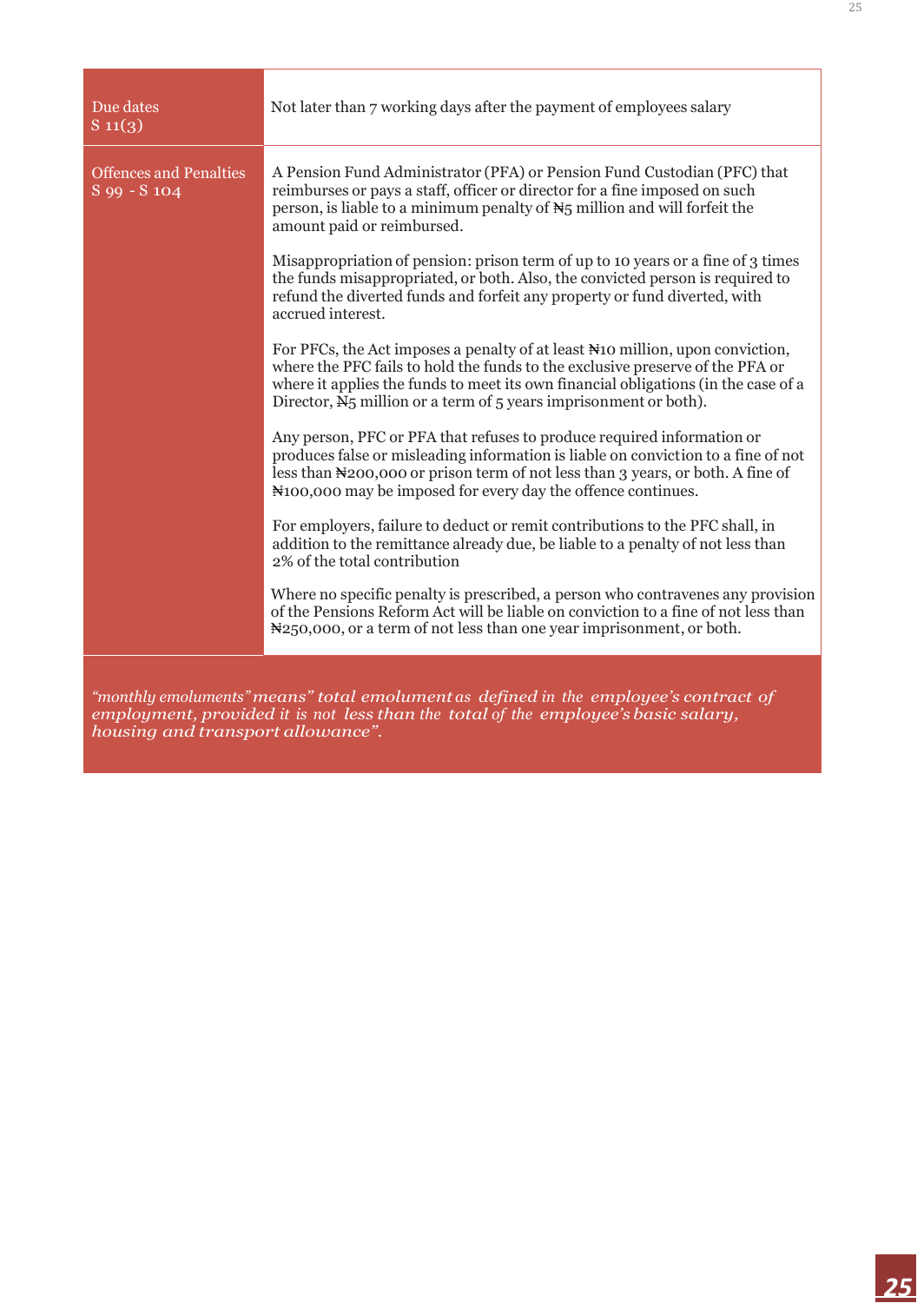#### **12. INDUSTRIAL TRAINING FUND (ITF) CONTRIBUTION**

The ITF was established by Decree 47 of 1971 and amended in 2011. The main objective of the Fund is to generate a pool of indigenous trained manpower to meet the needs of the Nigeria economy.

| <b>Items</b>                                        | Comments                                                                                                                                                                                                               |
|-----------------------------------------------------|------------------------------------------------------------------------------------------------------------------------------------------------------------------------------------------------------------------------|
| Rate<br>S(6(1))                                     | 1% of annual payroll cost                                                                                                                                                                                              |
| <b>Obligated persons</b><br>S 6(1)                  | All employers with a minimum of 5 employees or annual turnover of $\mathbb{H}_5$ o<br>million.                                                                                                                         |
| Incentive<br>$S_{7(1)}$                             | An employer is entitled to a refund up to 50% of contributions made if adequate<br>(documented) training courses are provided as prescribed by the ITF.                                                                |
| Filing<br>requirements and<br>due dates<br>S(6(2)b) | Employers who are filing for the first time are required to file with ITF Form<br>7a (and also include certificate of incorporation), so you may want to include<br>Form 7a or revise it to "the applicable ITF form". |
| Offences and<br>Penalties<br>$S_{9(1)}$             | 5% of the unpaid amount to be added for each month or part of a month<br>after the date on which payment should have been made.                                                                                        |
| $S_{11}$                                            | Statute of limitations The contribution is recoverable at any time within 6 years from the due date.                                                                                                                   |

*Payroll is defined as the sum total of all basic pay allowances and other entitlements payable within and outside Nigeria to any employee in an establishment, public or private.*

*Employees mean all persons whether or not they are Nigerians employed in any establishment in return for salary, wages or other consideration, and whether employed full-time or part-time and includes temporary employees who work for periods of not less than 30 days in a year.*

#### **13. NATIONAL HOUSING FUND (NHF)**

The aims and objectives of the NHF is to provide loans to Nigerians for developing, purchasing or renovating houses and encourage housing finance among low and medium income earners. The Fund provides long term loans to Mortgage Institutions for lending to contributors of the Fund.

| <b>Items</b>        | Comments                                                                                                                                                      |
|---------------------|---------------------------------------------------------------------------------------------------------------------------------------------------------------|
| Rate<br>$S_4$       | 2.5% of monthly basic salary.                                                                                                                                 |
| <b>Exemptions</b>   | Nigerians earning less than $\mathbb{H}$ 3,000 per annum and all expatriates<br>regardless of income level.                                                   |
| Filing requirements | A schedule of payment indicating the amount deducted from each<br>employee and the period covered to be submitted to the Federal Mortgage<br>Bank of Nigeria. |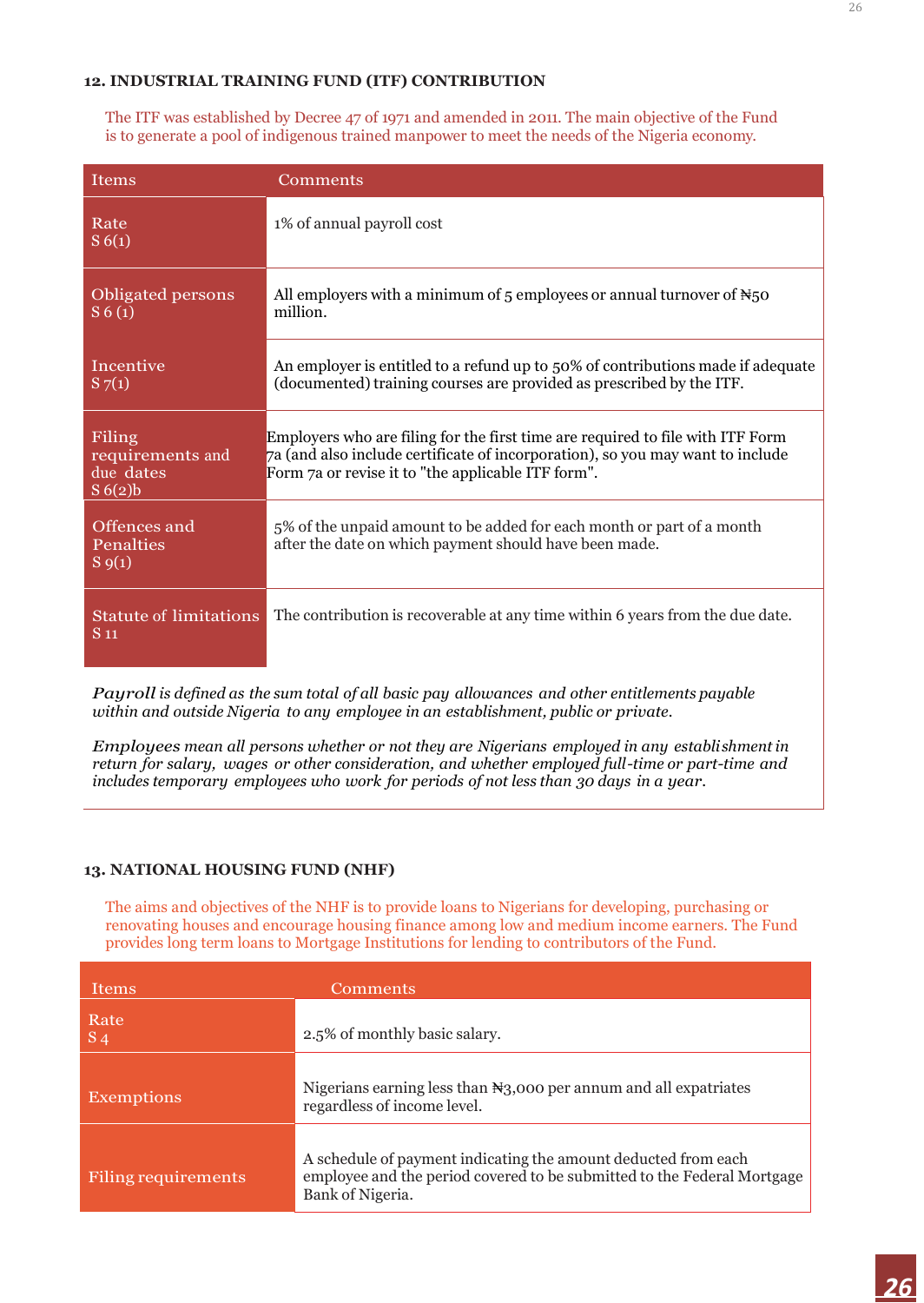|                     | • Failure to deduct or remit - Employers $\mathbb{N}_5$ 0,000, self-employed person<br>• $\mathbb{N}_5$ ,000 or one year imprisonment on conviction or both. |
|---------------------|--------------------------------------------------------------------------------------------------------------------------------------------------------------|
| Penalty<br>$S_{20}$ | • Preventing or obstructing deduction or remittance: $\mathbb{H}_5$ ,000 or one year<br>imprisonment or to both (on conviction).                             |
|                     | • Failure by authorised employee to make deduction on behalf of the<br>employer: $\forall$ 50,000 or imprisonment for 5 years or both (on conviction)        |

#### **14. LOCAL CONTENT ACT (OIL AND GAS SECTOR)**

The Nigerian Local Content Act was promulgated on 22 April 2010. It applies to all matters pertaining to Nigerian content in respect of all operations or activities carried out in or connected with the oil and gas industry. The levy is governed by the Nigerian Oil and Gas Industry Content Development Act (NOGICDA) 2010.

| <b>Items</b>                                                              | Comments                                                                                                                                                                                                                                                                                                                                                                                        |  |
|---------------------------------------------------------------------------|-------------------------------------------------------------------------------------------------------------------------------------------------------------------------------------------------------------------------------------------------------------------------------------------------------------------------------------------------------------------------------------------------|--|
| Rate of levy<br>Section 104                                               | 1% of contract sum. The levy is to be deducted at source.                                                                                                                                                                                                                                                                                                                                       |  |
| Taxable persons<br>Section 104                                            | Operators, contractors, subcontractor, alliance partner or any entity<br>awarding a contract to another entity for the execution of a project,<br>operation, transaction or activity in the Nigerian oil and gas upstream<br>sector.                                                                                                                                                            |  |
| <b>Exemptions/Incentives</b><br>Section 48                                | The minister of petroleum is required to consult relevant arms of<br>government on appropriate fiscal framework and tax incentives, for foreign<br>and indigenous companies that establish facilities, factories, production<br>units or other operations in Nigeria for the purpose of carrying out<br>production, manufacturing or for providing services otherwise imported into<br>Nigeria. |  |
| Filing requirements<br>Section 17, 18, 24, 29, 39,<br>44, 49, 51, 52, 60. | Returns and approval of the Nigerian Content Development and Monitoring<br>Board (NCDMB) is required for contracts above USD 1 million.<br>Specified returns are also required by operators regarding financial services,<br>legal, contracts and procurement, insurance, technology transfer,<br>employment and training, annual performance report.                                           |  |
| Due dates                                                                 | In practice payments are made on a periodic basis - monthly, quarterly etc.                                                                                                                                                                                                                                                                                                                     |  |
| <b>Offences and Penalties</b><br>Section 68                               | Fine of 5% of contract sum or cancellation of project                                                                                                                                                                                                                                                                                                                                           |  |
| <b>Others</b>                                                             | The NCDMB issues specific guidelines for the implementation of specific<br>aspects of the Act e.g. Marine Vessel Utilization, ICT, Equipment<br>Component Manufacturing, Expatriate Quotas, Fabrication and Welding<br>etc.                                                                                                                                                                     |  |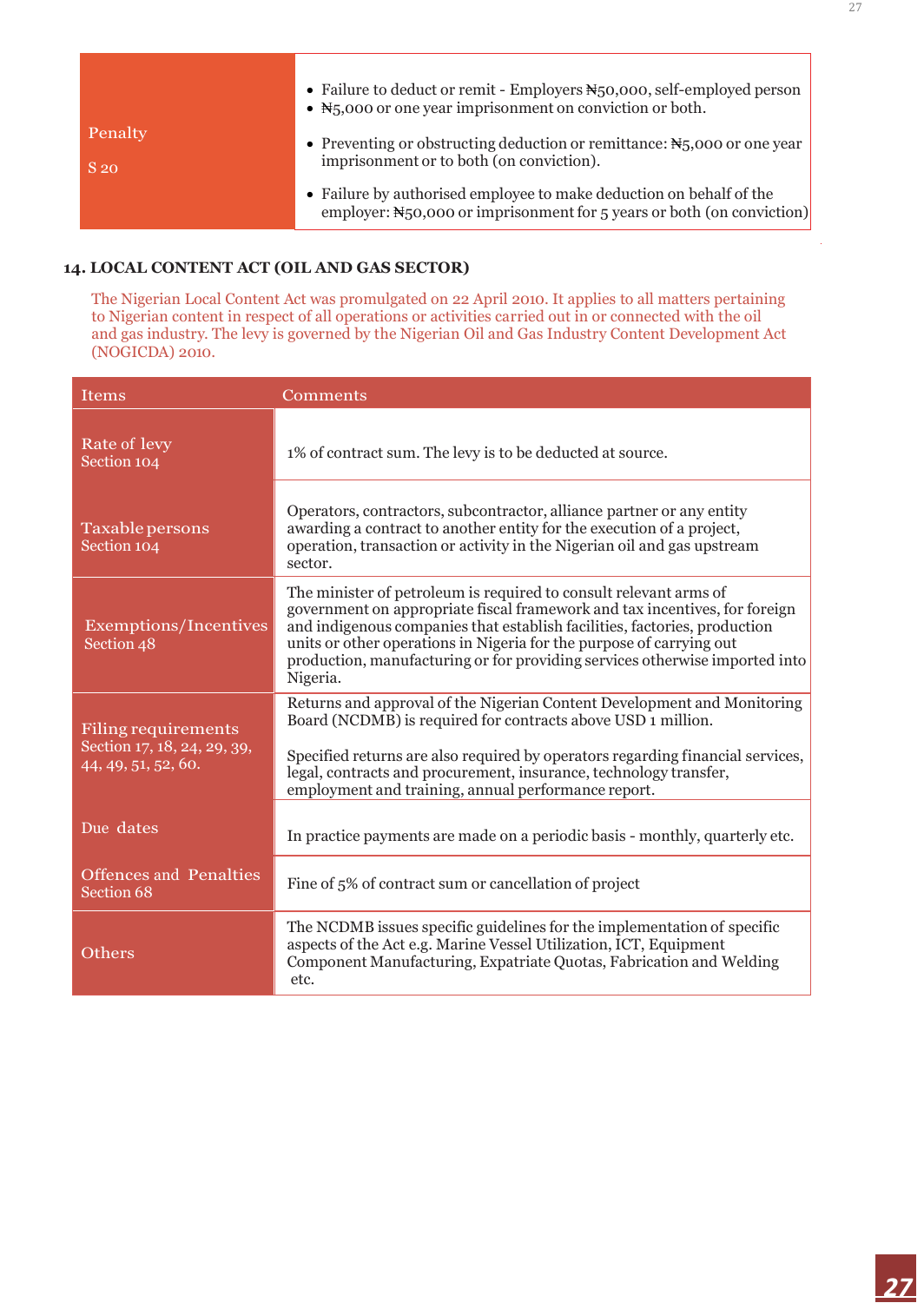#### **15. COASTAL AND INLAND SHIPPING (CABOTAGE) ACT**

This Act restricts the use of foreign vessels in domestic coastal trade with the purpose of promoting indigenous tonnage and to establish a cabotage vessel financing fund; and for related matters.

| Items                               | Comments                                                                                                               |                                                                                                                                                                                                                                                                                                                                                                                     |
|-------------------------------------|------------------------------------------------------------------------------------------------------------------------|-------------------------------------------------------------------------------------------------------------------------------------------------------------------------------------------------------------------------------------------------------------------------------------------------------------------------------------------------------------------------------------|
| Scope and rate<br>S.43 Cabotage Act | in Nigeria.                                                                                                            | 2% surcharge of the contract sums earned by vessels engaged in coastal trade                                                                                                                                                                                                                                                                                                        |
| Offences and                        | Offence                                                                                                                | Penalty                                                                                                                                                                                                                                                                                                                                                                             |
| Penalties                           | Unauthorised vessels engaged<br>in different activities in<br>Nigerian waters (S3-6)                                   | Not less than N10 million and/or<br>forfeiture of vessel. (S 35a)                                                                                                                                                                                                                                                                                                                   |
|                                     | Operating without licence (S<br>(21)                                                                                   | Not less than N15 million and/or<br>forfeiture of vessel. (S 35b)                                                                                                                                                                                                                                                                                                                   |
|                                     | Failure to register with the<br><b>Special Register for Vessels</b><br>and Ship Owning Companies<br>(S <sub>22</sub> ) | Not less than $N_5$ million $(S_{35})$                                                                                                                                                                                                                                                                                                                                              |
|                                     | Willful noncompliance with<br>requirements in the Act (S<br>36)                                                        | • 100,000 for individuals.<br>• 5 million for corporate body                                                                                                                                                                                                                                                                                                                        |
|                                     | False or misleading<br>information $(S_{37})$                                                                          | • N500,000 for individual<br>• Nata Hagmillion for corporate body.<br>And/or forfeiture of the vessel<br>involved with the offence.                                                                                                                                                                                                                                                 |
|                                     | Others                                                                                                                 | An offence can be deemed to be<br>committed by:<br>• A shipping company, if the offence is<br>by a vessel.<br>• Every director or officer of the<br>company or body, if the offence is by<br>the company.<br>• Every partner or officer of the body,<br>if the offence is by the partnership.<br>N <sub>5</sub> 00,000 and above upon conviction<br>where no penalty is prescribed. |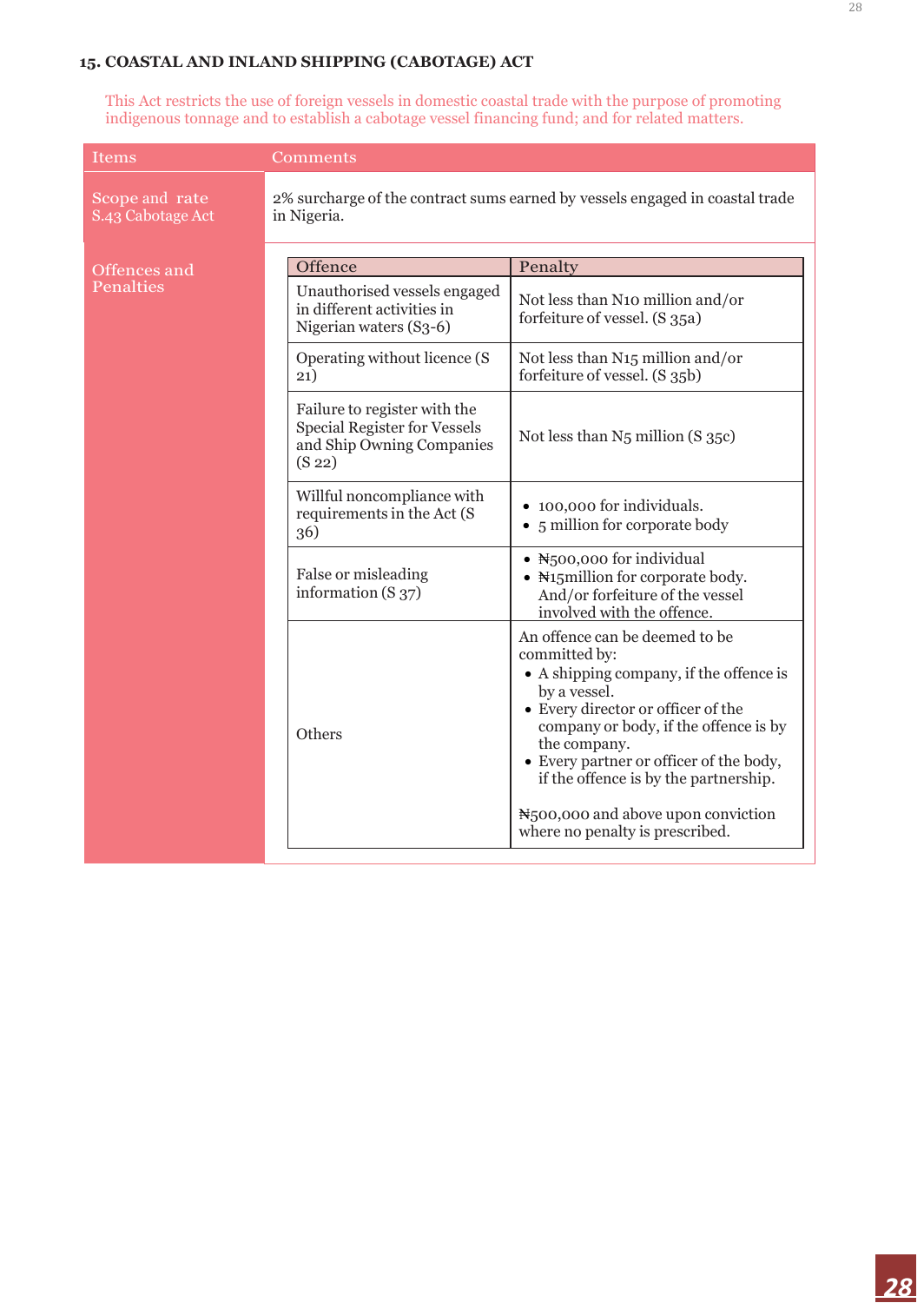#### **16. LOCAL CONTENT REGULATION (POWER SECTOR)**

This is governed by Regulations issued by the Nigerian Electricity Regulatory Commission (NERC) in 2013. The Commission exercises its powers to make Regulations under Section 32(1) and 96 of the Electric Power Sector Reform Act 2005.

| <b>Items</b>                                | Comments                                                                                                                                                                                                                                                                                                                                           |
|---------------------------------------------|----------------------------------------------------------------------------------------------------------------------------------------------------------------------------------------------------------------------------------------------------------------------------------------------------------------------------------------------------|
| Filing requirements<br>Section 12           | Each licensee is required to prepare and submit to the Commission an annual<br>technology transfer report.                                                                                                                                                                                                                                         |
| Due dates                                   | There is no specified due date for filing annual technology transfer report or<br>for submitting Nigerian Content plan for projects. However the practice is to<br>submit local content plans before the issuance of invitation to tenders.                                                                                                        |
| Offences and<br>Penalties<br>Section 17, 27 | The NERC may establish such penalties as it deems fit to ensure the effective<br>discharge of duties and compliance under the Act and the Regulation.<br>Failure to prepare and submit an acceptable technology transfer report when<br>due shall render a licensee liable to fines and other sanctions as may be<br>determined by the Commission. |
| <b>Others</b><br>Sections 8                 | A Nigerian Content plan and Certification is required for contracts and<br>purchase orders above N <sub>15</sub> million, awarded in the Nigerian Power sector.                                                                                                                                                                                    |

#### **17. LOCAL CONTENT GUIDELINES (INFORMATION AND COMMUNICATIONS TECHNOLOGY SECTOR)**

The National Information Technology Development Agency (NITDA) issued Guidelines for local content requirements for all companies operating in the Nigerian ICT industry and referenced to the powers conferred on it by section 6 of the National Information Technology Development Agency Act of 2007. The Guidelines have a commencement date of 3 December 2013.

| <b>Items</b>                                  | Comments                                                                                                                                                                                                                                                                                                     |
|-----------------------------------------------|--------------------------------------------------------------------------------------------------------------------------------------------------------------------------------------------------------------------------------------------------------------------------------------------------------------|
| Incentives<br>Section 10.2<br>(2), 11.1(5)    | • 5 years import duty waiver on computer components used locally for<br>assembly of hardware.<br>• Possibility for access to grants and seed capital for smaller software<br>companies (potentially from the NITDA fund arising from the 1% of profit<br>before tax being collected from certain companies). |
| Relief and<br>allowances<br>Section $15(2,3)$ | • 120% tax deduction for R&D expenses incurred by ICT training<br>companies<br>• 140% tax deduction for long term R&D on local raw materials and<br>expenses on patentable research.                                                                                                                         |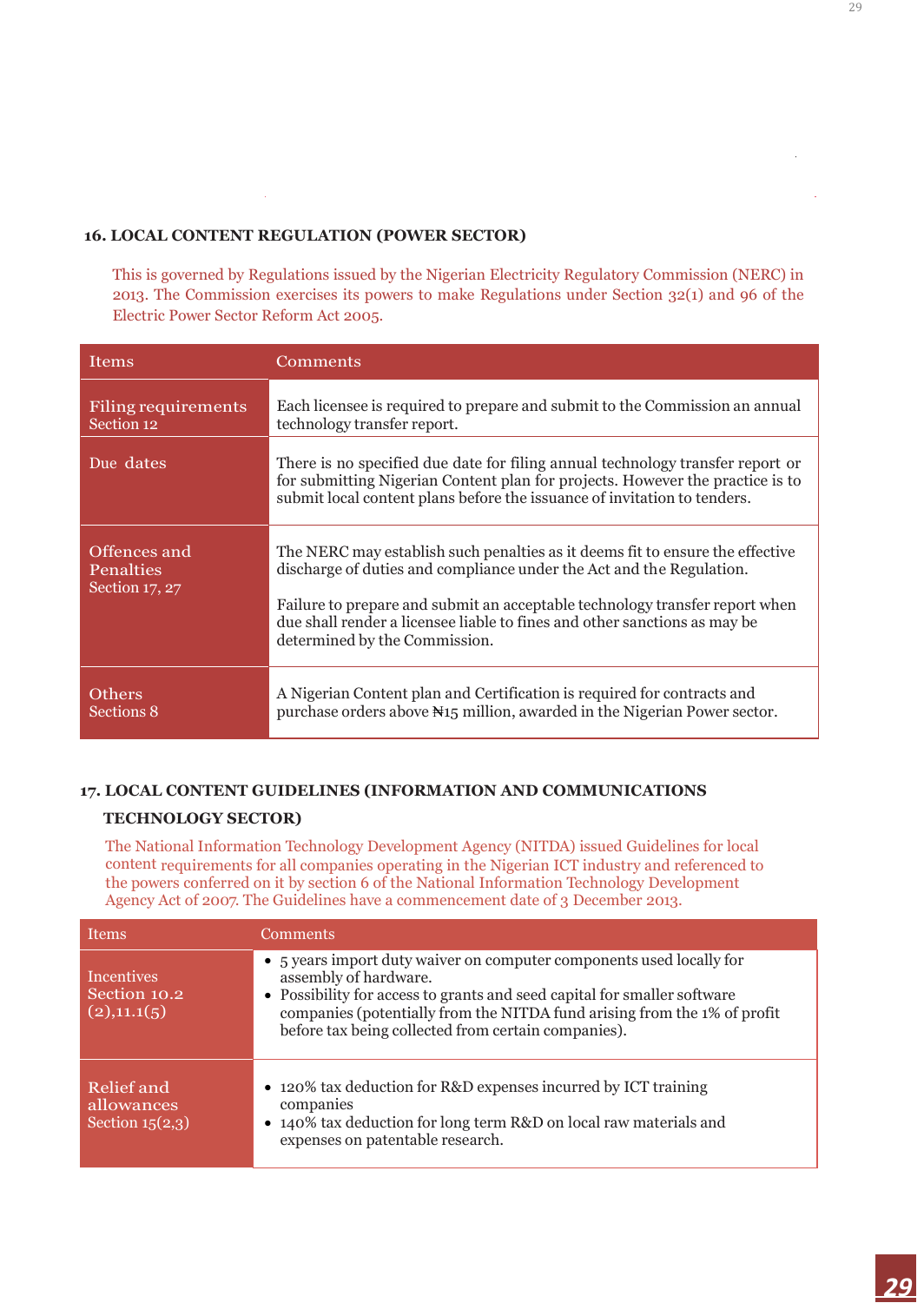| Filing requirements<br>Section 10.3                                         | Multinational companies are required to provide a local content development<br>plan for the creation of jobs, recruitment of local engineers (not sales people),<br>human capital development and value creation for the local ecosystem.                                                                                                                                                                                                                                                                                                                                                     |  |
|-----------------------------------------------------------------------------|-----------------------------------------------------------------------------------------------------------------------------------------------------------------------------------------------------------------------------------------------------------------------------------------------------------------------------------------------------------------------------------------------------------------------------------------------------------------------------------------------------------------------------------------------------------------------------------------------|--|
| <b>Offences and Penalties</b><br>Section 8                                  | Any breach of the Guidelines shall be construed as a breach of the provisions of<br>the National Information Technology Development Agency Act of 2007.                                                                                                                                                                                                                                                                                                                                                                                                                                       |  |
| <b>Statute of limitations</b>                                               | Not Applicable                                                                                                                                                                                                                                                                                                                                                                                                                                                                                                                                                                                |  |
| <b>Others</b><br>$S$ 10.1(d), $S$ 10.2 (c)<br>(e)<br>S 10.1 (1) (3) (4) (5) | • Minimum share capital for Original Equipment Manufacturers ("OEMs") and<br>Original Design Manufacturers (ODMs) of N2 billion and N5 billion<br>respectively.<br>• OEMs are expected to maintain at least 50% local content by value either<br>directly or through outsourcing to local manufacturers engaged in any<br>segment of the product value chain.<br>• ODMs must conceptualize, design and produce all hardware within<br>• Nigeria.<br>• Maintenance of active certification with NITDA by OEMs and ODMs,<br>which are renewable every four years based on specified conditions. |  |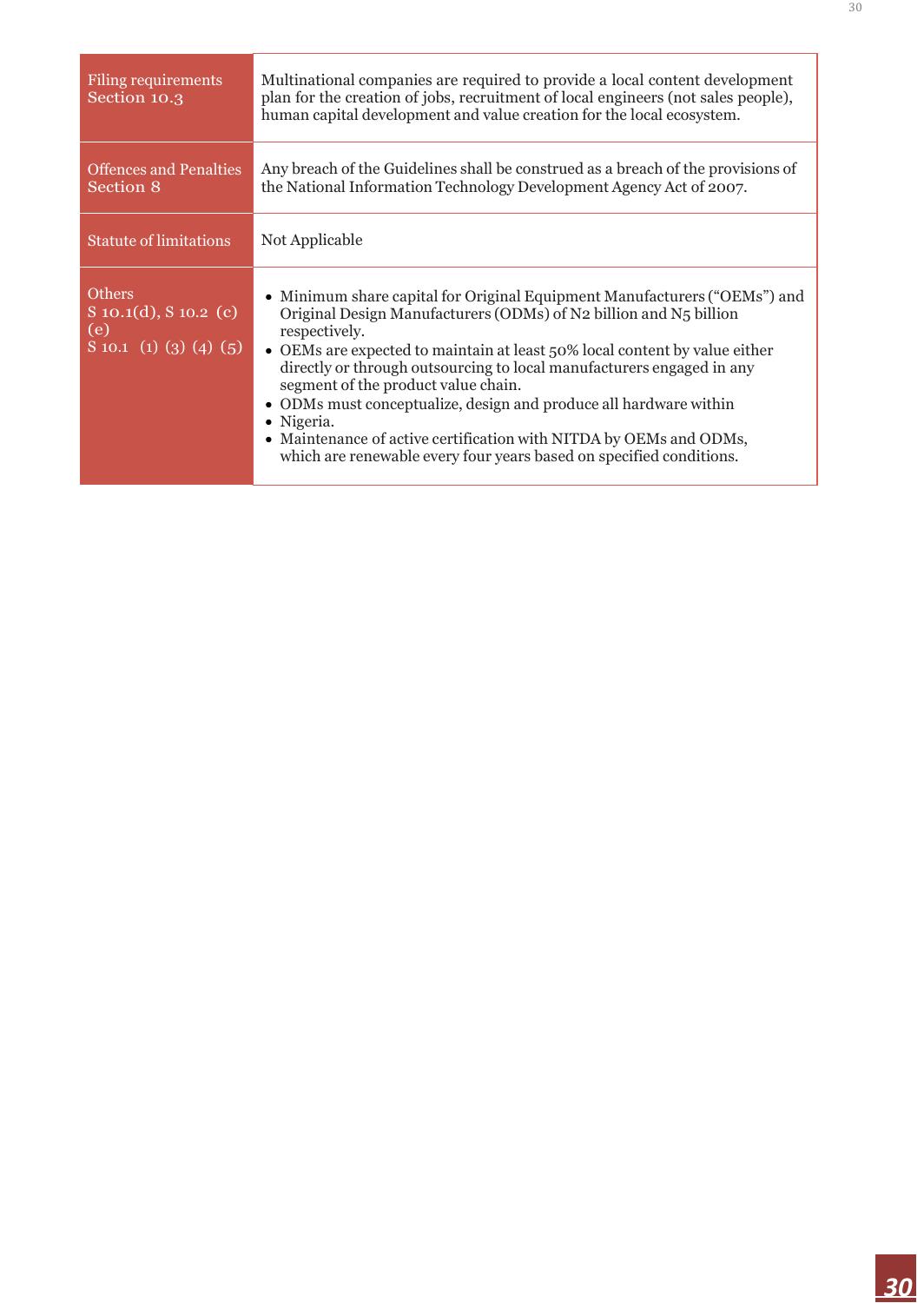#### **PIONEER STATUS EXEMPTIONS**

The primary objective of the pioneer legislation is to grant income tax exemption to companies operating in approved industries on their approved products. This is governed by the Industrial Development (Income Tax Relief) Act [IDITRA]

| Items                                                                                               | Comments                                                                                                                                                                                                                                                                                                                                                                                                                                                                                                                                                                                         |
|-----------------------------------------------------------------------------------------------------|--------------------------------------------------------------------------------------------------------------------------------------------------------------------------------------------------------------------------------------------------------------------------------------------------------------------------------------------------------------------------------------------------------------------------------------------------------------------------------------------------------------------------------------------------------------------------------------------------|
| Criteria                                                                                            | This is applicable to businesses that;<br>1. Are not being carried on in Nigeria at all or not at a scale suitable to the<br>economic requirements of the country;<br>2. Have favourable prospects of further development in Nigeria;<br>3. Are deemed to be beneficial for public interest.                                                                                                                                                                                                                                                                                                     |
| Incentives                                                                                          | The incentives granted under IDITRA are:<br>• Exemption from companies income tax during pioneer period. The tax free period<br>is for three years initially and can be extended for another two years subject to<br>satisfactory performance of the business.<br>• Exemption of dividend distributed from pioneer profits from withholding tax;<br>• Capital allowances and tax losses are suspended during pioneer period and can<br>be utilized after the expiration of the tax holiday.                                                                                                      |
| Approved list of<br>industries<br>Official Gazette No.<br>84 (2018)                                 | A list of 27 new industries have been added to the existing 44 pioneer<br>products and industries. Some of the new industries include electricity and gas<br>supply, e-commerce, waste management/recycling; creative industries, oil<br>refining and petrochemical; regional shared service centers, preservation of<br>food crops, photography, and real estate investment trusts (REITs).                                                                                                                                                                                                     |
| Considerations for<br>obtaining pioneer<br>status                                                   | The following are the considerations for obtaining a pioneer status:<br>• Company must be engaged in an activity listed as a pioneer industry or<br>product;<br>• Application for an extension must be within the first year of<br>production/service;<br>• Non-current tangible asset of the company must be over N100 million;<br>• Make full payment of fees when due;<br>• All required legal and regulatory compliance documentation must be provided;<br>During the pioneer period, a performance report must be submitted to the NIPC<br>annually for monitoring and evaluation purposes. |
| Mode of Application<br>Reg. 2, [Pioneer<br><b>Status</b><br><i>Incentive</i><br>Regulations<br>2014 | Application for pioneer status is addressed to the Minister of Industry through the<br>Nigeria Investment Promotion Commission (NIPC) in such form as may be<br>specified by the minister from time to time subject to the approval of the President<br>of the Federal Republic of Nigeria.<br>There is an application fee of N200,000 for new applicants, due diligence fee of<br>N500,000, Service charge deposit of N2,500,000 and an annual service charge of<br>1% of actual tax savings payable to the NIPC no later than 30 June (for all<br>applications received from 7 August 2017).   |
| Compliance<br>requirements<br>(S.15&55, CITA)                                                       | Pioneer companies are mandated to file self-assessment returns to include audited<br>financial statements, tax exempt profits, schedule of fixed assets and self-<br>assessment forms.                                                                                                                                                                                                                                                                                                                                                                                                           |
| Tax memorandum<br>account                                                                           | A pioneer company must keep a memorandum account (section 17 accounts) for<br>the purpose of distributing tax free dividends from pioneer profits. The company<br>may distribute profits credited into the account free of withholding tax to the<br>extent of the amount in credit.                                                                                                                                                                                                                                                                                                             |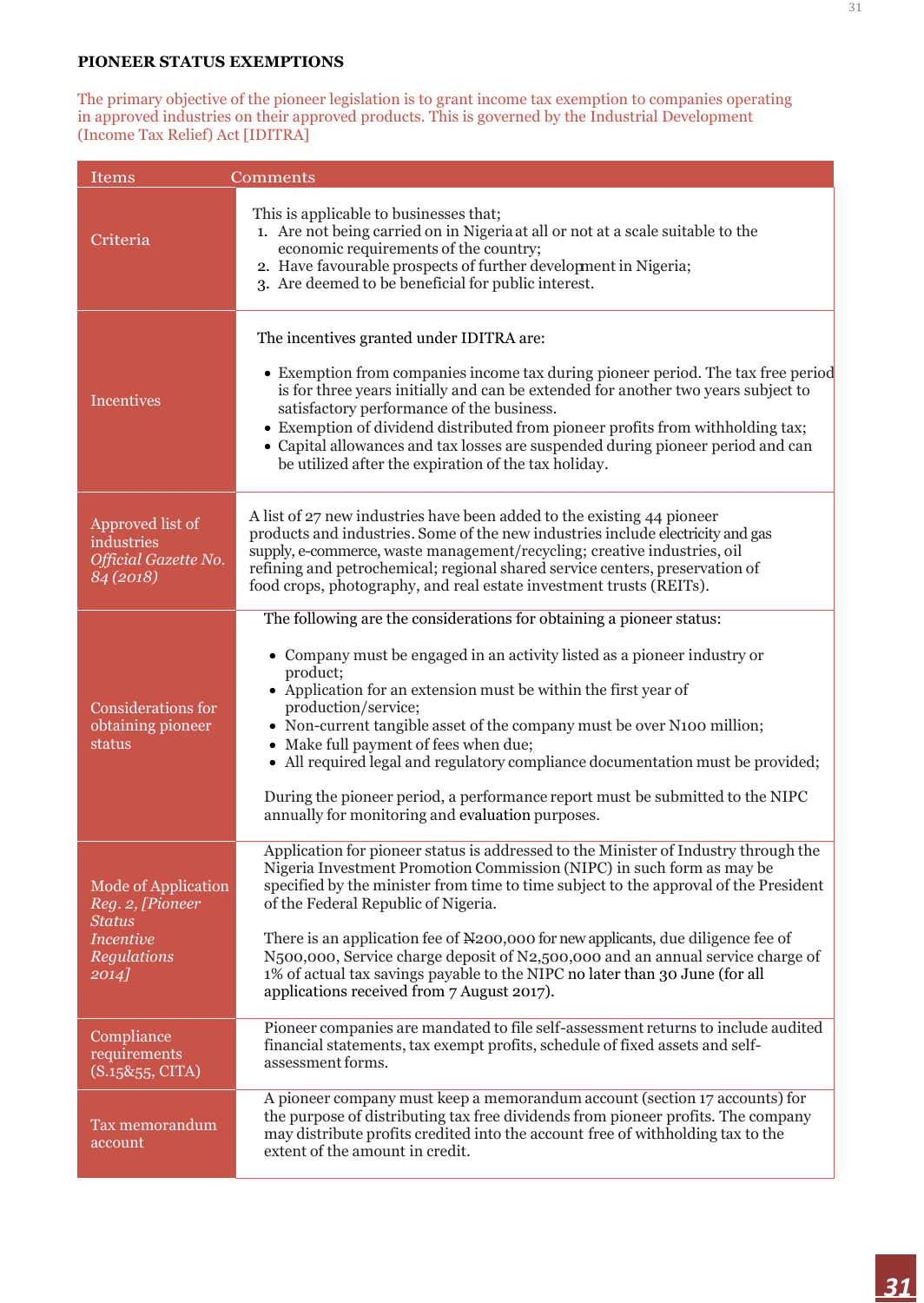The Nigeria Export Processing Zone Act ("NEPZA") and subsidiary legislation under it regulate matters relating to free trade zones in Nigeria.

| <b>Items</b>                                                                                                            | Comments                                                                                                                                                                                                                                                                                                                                                                                                                                                                                                                                                                                                                                                                                                                                                                                                                                                                                                                                                                                                                                                                                                                                                                                                                                                                                                    |  |
|-------------------------------------------------------------------------------------------------------------------------|-------------------------------------------------------------------------------------------------------------------------------------------------------------------------------------------------------------------------------------------------------------------------------------------------------------------------------------------------------------------------------------------------------------------------------------------------------------------------------------------------------------------------------------------------------------------------------------------------------------------------------------------------------------------------------------------------------------------------------------------------------------------------------------------------------------------------------------------------------------------------------------------------------------------------------------------------------------------------------------------------------------------------------------------------------------------------------------------------------------------------------------------------------------------------------------------------------------------------------------------------------------------------------------------------------------|--|
| <b>Approved Enterprise</b><br>S 28 of NEPZA                                                                             | An "approved enterprise" means any enterprise established within a<br>Zone approved by NEPZA                                                                                                                                                                                                                                                                                                                                                                                                                                                                                                                                                                                                                                                                                                                                                                                                                                                                                                                                                                                                                                                                                                                                                                                                                |  |
| <b>Tax Status</b><br>S 8 of NEPZA<br>$S_18(1)(a)$ of NEPZA                                                              | Approved enterprises operating within the Zone are exempt from all<br>federal, state and local government taxes, levies, duties and rates.<br>Foreign exchange regulations are not applicable within the Zones.                                                                                                                                                                                                                                                                                                                                                                                                                                                                                                                                                                                                                                                                                                                                                                                                                                                                                                                                                                                                                                                                                             |  |
| Obligations<br>Various laws and practice                                                                                | Tax authorities often require approved enterprises to deduct and<br>remit taxes such as PAYE and related contributions. Also, when<br>dealing with a non-exempt counterparty, obligation to charge VAT at<br>5% and/or deduct withholding tax at the relevant rates may be<br>applicable. This is on the basis that only the approved enterprises<br>enjoy tax exemptions and not their employees or suppliers.                                                                                                                                                                                                                                                                                                                                                                                                                                                                                                                                                                                                                                                                                                                                                                                                                                                                                             |  |
| Incentives and special rules<br><b>S 8 NEPZA</b><br>$S_18(1)$ of NEPZA<br>S <sub>17</sub> of NEPZA<br>S 12 (1) of NEPZA | Available exemptions and incentives include:<br>• Exemption from all federal, state and local government taxes,<br>levies and rates.<br>• Exemption from legislative provisions pertaining to taxes, levies,<br>duties and foreign exchange regulations.<br>• Repatriation of capital investment including any capital<br>appreciation.<br>• Remittance of profits and dividends earned by foreign investors.<br>• Exemption from import or export licence requirements.<br>• Sale of up to 25% of production in the Customs Territory against a<br>valid permit, and on payment of appropriate duties.<br>• Export to the Customs Territory shall be subject to the same<br>customs and licensing requirements as apply to goods imported<br>from other countries.<br>• Rent free land at construction stage and thereafter, rent as<br>determined by the Zone Authority.<br>• Up to 100% foreign ownership of business.<br>• Employment of foreign managers and qualified personnel.<br>• Imports of any capital goods, consumer goods, raw materials,<br>components or articles intended to be used in an approved activity,<br>including for the construction, alteration, reconstruction,<br>extension or repair of premises in the Zone or for equipping such<br>premises are free of customs duties. |  |
| <b>Filing requirements</b><br>S 19 of NEPZA                                                                             | An approved enterprise is required to submit to the Zone Authority<br>at such intervals as may be prescribed, statistical data and such<br>information and returns as regards the sales and purchases and<br>other operations of the enterprise.                                                                                                                                                                                                                                                                                                                                                                                                                                                                                                                                                                                                                                                                                                                                                                                                                                                                                                                                                                                                                                                            |  |
| <b>Offences and Penalties</b><br>S 25 of NEPZA                                                                          | Non-compliance under the Act is punishable on conviction by a fine<br>of N100,000 or imprisonment for a term of three months, or both<br>fine and imprisonment.<br>Where a body corporate is guilty of an offense committed with the<br>consent or connivance of a director, manager, secretary other similar<br>officer, or any person purporting to act in any such capacity, they as<br>well as the body corporate are guilty of the offence.                                                                                                                                                                                                                                                                                                                                                                                                                                                                                                                                                                                                                                                                                                                                                                                                                                                            |  |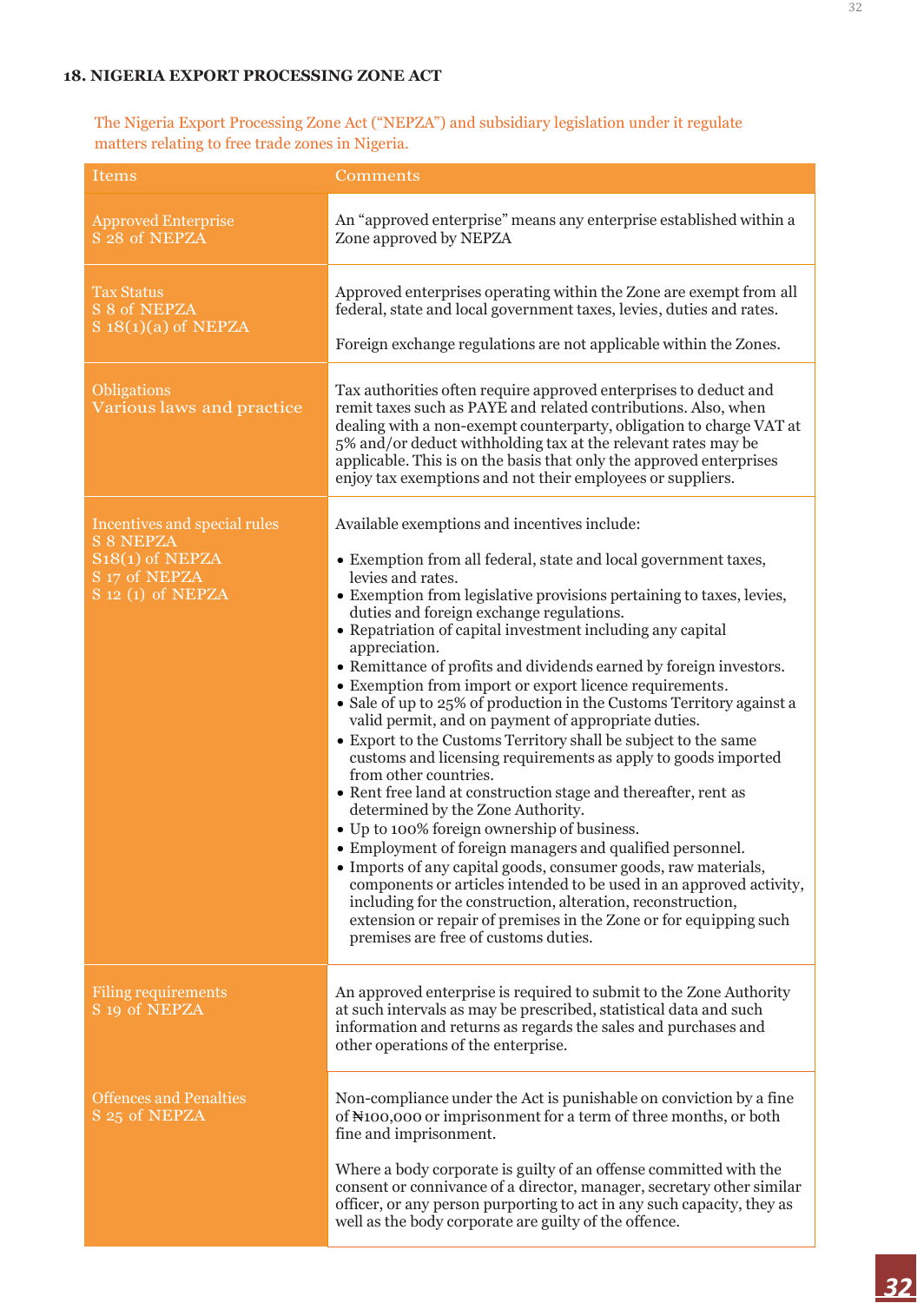# *Schedule of Topics for 2019*

| Date                       | Topic                                                                                                                    | Venue                  |
|----------------------------|--------------------------------------------------------------------------------------------------------------------------|------------------------|
| 15 <sup>th</sup> January   | Adopting to the new reality: Compliance under<br>the 2018 TP Regulations and implication for<br><b>Current Practices</b> | <b>Landmark Towers</b> |
| 19 <sup>th</sup> February  | Dynamics of the Nigerian Tax Environment:<br>Recent Developments, Expected changes and<br>Future outlook                 | <b>Landmark Towers</b> |
| 19 <sup>th</sup> March     | Technology and Tax: Navigating tax authorities' digital<br>platforms for effective tax compliance                        | Sheraton Hotel, Ikeja  |
| 16 <sup>th</sup> April     | <b>Employment taxes: Compensation structure, benefits</b><br>planning and compliance considerations                      | <b>Landmark Towers</b> |
| 14 <sup>th</sup> May       | Investing and doing business in Nigeria: Key tax<br>considerations, exchange control and regulatory issues               | <b>Landmark Towers</b> |
| 18 <sup>th</sup> June      | TP Audits: A practical guide to issue management and<br>dispute resolution                                               | Sheraton Hotel, Ikeja  |
| $16th$ July                | Managing contentious issues in transaction taxes:<br>Stamp duties, VAT and WHT                                           | <b>Landmark Towers</b> |
| 20 <sup>th</sup> August    | Regional Integration, Tax Collaboration and Mutual<br>Assistance on Tax Matters: What you need to know                   | <b>Landmark Towers</b> |
| 17 <sup>th</sup> September | Transfer Pricing and global tax reforms: The practical<br>implications                                                   | Sheraton Hotel, Ikeja  |
| 15 <sup>th</sup> October   | Tax and regulatory governance: Emerging issues in<br>corporate compliance and business entity transactions               | <b>Landmark Towers</b> |
| 19th November              | Taxation of Partnerships, Trusts, NGOs and Special<br>purpose vehicles                                                   | <b>Landmark Towers</b> |
| 17th December              | Managing tax uncertainties Tax forecasting, fiscal<br>impact modelling and predictive analytics                          | <b>Landmark Towers</b> |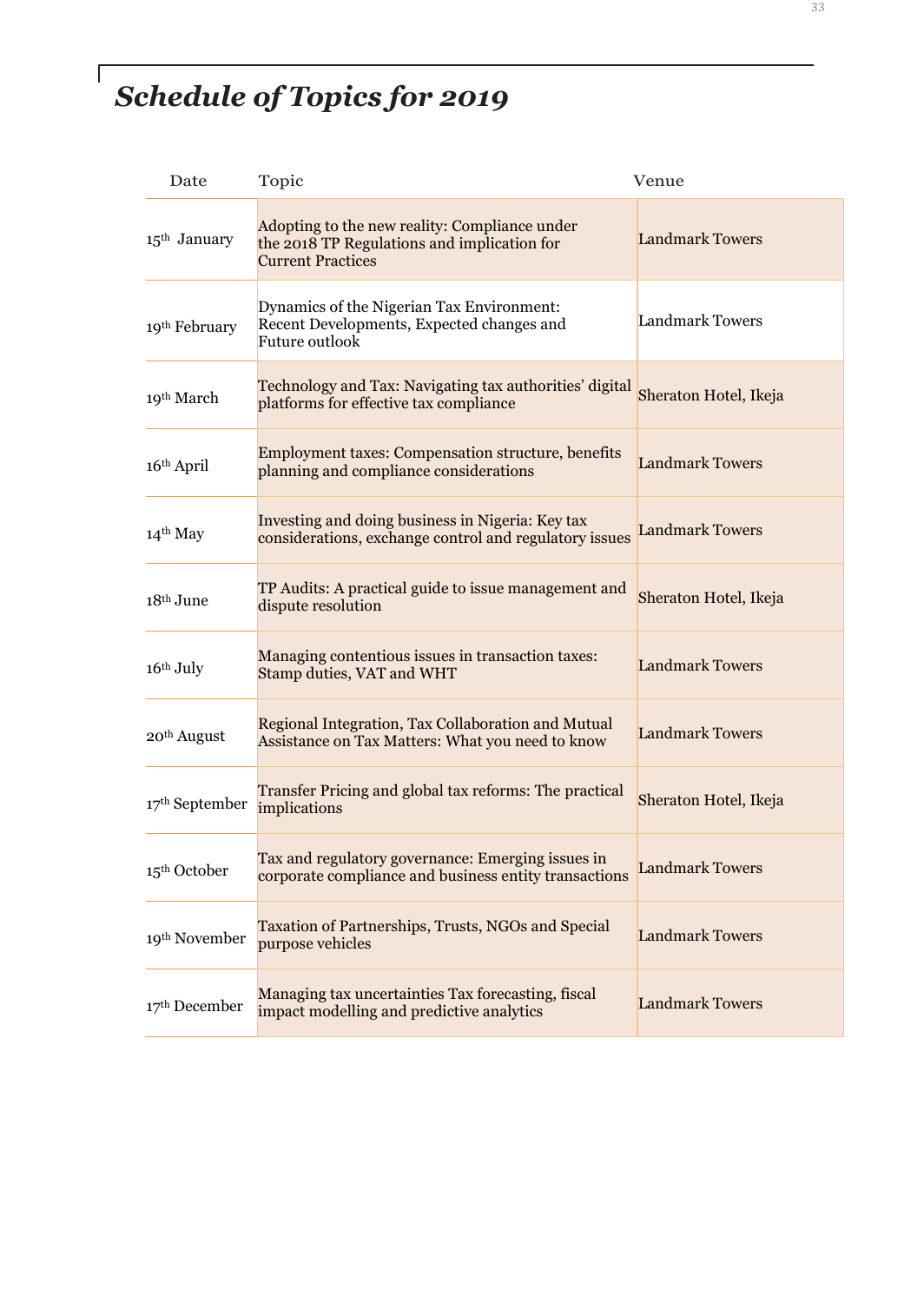# *Contacts*

 $\sqrt{ }$ 



#### \_\_\_\_\_\_\_\_\_\_\_\_\_ *Taiwo Oyedele*

**Partner/Head of Tax & Regulatory Services** PricewaterhouseCoopers Nigeria Email: taiwo.oyedele@pwc.com Telephone: 27112700 Ext: 50002

------------



# *Kenneth Erikume*

---------------

**Partner, Tax Reporting & Strategy** PricewaterhouseCoopers Nigeria Email: kenneth.y.erikume@pwc.com Telephone: 27112700 Ext: 50004